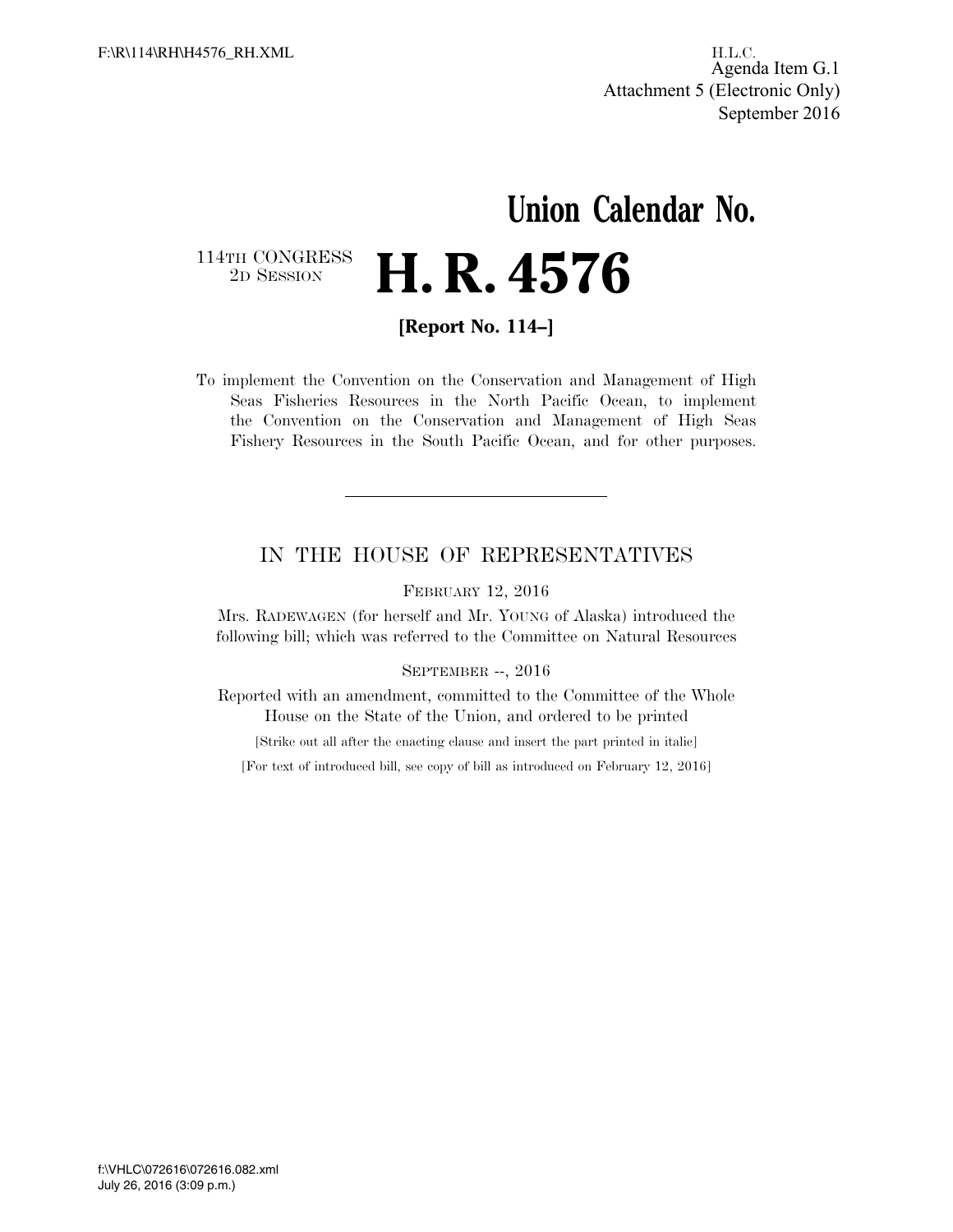## **A BILL**

To implement the Convention on the Conservation and Management of High Seas Fisheries Resources in the North Pacific Ocean, to implement the Convention on the Conservation and Management of High Seas Fishery Resources in the South Pacific Ocean, and for other purposes.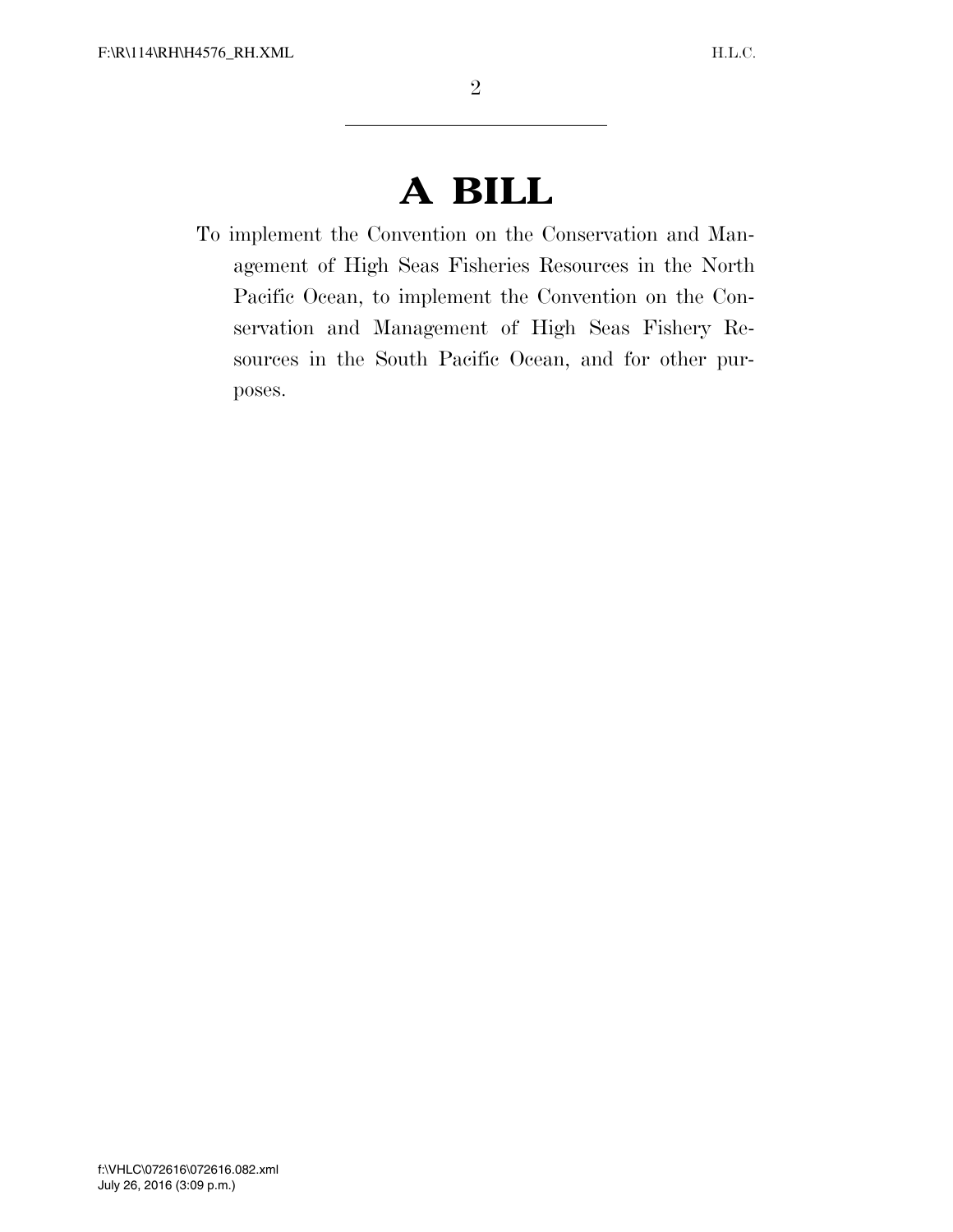*Be it enacted by the Senate and House of Representa- tives of the United States of America in Congress assembled, SECTION 1. SHORT TITLE. This Act may be cited as the ''Ensuring Access to Pa- cific Fisheries Act''. TITLE I—NORTH PACIFIC FISH- ERIES CONVENTION IMPLE- MENTATION SEC. 101. DEFINITIONS. In this title: (1) COMMISSION.—The term ''Commission'' means the North Pacific Fisheries Commission estab- lished in accordance with the North Pacific Fisheries Convention. (2) COMMISSIONER.—The term ''Commissioner'' means a United States Commissioner appointed under section 102(a). (3) CONVENTION AREA.—The term ''Convention Area'' means the area to which the Convention on the Conservation and Management of High Seas Fisheries Resources in the North Pacific Ocean applies under Article 4 of such Convention. (4) COUNCIL.—The term ''Council'' means the North Pacific Fishery Management Council, the Pa-cific Fishery Management Council, or the Western*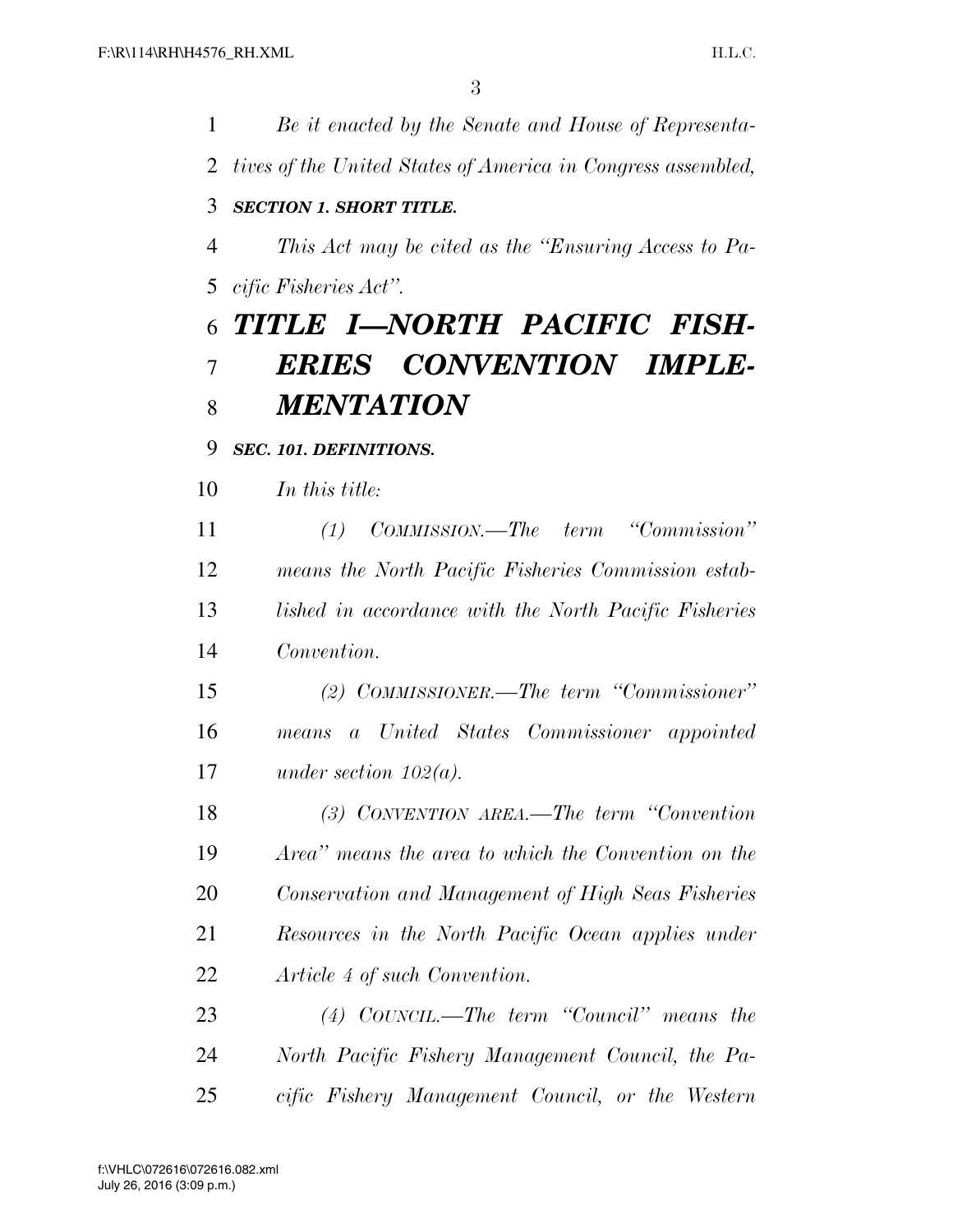| $\mathbf{1}$   | Pacific Fishery Management Council established         |
|----------------|--------------------------------------------------------|
| $\overline{2}$ | under section 302 of the Magnuson-Stevens Fishery      |
| 3              | Conservation and Management Act (16 U.S.C. 1852),      |
| $\overline{4}$ | as the context requires.                               |
| 5              | (5) EXCLUSIVE ECONOMIC ZONE.—The term "ex-             |
| 6              | <i>clusive economic zone</i> " <i>means</i> —          |
| 7              | $(A)$ with respect to the United States, the           |
| 8              | zone established by Presidential Proclamation          |
| 9              | Numbered 5030 of March 10, 1983 (16 U.S.C.             |
| 10             | $1453$ note); and                                      |
| 11             | $(B)$ with respect to a foreign country, a des-        |
| 12             | <i>ignated zone similar to the zone referred to in</i> |
| 13             | subparagraph $(A)$ for that country, consistent        |
| 14             | with international law.                                |
| 15             | (6) FISHERIES RESOURCES.-                              |
| 16             | $(A)$ IN GENERAL.—Except as provided in                |
| 17             | subparagraph $(B)$ , the term "fisheries resources"    |
| 18             | means all fish, mollusks, crustaceans, and other       |
| 19             | marine species caught by a fishing vessel within       |
| 20             | the Convention Area, as well as any products           |
| 21             | <i>thereof.</i>                                        |
| 22             | $(B)$ EXCLUSIONS.—The term "fisheries re-              |
| 23             | sources" does not include—                             |
| 24             | $(i)$ sedentary species insofar as they                |
| 25             | are subject to the sovereign rights of coastal         |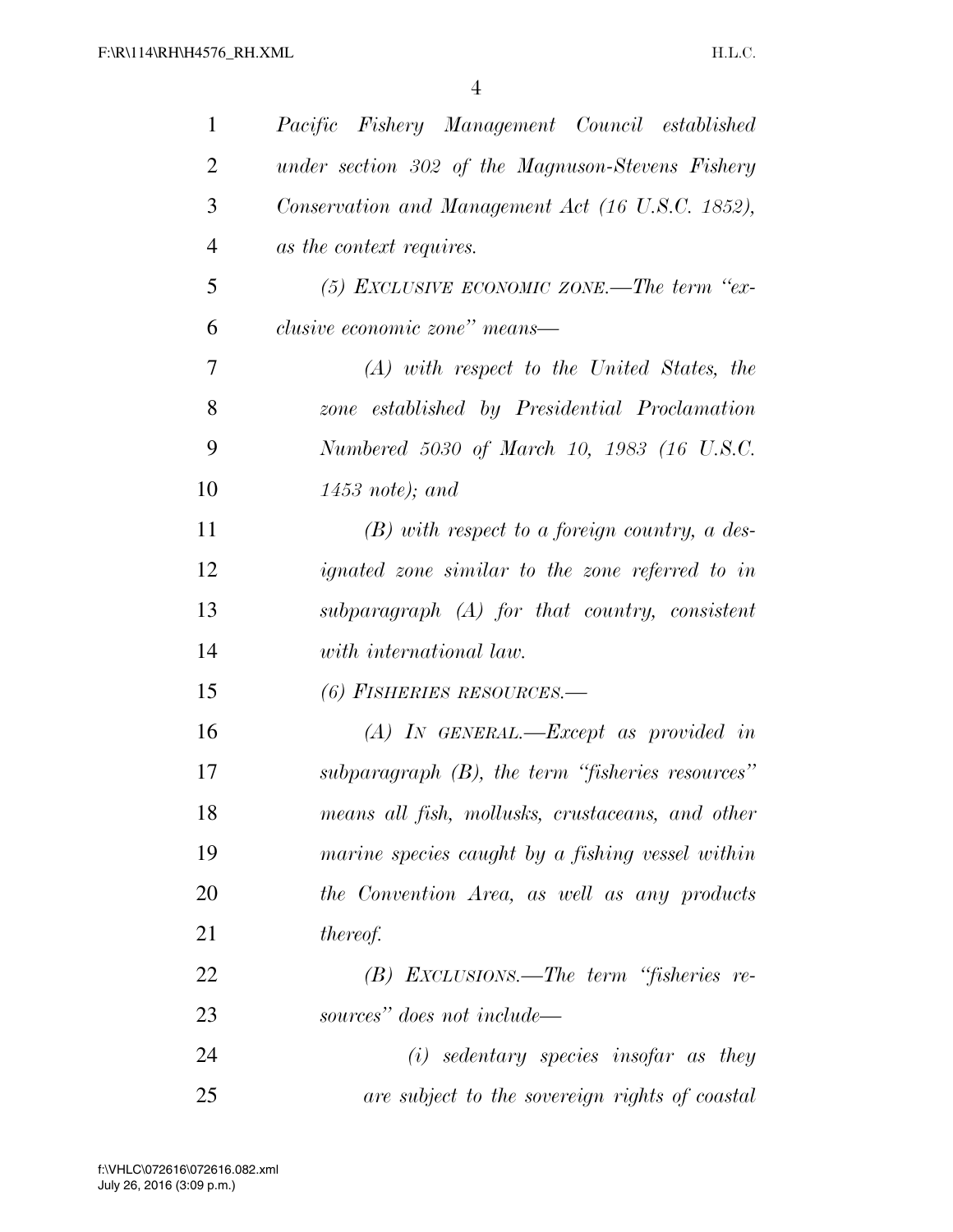| $\mathbf{1}$   | nations consistent with Article 77, para-      |
|----------------|------------------------------------------------|
| $\overline{2}$ | graph 4 of the 1982 Convention and indi-       |
| 3              | cator species of vulnerable marine eco-        |
| $\overline{4}$ | systems as listed in, or adopted pursuant to,  |
| 5              | Article 13, paragraph 5 of the North Pacific   |
| 6              | <i>Fisheries Convention;</i>                   |
| 7              | $(ii)$ catadromous species;                    |
| 8              | (iii) marine mammals, marine rep-              |
| 9              | <i>tiles, or seabirds; or</i>                  |
| 10             | $(iv)$ other marine species already cov-       |
| 11             | ered by preexisting international fisheries    |
| 12             | management instruments within the area of      |
| 13             | competence of such instruments.                |
| 14             | $(7)$ FISHING ACTIVITIES.                      |
| 15             | $(A)$ In GENERAL.—The term "fishing activi-    |
| 16             | ties" means—                                   |
| 17             | $(i)$ the actual or attempted searching        |
| 18             | for, catching, taking, or harvesting of fish-  |
| 19             | eries resources;                               |
| 20             | (ii) engaging in any activity that can         |
| 21             | reasonably be expected to result in the locat- |
| 22             | ing, catching, taking, or harvesting of fish-  |
| 23             | eries resources for any purpose;               |
| 24             | $(iii)$ the processing of fisheries re-        |
| 25             | sources at sea;                                |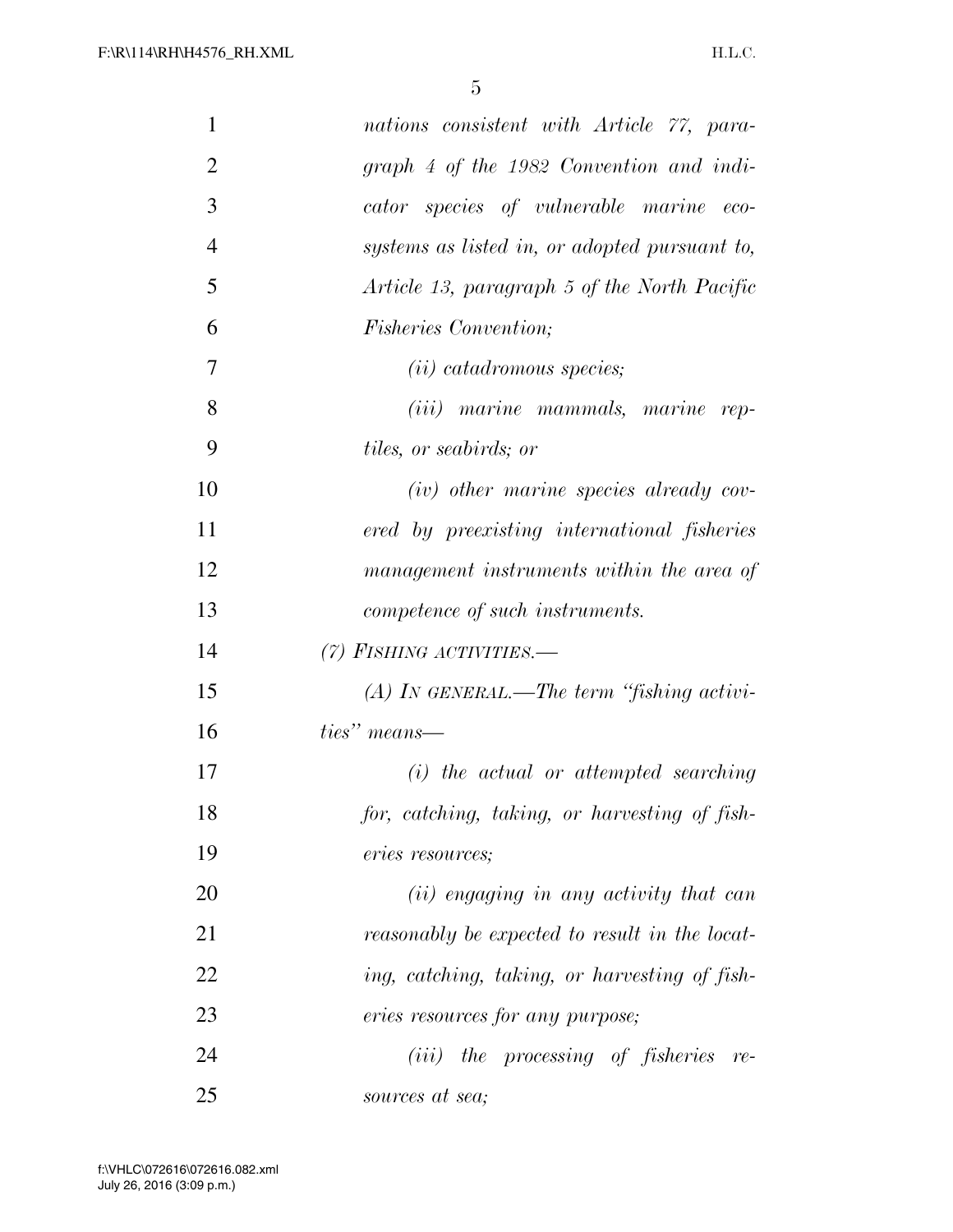| $\mathbf{1}$   | $(iv)$ the transshipment of fisheries re-               |
|----------------|---------------------------------------------------------|
| $\overline{2}$ | sources at sea or in port; or                           |
| 3              | $(v)$ any operation at sea in direct sup-               |
| $\overline{4}$ | port of, or in preparation for, any activity            |
| 5              | described in clauses $(i)$ through $(iv)$ , includ-     |
| 6              | <i>ing transshipment.</i>                               |
| 7              | $(B)$ EXCLUSIONS.—The term "fishing ac-                 |
| 8              | tivities" does not include any operation related        |
| 9              | to an emergency involving the health or safety of       |
| 10             | a crew member or the safety of a fishing vessel.        |
| 11             | $(8)$ FISHING VESSEL.—The term "fishing vessel"         |
| 12             | means any vessel used or intended for use for the pur-  |
| 13             | pose of engaging in fishing activities, including a     |
| 14             | processing vessel, a support ship, a carrier vessel, or |
| 15             | any other vessel directly engaged in such fishing ac-   |
| 16             | tivities.                                               |
| 17             | $(9)$ HIGH SEAS.—The term "high seas" does not          |
| 18             | include an area that is within the exclusive economic   |
| 19             | zone of the United States or of any other country.      |
| 20             | (10) NORTH PACIFIC FISHERIES CONVENTION.-               |
| 21             | The term "North Pacific Fisheries Convention" means     |
| 22             | the Convention on the Conservation and Management       |
| 23             | of the High Seas Fisheries Resources in the North Pa-   |
| 24             | cific Ocean (including any annexes, amendments, or      |
| 25             | protocols that are in force, or have come into force)   |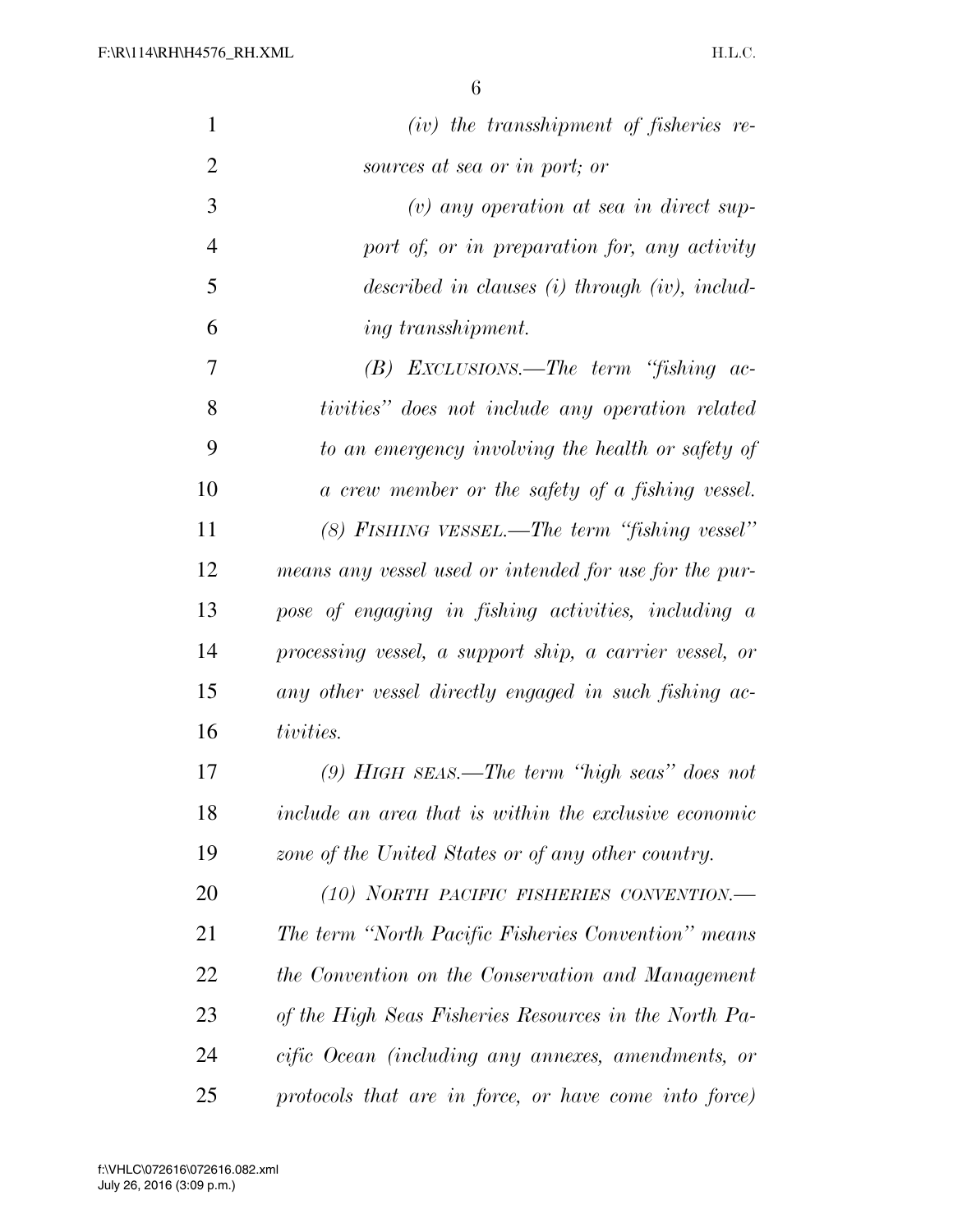| $\mathbf{1}$   | for the United States, which was adopted at Tokyo on     |
|----------------|----------------------------------------------------------|
| $\overline{2}$ | February 24, 2012.                                       |
| 3              | $(11)$ PERSON.—The term "person" means—                  |
| $\overline{4}$ | $(A)$ any individual, whether or not a citizen           |
| 5              | or national of the United States;                        |
| 6              | $(B)$ any corporation, partnership, associa-             |
| 7              | tion, or other entity, whether or not organized or       |
| 8              | existing under the laws of any State; or                 |
| 9              | (C) any Federal, State, local, tribal, or for-           |
| 10             | eign government or any entity of such govern-            |
| 11             | ment.                                                    |
| 12             | $(12)$ SECRETARY.—Except as otherwise specifi-           |
| 13             | cally provided, the term "Secretary" means the Sec-      |
| 14             | retary of Commerce.                                      |
| 15             | $(13)$ STATE.—The term "State" means each of             |
| 16             | the several States of the United States, the District of |
| 17             | Columbia, the Commonwealth of the Northern Mar-          |
| 18             | iana Islands, American Samoa, Guam, and any other        |
| 19             | commonwealth, territory, or possession of the United     |
| 20             | States.                                                  |
| 21             | $(14)$ STRADDLING STOCK.—The term "straddling"           |
| <u>22</u>      | stock" means a stock of fisheries resources that mi-     |
| 23             | grates between, or occurs in, the economic exclusion     |
| 24             | zone of one or more parties to the Convention and the    |
| 25             | Convention Area.                                         |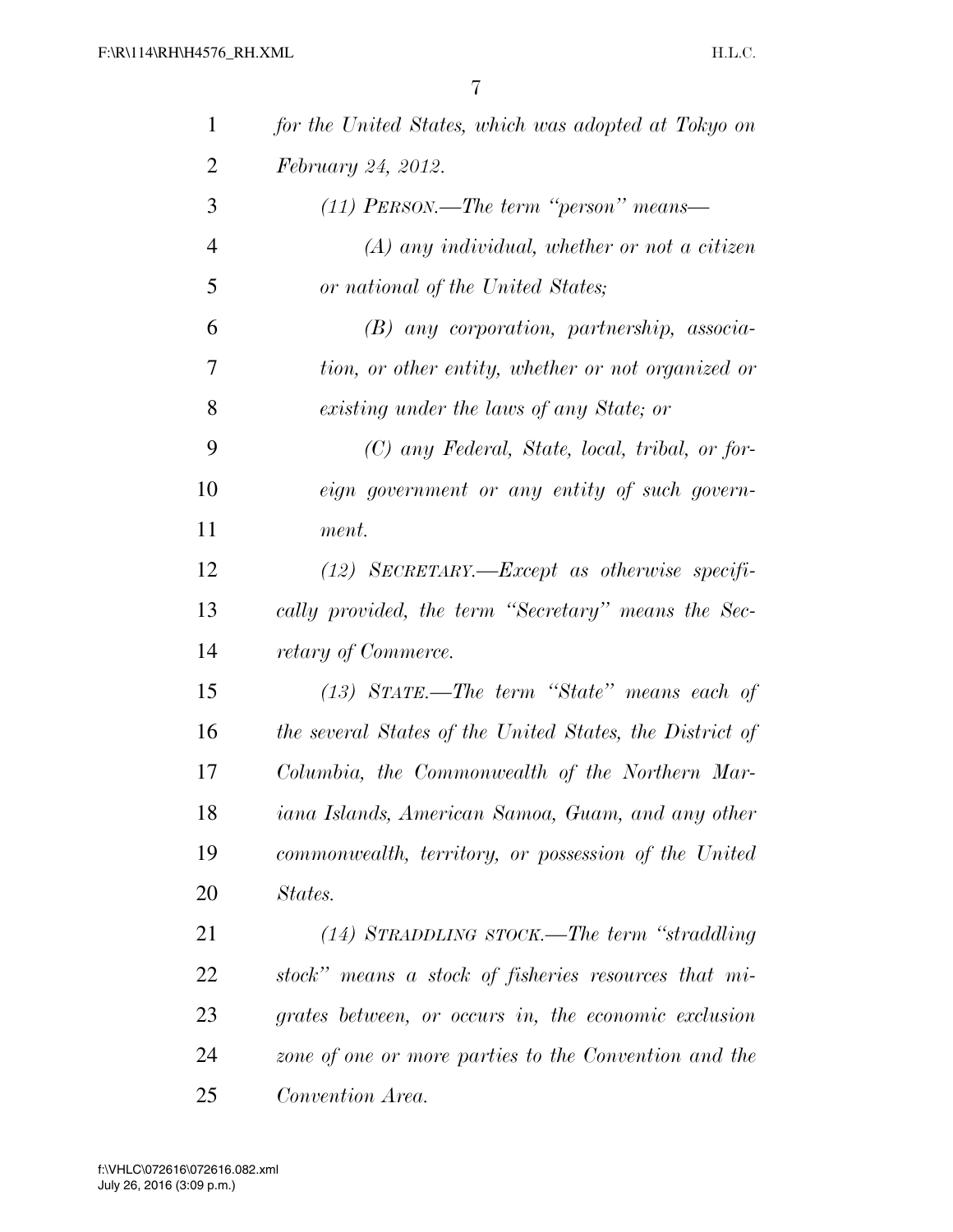| $\mathbf{1}$   | $\emph{T}$ RANSSHIPMENT.— $\emph{T}$ he term<br>"trans-<br>(15) |
|----------------|-----------------------------------------------------------------|
| $\overline{2}$ | shipment" means the unloading of any fisheries re-              |
| 3              | sources taken in the Convention Area from one fishing           |
| $\overline{4}$ | vessel to another fishing vessel either at sea or in port.      |
| 5              | $(16)$ 1982 CONVENTION.—The term "1982 Con-                     |
| 6              | vention" means the United Nations Convention on the             |
| 7              | Law of the Sea of 10 December 1982.                             |
| 8              | SEC. 102. UNITED STATES PARTICIPATION IN THE NORTH              |
| 9              | PACIFIC FISHERIES CONVENTION.                                   |
| 10             | (a) UNITED STATES COMMISSIONERS.-                               |
| 11             | (1) NUMBER OF COMMISSIONERS.—The United                         |
| 12             | States shall be represented on the Commission by 5              |
| 13             | United States Commissioners.                                    |
| 14             | (2) SELECTION OF COMMISSIONERS.-The Com-                        |
| 15             | missioners shall be as follows:                                 |
| 16             | (A) APPOINTMENT BY THE PRESIDENT.                               |
| 17             | (i) IN GENERAL.—Two of the Commis-                              |
| 18             | sioners shall be appointed by the President                     |
| 19             | and shall be an officer or employee of-                         |
| 20             | $(I)$ the Department of Commerce;                               |
| 21             | (II) the Department of State; or                                |
| 22             | $(III)$ the Coast Guard.                                        |
| 23             | $(ii)$ SELECTION CRITERIA.—In making                            |
| 24             | each appointment under clause (i),<br>the                       |
| 25             | President shall select a Commissioner from                      |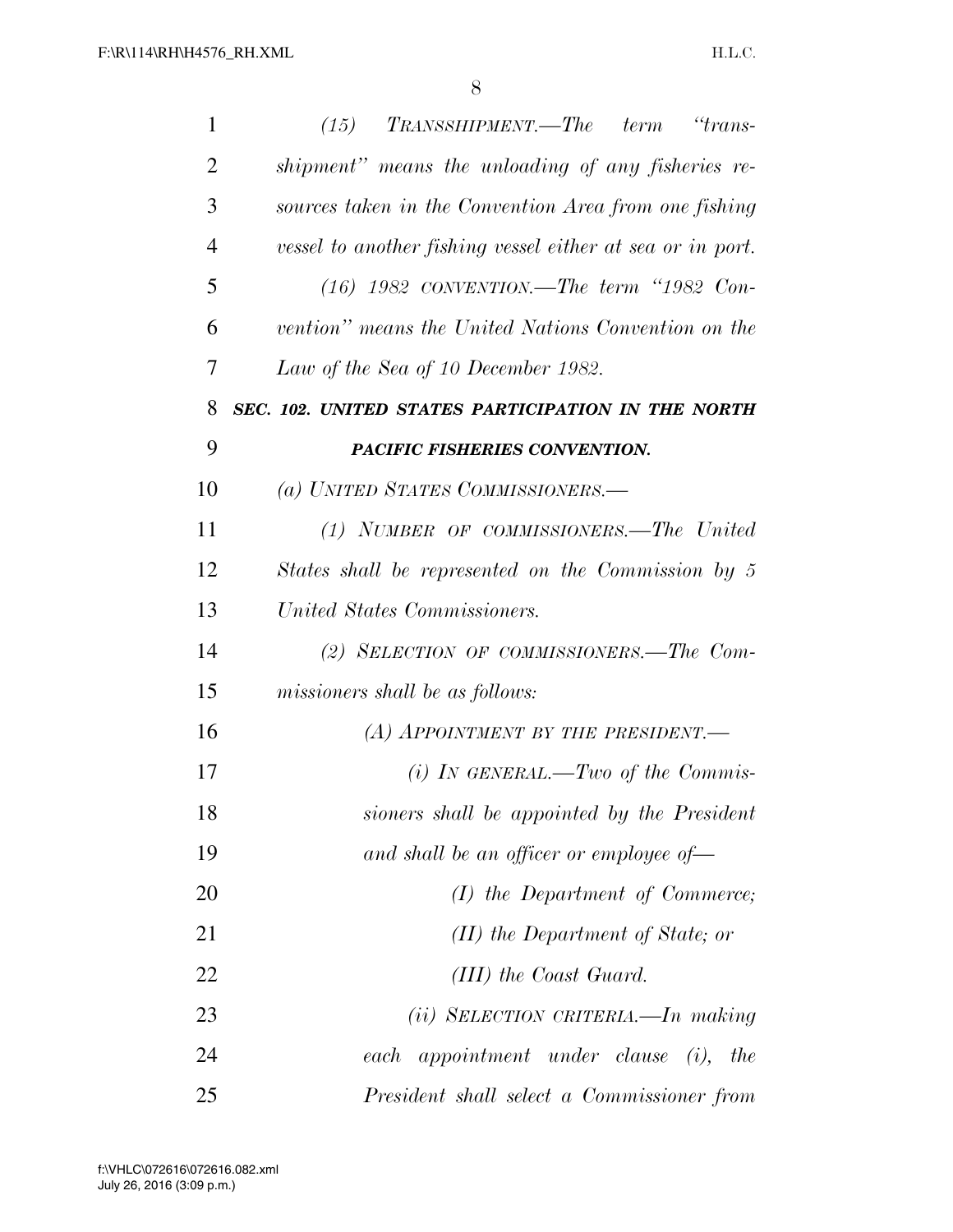| 1              | among individuals who are knowledgeable                      |
|----------------|--------------------------------------------------------------|
| $\overline{2}$ | or experienced concerning fisheries resources                |
| 3              | in the North Pacific Ocean.                                  |
| $\overline{4}$ | (B) NORTH PACIFIC FISHERY MANAGEMENT                         |
| 5              | COUNCIL.—One Commissioner shall be the chair-                |
| 6              | man of the North Pacific Fishery Management                  |
| 7              | Council or a designee of such chairman.                      |
| 8              | (C) PACIFIC FISHERY MANAGEMENT COUN-                         |
| 9              | $CL.$ One Commissioner shall be the chairman                 |
| 10             | of the Pacific Fishery Management Council or a               |
| 11             | <i>designee of such chairperson.</i>                         |
| 12             | (D) WESTERN PACIFIC FISHERY MANAGE-                          |
| 13             | MENT COUNCIL.—One Commissioner shall be the                  |
| 14             | chairman of the Western Pacific Fishery Man-                 |
| 15             | agement Council or a designee of such chair-                 |
| 16             | person.                                                      |
| 17             | (b) ALTERNATE COMMISSIONERS.—In the event of $a$             |
| 18             | vacancy in a position as a Commissioner appointed under      |
| 19             | subsection (a), the Secretary of State, in consultation with |
| 20             | the Secretary, may designate from time to time and for pe-   |
| 21             | riods of time considered appropriate an alternate Commis-    |
| 22             | sioner to the Commission. An alternate Commissioner may      |
| 23             | exercise all powers and duties of a Commissioner in the ab-  |
| 24             | sence of a Commissioner appointed under subsection $(a)$ ,   |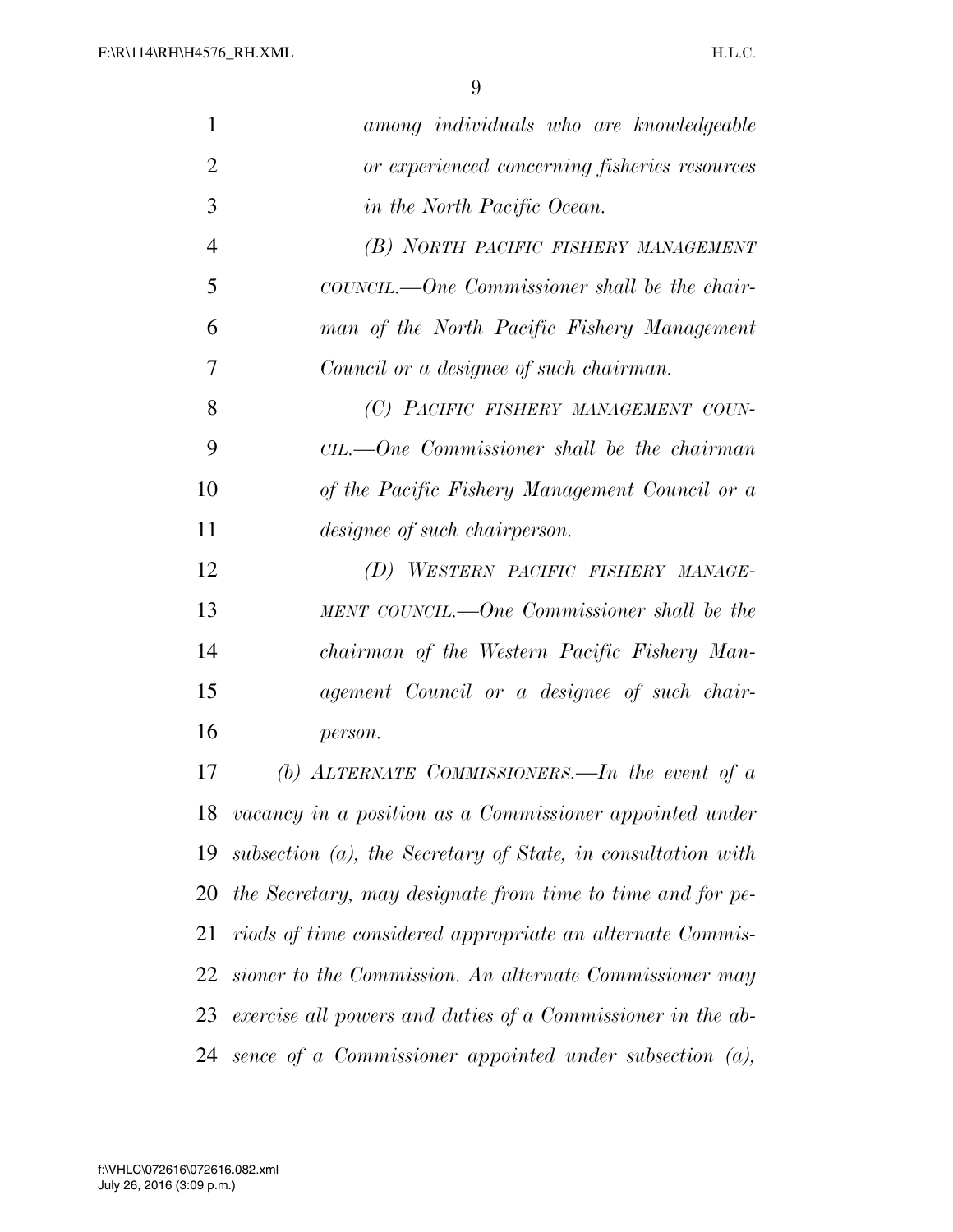*and shall serve the remainder of the term of the absent Com-missioner for which designated.* 

*(c) ADMINISTRATIVE MATTERS.—* 

 *(1) EMPLOYMENT STATUS.—An individual serv- ing as a Commissioner, or an alternative Commis- sioner, other than an officer or employee of the United States Government, shall not be considered a Federal employee, except for the purposes of injury compensa- tion or tort claims liability as provided in chapter 81 of title 5, United States Code, and chapter 171 of title 28, United States Code.* 

 *(2) COMPENSATION.—An individual serving as a Commissioner or an alternate Commissioner, al- though an officer of the United States while so serv- ing, shall receive no compensation for the individual's services as such Commissioner or alternate Commis-sioner.* 

*(3) TRAVEL EXPENSES.—* 

 *(A) IN GENERAL.—The Secretary of State shall pay the necessary travel expenses of a Com- missioner or an alternate Commissioner in ac- cordance with the Federal Travel Regulations and sections 5701, 5702, 5704 through 5708, and 5731 of title 5, United States Code.*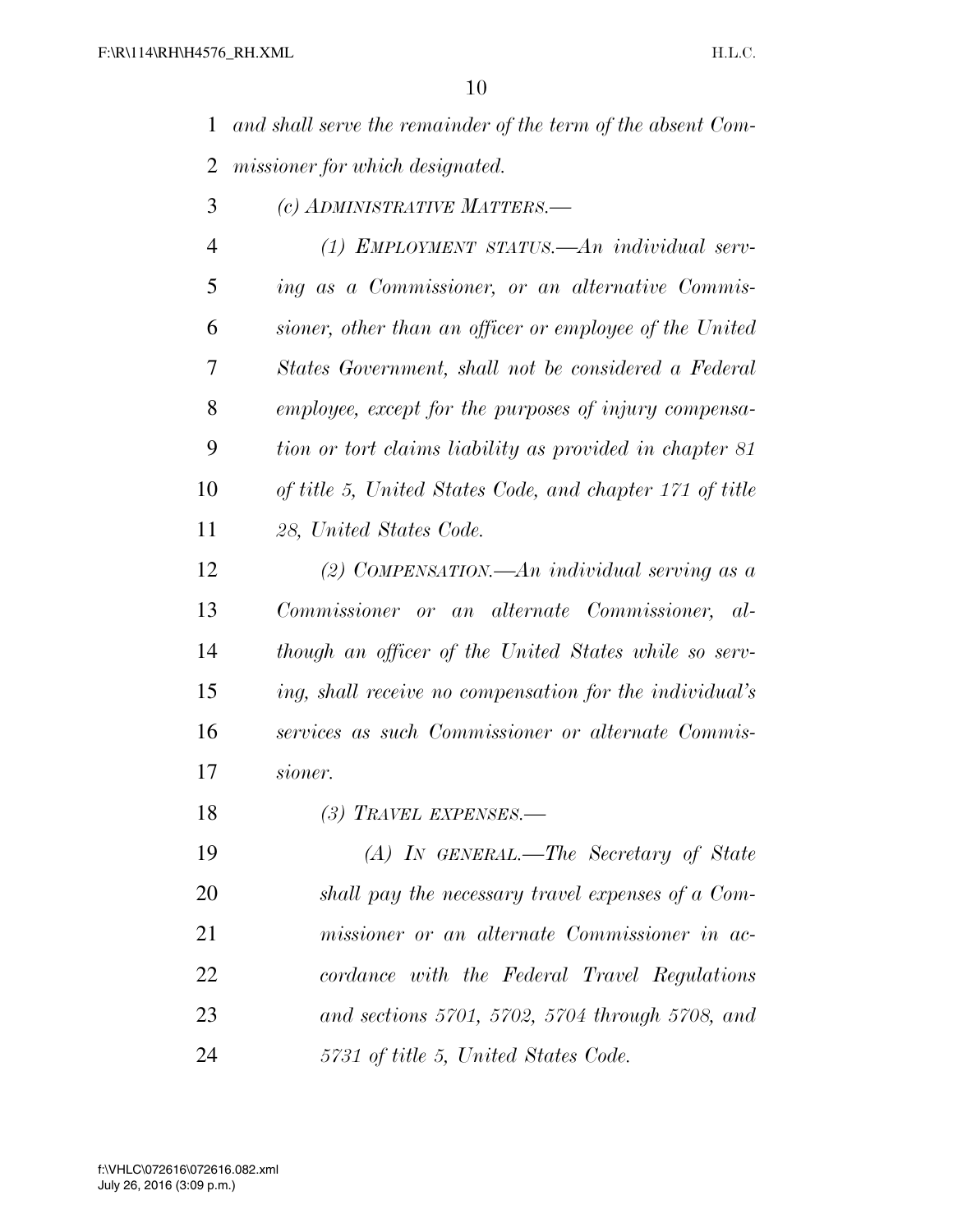| $\mathbf{1}$   | (B) REIMBURSEMENT.—The Secretary may                   |
|----------------|--------------------------------------------------------|
| $\overline{2}$ | reimburse the Secretary of State for amounts ex-       |
| 3              | pended by the Secretary of State under this            |
| $\overline{4}$ | <i>paragraph.</i>                                      |
| 5              | SEC. 103. AUTHORITY AND RESPONSIBILITY OF THE SEC-     |
| 6              | <b>RETARY OF STATE.</b>                                |
| 7              | The Secretary of State may—                            |
| 8              | $(1)$ receive and transmit, on behalf of the United    |
| 9              | States, reports, requests, recommendations, proposals, |
| 10             | decisions, and other communications of and to the      |
| 11             | Commission;                                            |
| 12             | $(2)$ in consultation with the Secretary, act upon,    |
| 13             | or refer to another appropriate authority, any com-    |
| 14             | munication received pursuant to paragraph $(1)$ ;      |
| 15             | $(3)$ with the concurrence of the Secretary, and in    |
| 16             | accordance with the Convention, object to the deci-    |
| 17             | sions of the Commission; and                           |
| 18             | $(4)$ request and utilize on a reimbursed or non-      |
| 19             | reimbursed basis the assistance, services, personnel,  |
| 20             | equipment, and facilities of other Federal depart-     |
| 21             | ments and agencies, foreign governments or agencies,   |
| 22             | or international intergovernmental organizations, in   |
| 23             | the conduct of scientific research and other programs  |
| 24             | under this title.                                      |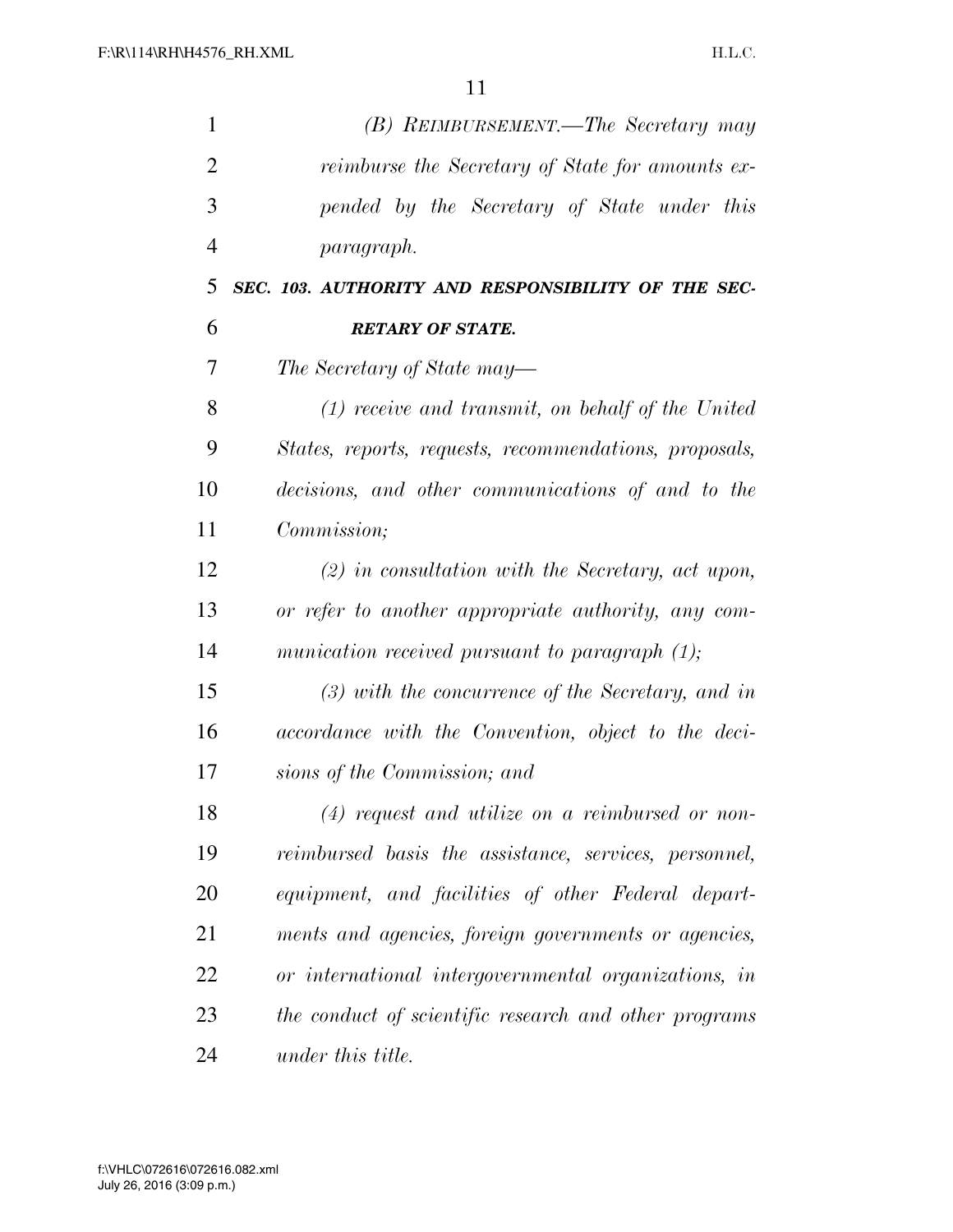#### *SEC. 104. AUTHORITY OF THE SECRETARY OF COMMERCE.*

*(a) PROMULGATION OF REGULATIONS.—* 

 *(1) AUTHORITY.—The Secretary, in consultation with the Secretary of State and, with respect to en- forcement measures, the Secretary of the department in which the Coast Guard is operating, may promul- gate such regulations as may be necessary to carry out the United States international obligations under the North Pacific Fisheries Convention and this title, including recommendations and decisions adopted by the Commission.* 

 *(2) REGULATIONS OF STRADDLING STOCKS.—In the implementation of a measure adopted by the Com- mission that would govern a straddling stock under the authority of a Council, any regulation promul- gated by the Secretary to implement such measure within the exclusive economic zone shall be approved by such Council.* 

 *(b) RULE OF CONSTRUCTION.—Regulations promul- gated under subsection (a) shall be applicable only to a per- son or a fishing vessel that is or has engaged in fishing activities, or fisheries resources covered by the North Pacific Fisheries Convention under this title.* 

 *(c) ADDITIONAL AUTHORITY.—The Secretary may conduct, and may request and utilize on a reimbursed or nonreimbursed basis the assistance, services, personnel,*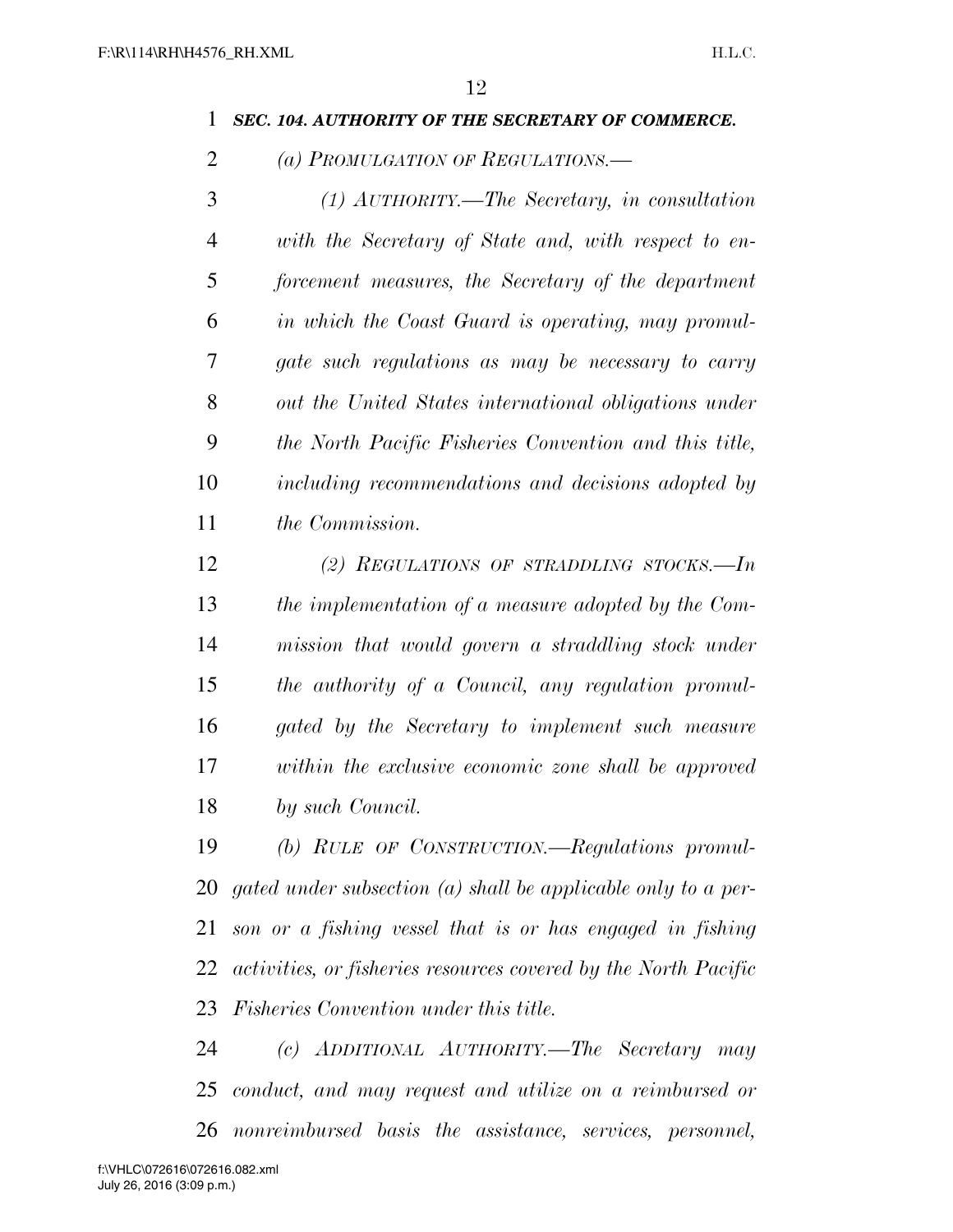*equipment, and facilities of other Federal departments and agencies in—* 

 *(1) scientific, research, and other programs under this title;* 

 *(2) fishing operations and biological experiments for purposes of scientific investigation or other pur- poses necessary to implement the North Pacific Fish-eries Convention;* 

 *(3) the collection, utilization, and disclosure of such information as may be necessary to implement the North Pacific Fisheries Convention, subject to sec- tions 552 and 552a of title 5, United States Code, and section 402(b) of the Magnuson-Stevens Fishery Conservation and Management Act (16 U.S.C. 1881a(b));* 

 *(4) the issuance of permits to owners and opera- tors of United States vessels to engage in fishing ac- tivities in the Convention Area seaward of the exclu- sive economic zone of the United States, under such terms and conditions as the Secretary may prescribe, including the period of time that a permit is valid; and* 

 *(5) if recommended by the United States Com- missioners, the assessment and collection of fees, not to exceed 3 percent of the ex-vessel value of fisheries*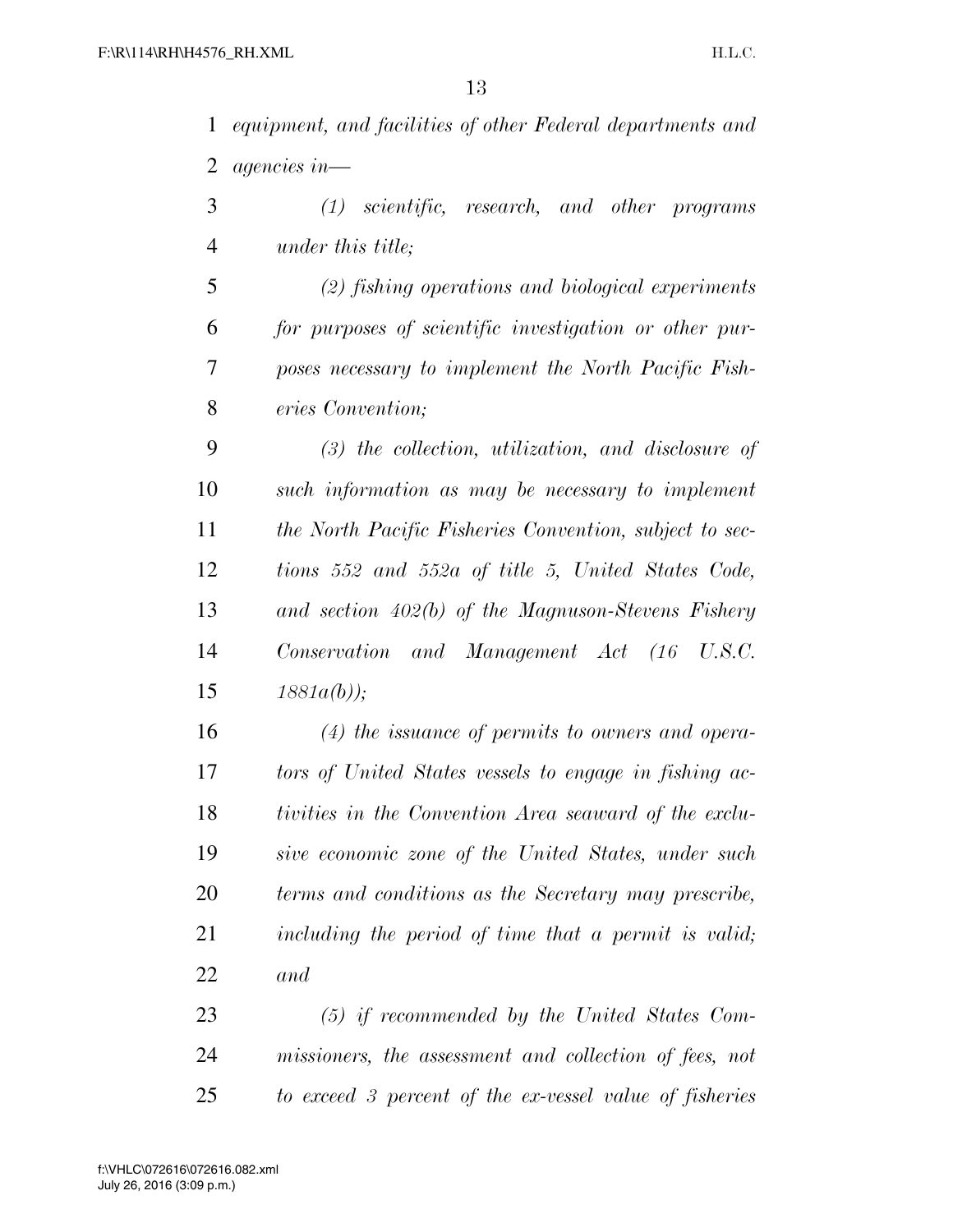*resources harvested by vessels of the United States in fisheries conducted in the Convention Area, to recover the actual costs to the United States to carry out the functions of the Secretary under this title. (d) CONSISTENCY WITH OTHER LAWS.—The Secretary* 

 *shall ensure the consistency, to the extent practicable, of fishery management programs administered under this title, the Magnuson-Stevens Fishery Conservation and Man- agement Act (16 U.S.C. 1801 et seq.), the Tuna Conventions Act of 1950 (16 U.S.C. 951 et seq.), the South Pacific Tuna Act of 1988 (16 U.S.C. 973 et seq.), section 401 of Public Law 108–219 (16 U.S.C. 1821 note) (relating to Pacific albacore tuna), the Western and Central Pacific Fisheries Convention Implementation Act (16 U.S.C. 6901 et seq.), the National Oceanic and Atmospheric Administration Au- thorization Act of 1992 (Public Law 102–567) and the amendments made by that Act, and Public Law 100–629 (102 Stat. 3286).* 

*(e) JUDICIAL REVIEW OF REGULATIONS.—* 

 *(1) IN GENERAL.—Regulations promulgated by the Secretary under this title shall be subject to judi- cial review to the extent authorized by, and in accord- ance with, chapter 7 of title 5, United States Code, if a petition for such review is filed not later than 30*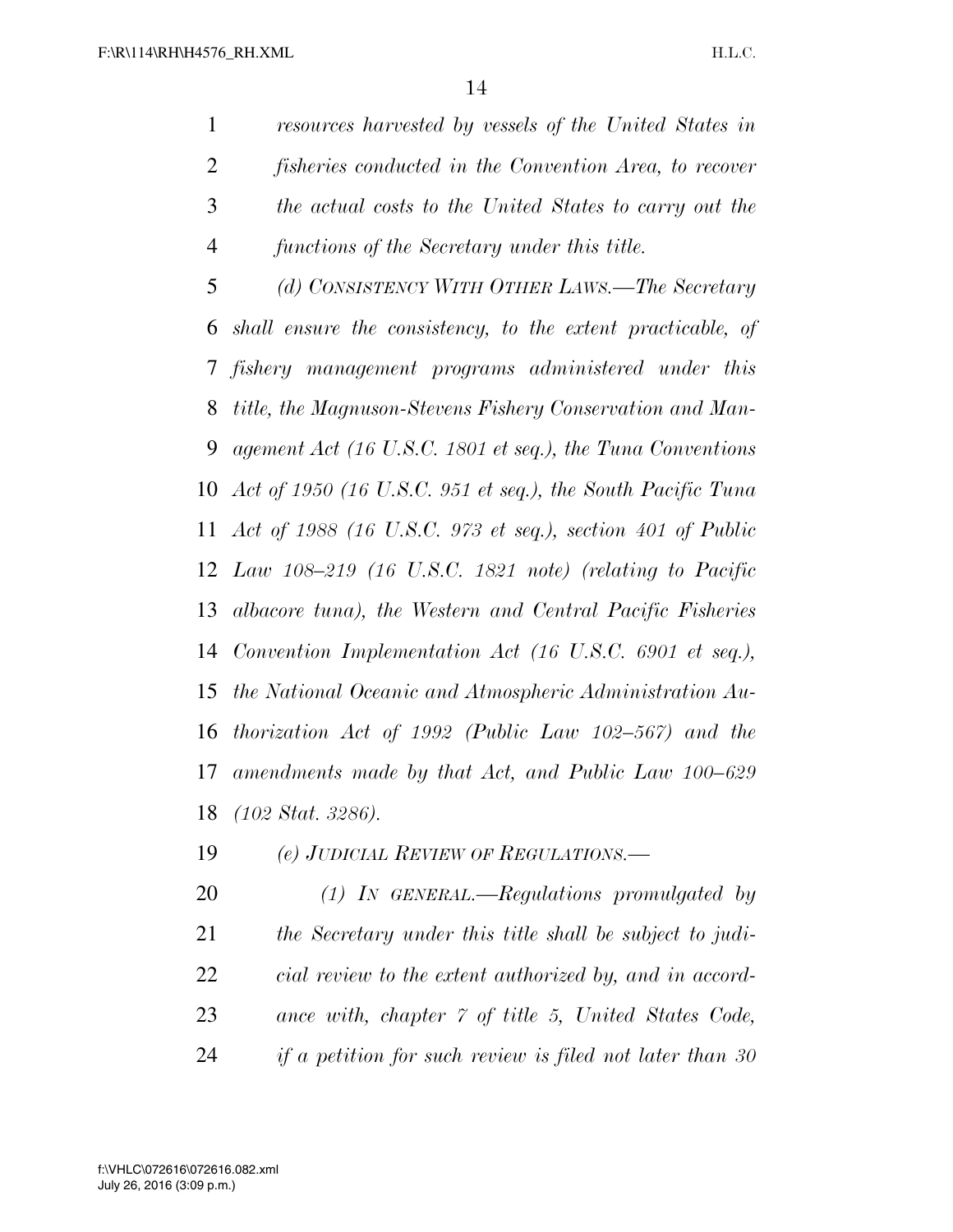|    | 15                                                       |
|----|----------------------------------------------------------|
| 1  | days after the date on which the regulations are pro-    |
| 2  | mulgated.                                                |
| 3  | RESPONSES.—Notwithstanding any other<br>(2)              |
| 4  | provision of law, the Secretary shall file a response to |
| 5  | any petition filed in accordance with paragraph (1),     |
| 6  | not later than 30 days after the date the Secretary is   |
| 7  | served with that petition, except that the appropriate   |
| 8  | court may extend the period for filing such a response   |
| 9  | upon a showing by the Secretary of good cause for        |
| 10 | that extension.                                          |
| 11 | (3) COPIES OF ADMINISTRATIVE RECORD.— $A$ re-            |
| 12 | sponse of the Secretary under paragraph (2) shall in-    |
| 13 | clude a copy of the administrative record for the regu-  |
| 14 | lations that are the subject of the petition.            |
| 15 | (4) EXPEDITED HEARINGS.—Upon a motion by                 |
| 16 | the person who files a petition under this subsection,   |
| 17 | the appropriate court shall assign the matter for hear-  |
| 18 | ing at the earliest possible date.                       |
| 19 | SEC. 105. ENFORCEMENT.                                   |
| 20 | (a) IN GENERAL.—The Secretary and the Secretary of       |
| 21 | the department in which the Coast Guard is operating—    |

 *(1) shall administer and enforce this title and any regulations issued under this title; and* 

 *(2) may request and utilize on a reimbursed or nonreimbursed basis the assistance, services, per-*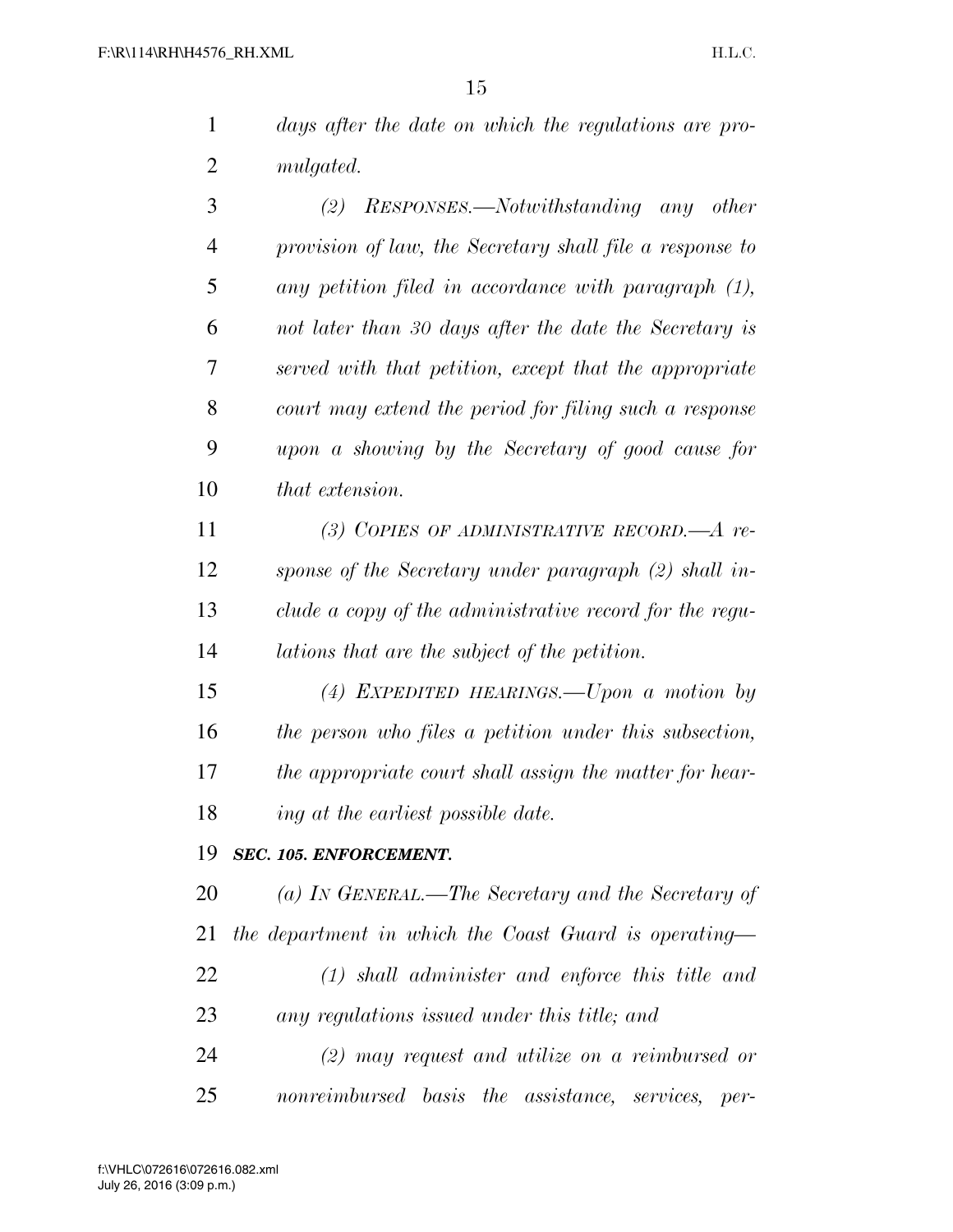*sonnel, equipment, and facilities of other Federal de- partments and agencies in the administration and enforcement of this title.* 

 *(b) SECRETARIAL ACTIONS.—The Secretary and the Secretary of the department in which the Coast Guard is operating shall prevent any person from violating this title with respect to fishing activities or the conservation of fish- eries resources in the Convention Area in the same manner, by the same means, and with the same jurisdiction, powers, and duties as though sections 308 through 311 of the Mag- nuson-Stevens Fishery Conservation and Management Act (16 U.S.C. 1858, 1859, 1860, and 1861) were incorporated into and made a part of this title. Any person that violates this title is subject to the penalties and entitled to the privi- leges and immunities provided in the Magnuson-Stevens Fishery Conservation and Management Act (16 U.S.C. 1801 et seq.) in the same manner, by the same means, and with the same jurisdiction, power, and duties as though sec- tions 308 through 311 of that Act (16 U.S.C. 1858, 1859, 1860, and 1861) were incorporated into and made a part of this title.* 

*(c) JURISDICTION OF THE COURTS.—* 

 *(1) IN GENERAL.—Subject to paragraphs (2) and (3), the district courts of the United States shall have jurisdiction over any case or controversy arising*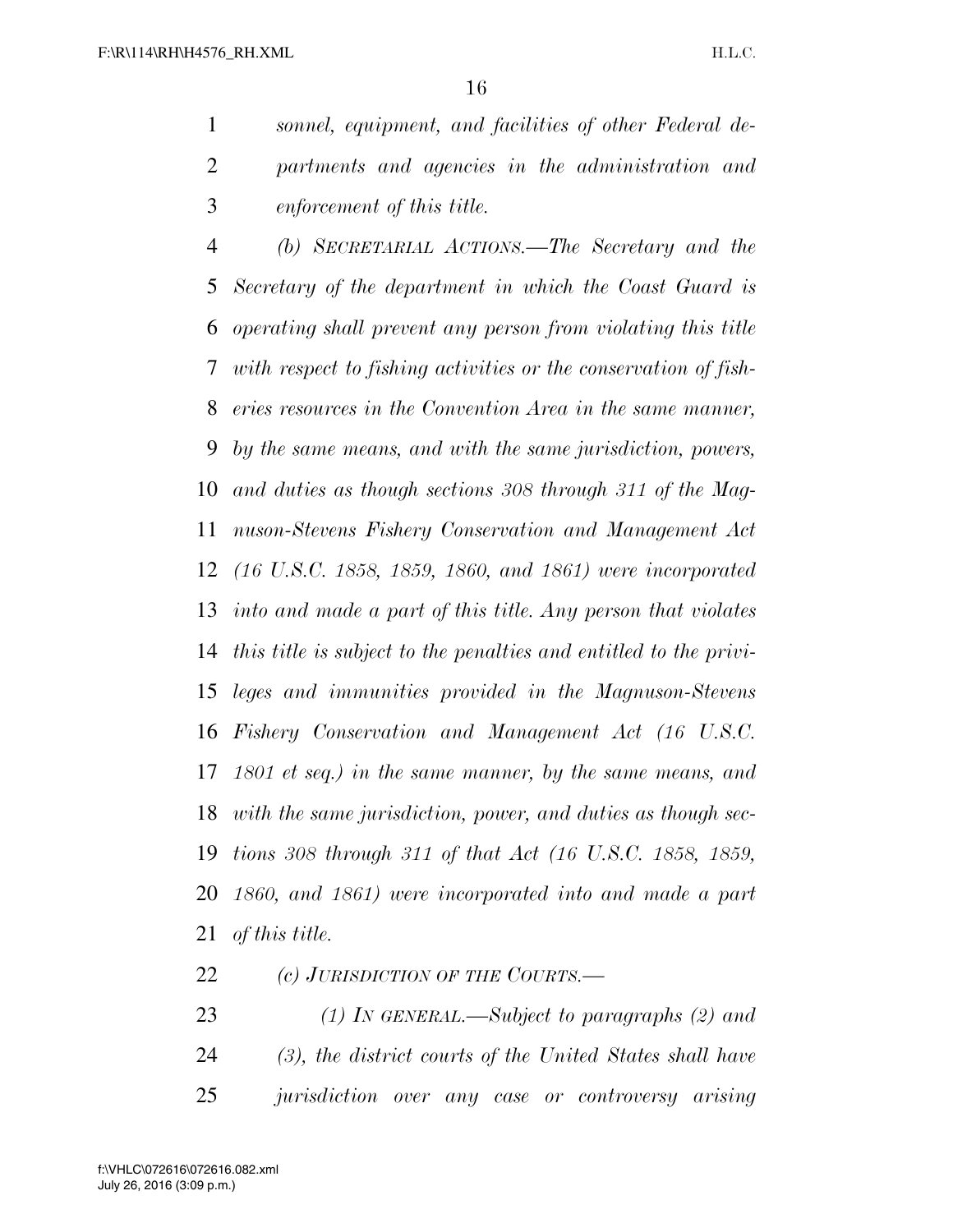| $\mathbf{1}$   | under this title, and any such court may at any         |
|----------------|---------------------------------------------------------|
| $\overline{2}$ | $time$ —                                                |
| 3              | $(A)$ enter restraining orders or prohibitions;         |
| $\overline{4}$ | $(B)$ issue warrants, process in rem, or other          |
| 5              | process;                                                |
| 6              | (C) prescribe and accept satisfactory bonds             |
| 7              | or other security; and                                  |
| 8              | $(D)$ take such other actions as are in the in-         |
| 9              | <i>terest of justice.</i>                               |
| 10             | (2) HAWAII AND PACIFIC INSULAR AREAS.—In                |
| 11             | the case of Hawaii or any possession of the United      |
| 12             | States in the Pacific Ocean, the appropriate court is   |
| 13             | the United States District Court for the District of    |
| 14             | Hawaii, except that-                                    |
| 15             | $(A)$ in the case of Guam and Wake Island,              |
| 16             | the appropriate court is the United States Dis-         |
| 17             | trict Court for the District of Guam; and               |
| 18             | $(B)$ in the case of the Northern Mariana Is-           |
| 19             | lands, the appropriate court is the United States       |
| 20             | District Court for the District of the Northern         |
| 21             | Mariana Islands.                                        |
| 22             | $(3)$ CONSTRUCTION.—Each violation shall be a           |
| 23             | separate offense and the offense is deemed to have been |
| 24             | committed not only in the district where the violation  |
| 25             | first occurred, but also in any other district author-  |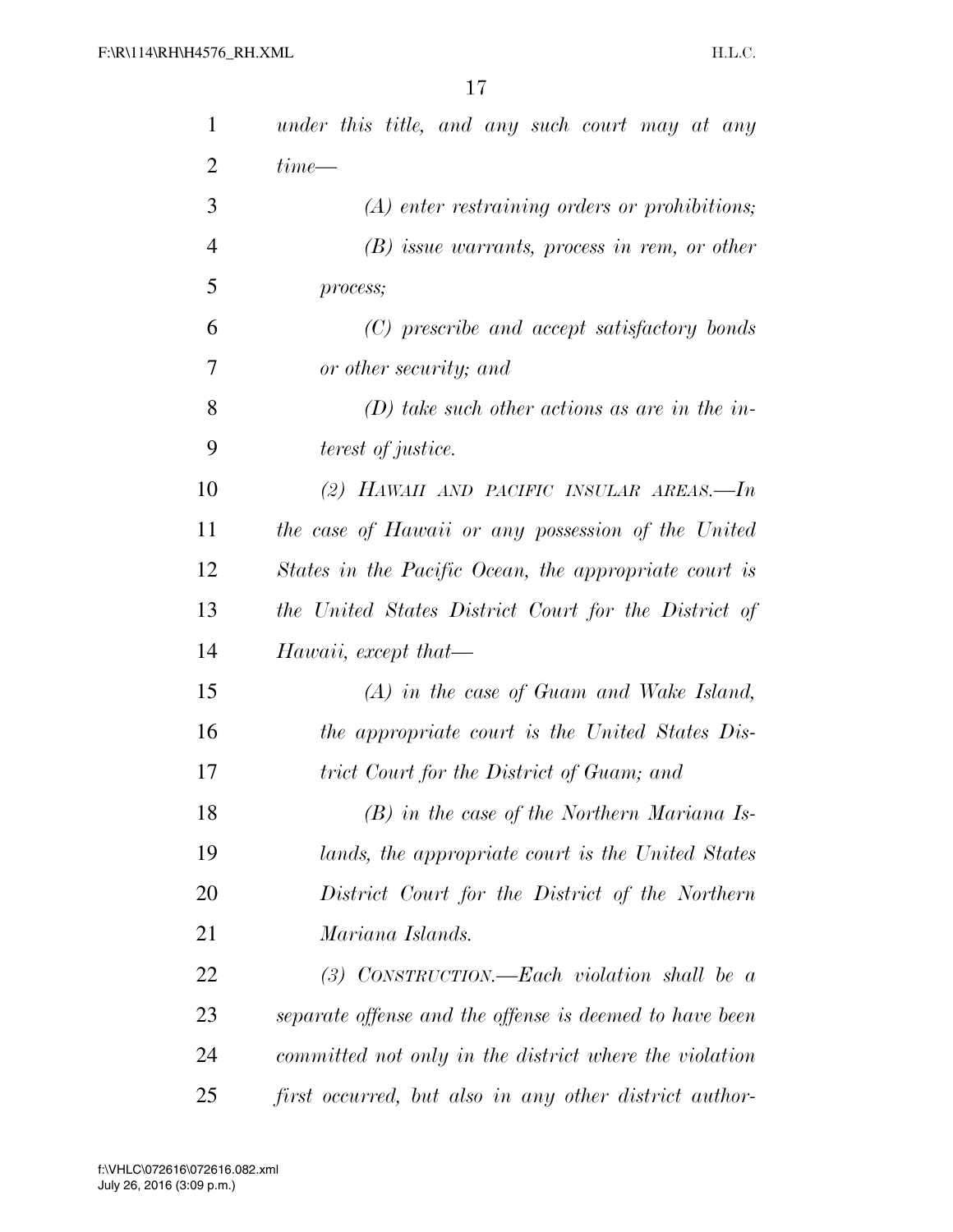| $\mathbf{1}$   | ized by law. Any offense not committed in any dis-       |
|----------------|----------------------------------------------------------|
| $\overline{2}$ | trict is subject to the venue provisions of section 3238 |
| 3              | of title 18, United States Code.                         |
| $\overline{4}$ | (d) CONFIDENTIALITY.-                                    |
| 5              | $(1)$ In GENERAL.—Any information submitted to           |
| 6              | the Secretary in compliance with any requirement         |
| 7              | under this title, and information submitted under        |
| 8              | any requirement of this title that may be necessary      |
| 9              | to implement the Convention, including information       |
| 10             | submitted before the date of the enactment of this Act,  |
| 11             | shall be confidential and may not be disclosed, ex-      |
| 12             | $cept -$                                                 |
| 13             | $(A)$ to a Federal employee who is respon-               |
| 14             | sible for administering, implementing, or enforc-        |
| 15             | ing this title;                                          |
| 16             | $(B)$ to the Commission, in accordance with              |
| 17             | requirements in the North Pacific Fisheries Con-         |
| 18             | vention and decisions of the Commission, and,            |
| 19             | insofar as possible, in accordance with an agree-        |
| 20             | ment with the Commission that prevents public            |
| 21             | disclosure of the identity or business of any per-       |
| 22             | son;                                                     |
| 23             | (C) to State, Council, or marine fisheries               |
| 24             | commission employees pursuant to an agreement            |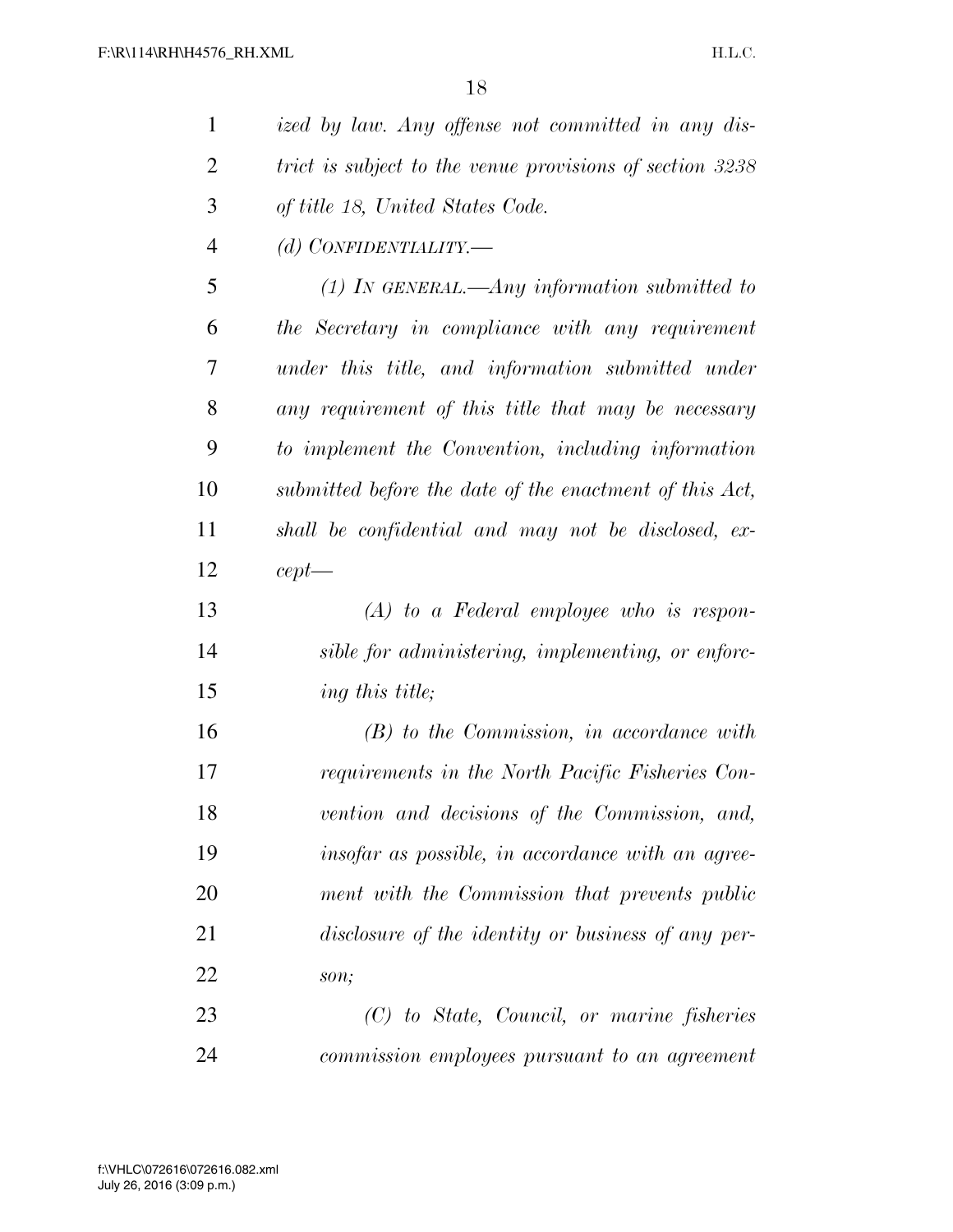| $\mathbf{1}$   | with the Secretary that prevents public disclo-         |
|----------------|---------------------------------------------------------|
| $\overline{2}$ | sure of the identity or business of any person;         |
| 3              | $(D)$ when required by court order; or                  |
| $\overline{4}$ | $(E)$ when the Secretary has obtained writ-             |
| 5              | ten authorization from the person submitting            |
| 6              | such information to release such information to         |
| 7              | another person for a reason not otherwise pro-          |
| 8              | vided for in this paragraph, and such release           |
| 9              | does not violate other requirements of this title.      |
| 10             | (2) USE OF INFORMATION.—                                |
| 11             | $(A)$ In GENERAL.—Except as provided in                 |
| 12             | $subparagnph$ (B), the Secretary shall promul-          |
| 13             | gate regulations regarding the procedures the           |
| 14             | Secretary considers necessary to preserve the con-      |
| 15             | fidentiality of information submitted under this        |
| 16             | title.                                                  |
| 17             | EXCEPTION.—The Secretary may re-<br>(B)                 |
| 18             | or make public information submitted<br>lease           |
| 19             | under this title if the information is in any ag-       |
| 20             | gregate or summary form that does not directly          |
| 21             | or indirectly disclose the identity or business of      |
| 22             | any person.                                             |
| 23             | $(3)$ RULE OF CONSTRUCTION.—Nothing in this             |
| 24             | subsection shall be interpreted or construed to prevent |
| 25             | the use for conservation and management purposes by     |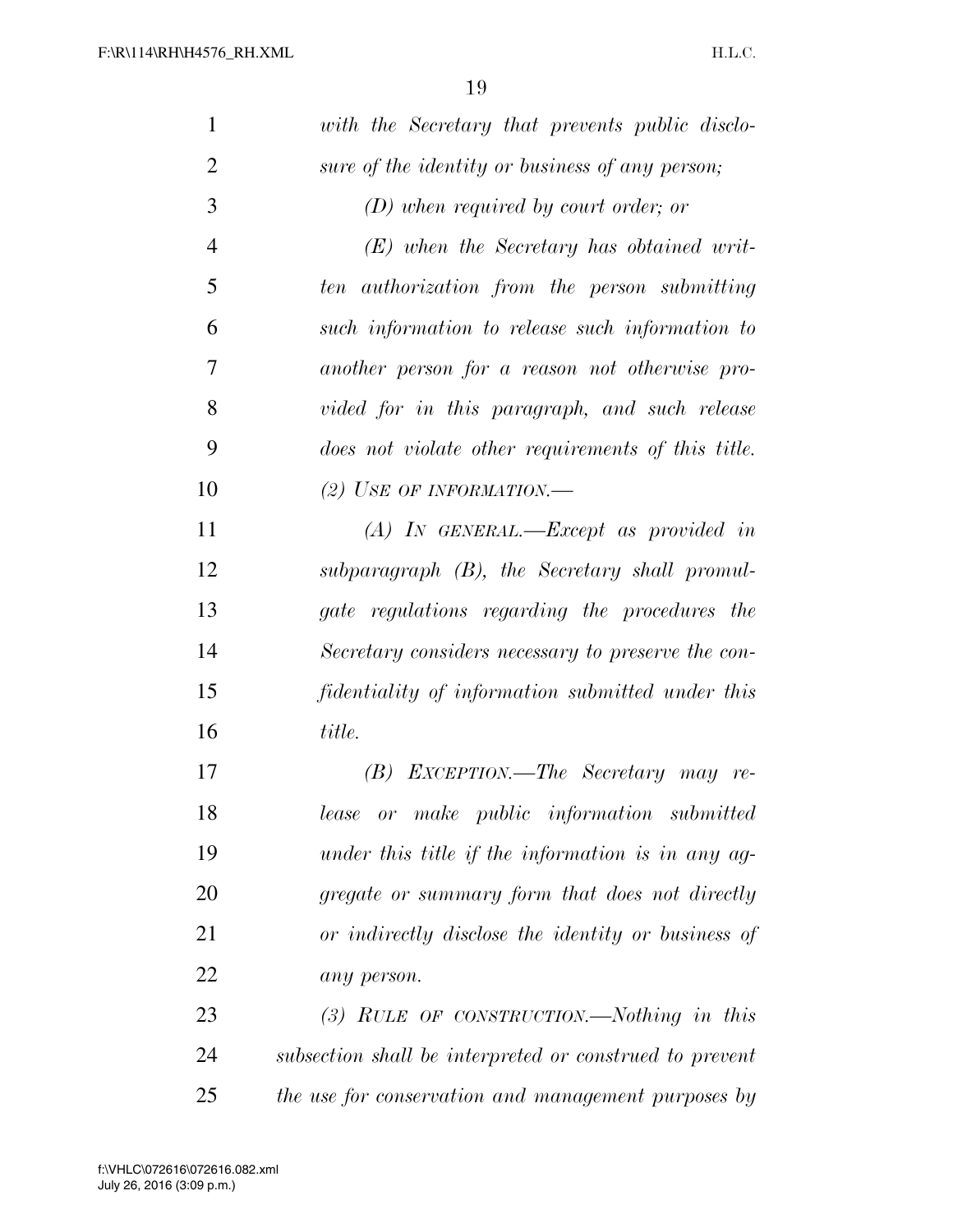| $\mathbf{1}$   | the Secretary of any information submitted under        |
|----------------|---------------------------------------------------------|
| $\overline{2}$ | this title.                                             |
| 3              | <b>SEC. 106. PROHIBITED ACTS.</b>                       |
| $\overline{4}$ | It is unlawful for any person—                          |
| 5              | $(1)$ to violate this title or any regulation or per-   |
| 6              | mit issued under this title;                            |
| 7              | $(2)$ to use any fishing vessel to engage in fishing    |
| 8              | activities without, or after the revocation or during   |
| 9              | the period of suspension of, an applicable permit       |
| 10             | <i>issued pursuant to this title;</i>                   |
| 11             | $(3)$ to refuse to permit any officer authorized to     |
| 12             | enforce this title to board a fishing vessel subject to |
| 13             | such person's control for the purposes of conducting    |
| 14             | any search, investigation, or inspection in connection  |
| 15             | with the enforcement of this title or any regulation,   |
| 16             | permit, or the North Pacific Fisheries Convention;      |
| 17             | $(4)$ to assault, resist, oppose, impede, intimidate,   |
| 18             | or interfere with any such authorized officer in the    |
| 19             | conduct of any search, investigation, or inspection in  |
| 20             | connection with the enforcement of this title or any    |
| 21             | regulation, permit, or the North Pacific Fisheries      |
| 22             | Convention;                                             |
| 23             | $(5)$ to resist a lawful arrest for any act prohib-     |
| 24             | ited by this title or any regulation promulgated or     |
| 25             | permit issued under this title;                         |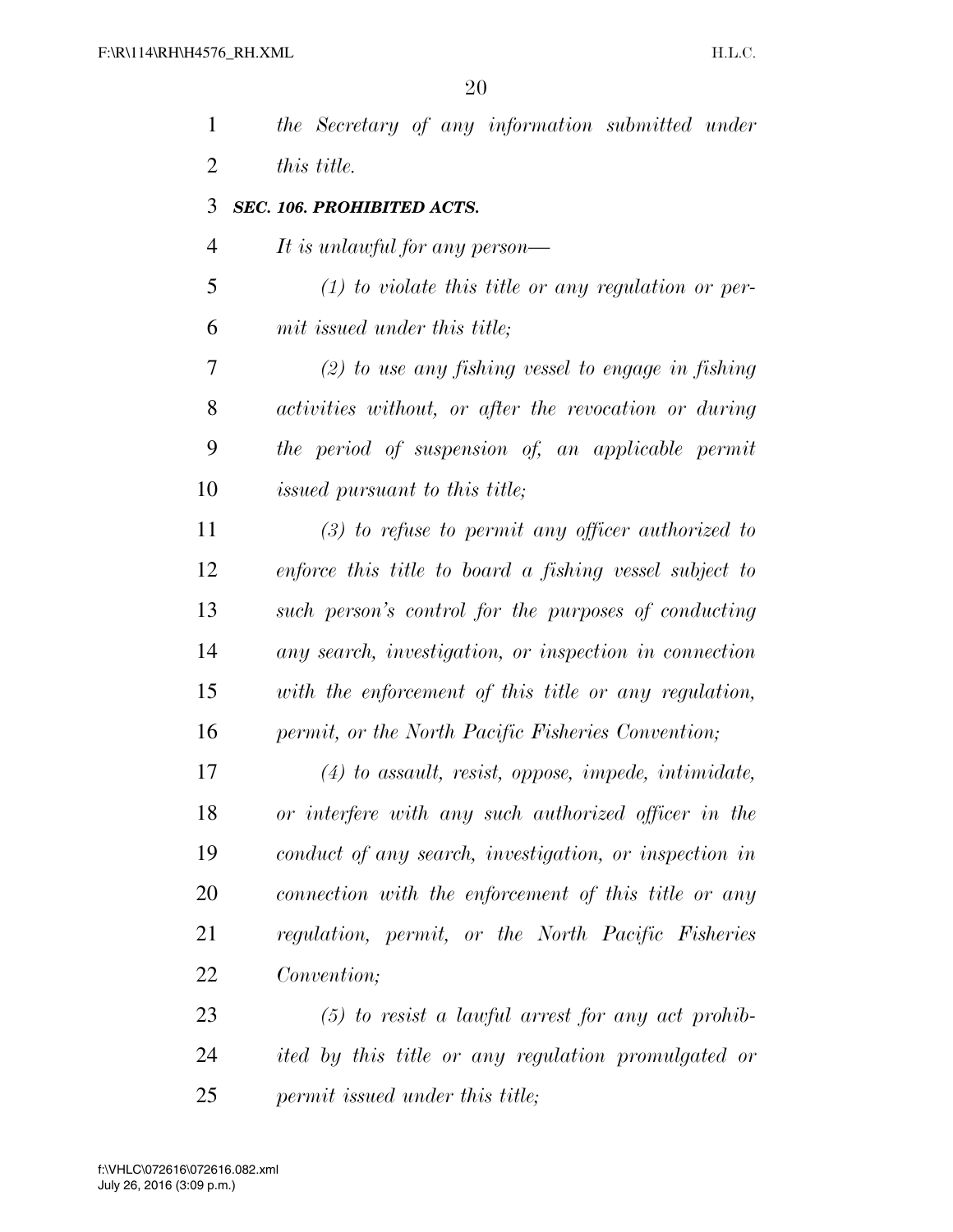| $\mathbf{1}$   | $(6)$ to ship, transport, offer for sale, sell, pur-     |
|----------------|----------------------------------------------------------|
| $\overline{2}$ | chase, import, export, or have custody, control, or pos- |
| 3              | session of, any fisheries resources taken or retained in |
| $\overline{4}$ | violation of this title or any regulation or permit re-  |
| 5              | ferred to in paragraph $(1)$ or $(2)$ ;                  |
| 6              | $(7)$ to interfere with, delay, or prevent, by any       |
| 7              | means, the apprehension or arrest of another person,     |
| 8              | knowing that such other person has committed any         |
| 9              | act prohibited by this section;                          |
| 10             | $(8)$ to submit to the Secretary false information       |
| 11             | (including false information regarding the capacity      |
| 12             | and extent to which a United States fish processor, on   |
| 13             | an annual basis, will process a portion of the opti-     |
| 14             | mum yield of a fishery that will be harvested by fish-   |
| 15             | ing vessels of the United States), regarding any mat-    |
| 16             | ter that the Secretary is considering in the course of   |
| 17             | carrying out this title;                                 |
| 18             | $(9)$ to assault, resist, oppose, impede, intimidate,    |
| 19             | sexually harass, bribe, or interfere with any observer   |
| 20             | on a vessel under this title, or any data collector em-  |
| 21             | ployed by or under contract to any person to carry       |
| 22             | out responsibilities under this title;                   |
| 23             | $(10)$ to engage in fishing activities in violation      |
| 24             | of any regulation adopted pursuant to this title;        |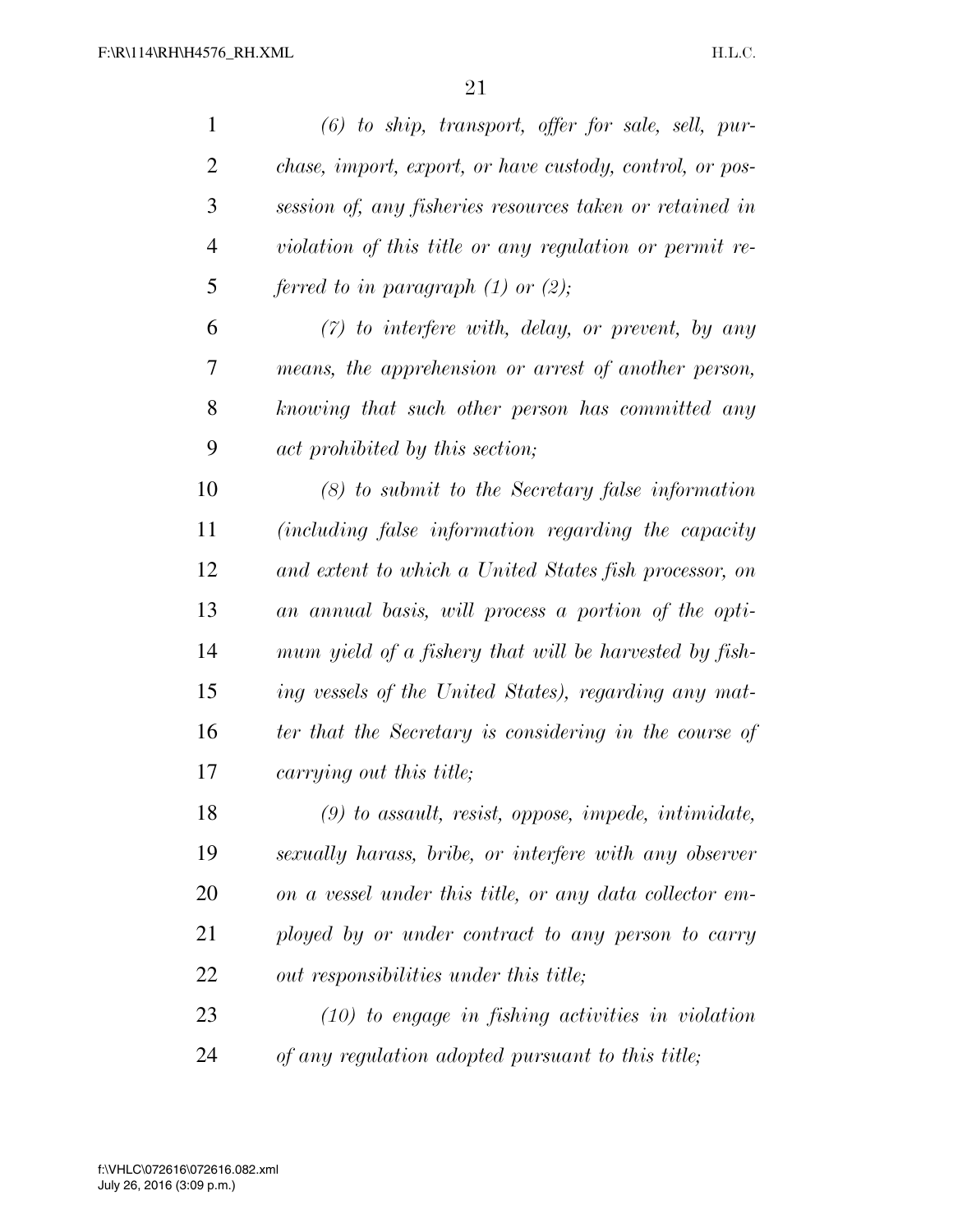| $\mathbf{1}$   | $(11)$ to fail to make, keep, or furnish any catch       |
|----------------|----------------------------------------------------------|
| $\overline{2}$ | returns, statistical records, or other reports required  |
| 3              | by regulations adopted pursuant to this title to be      |
| $\overline{4}$ | made, kept, or furnished;                                |
| 5              | $(12)$ to fail to stop a vessel upon being hailed        |
| 6              | and instructed to stop by a duly authorized official     |
| 7              | of the United States;                                    |
| 8              | $(13)$ to import, in violation of any regulation         |
| 9              | adopted pursuant to this title, any fisheries resources  |
| 10             | in any form of those species subject to regulation pur-  |
| 11             | suant to a recommendation, resolution, or decision of    |
| 12             | the Commission, or any fisheries resources in any        |
| 13             | form not under regulation but under investigation by     |
| 14             | the Commission, during the period such fisheries re-     |
| 15             | sources have been denied entry in accordance with        |
| 16             | this title;                                              |
| 17             | $(14)$ to make or submit any false record, account,      |
| 18             | or label for, or any false identification of, any fish-  |
| 19             | eries resources that have been, or are intended to be    |
| 20             | imported, exported, transported, sold, offered for sale, |
| 21             | purchased, or received in interstate or foreign com-     |
| 22             | merce; or                                                |
| 23             | $(15)$ to refuse to authorize and accept boarding        |
| 24             | by a duly authorized inspector pursuant to proce-        |

*dures adopted by the Commission for the boarding*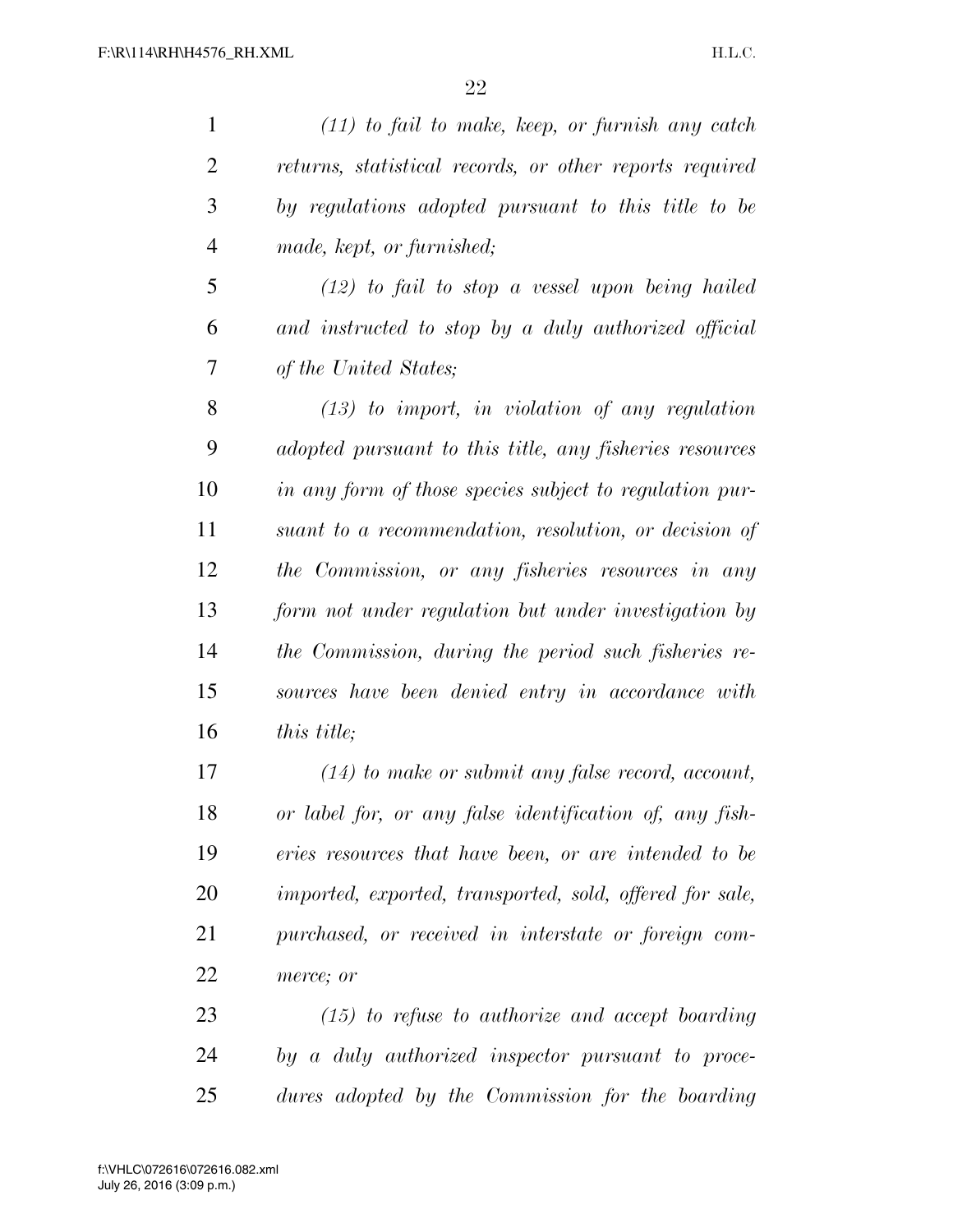*and inspection of fishing vessels in the Convention Area.* 

#### *SEC. 107. COOPERATION IN CARRYING OUT CONVENTION.*

 *(a) FEDERAL AND STATE AGENCIES; PRIVATE INSTI- TUTIONS AND ORGANIZATIONS.—The Secretary may co- operate with any Federal agency, any public or private in- stitution or organization within the United States or abroad, and, through the Secretary of State, a duly author- ized official of the government of any party to the North Pacific Fisheries Convention, in carrying out responsibil-ities under this title.* 

 *(b) SCIENTIFIC AND OTHER PROGRAMS; FACILITIES AND PERSONNEL.—Each Federal agency may, upon the re- quest of the Secretary, cooperate in the conduct of scientific and other programs and furnish facilities and personnel for the purpose of assisting the Commission in carrying out its duties under the North Pacific Fisheries Convention.* 

 *(c) SANCTIONED FISHING OPERATIONS AND BIOLOGI- CAL EXPERIMENTS.—Nothing in this title, or in the laws of any State, prevents the Secretary or the Commission from—* 

 *(1) conducting or authorizing the conduct of fish- ing operations and biological experiments at any time for purposes of scientific investigation; or*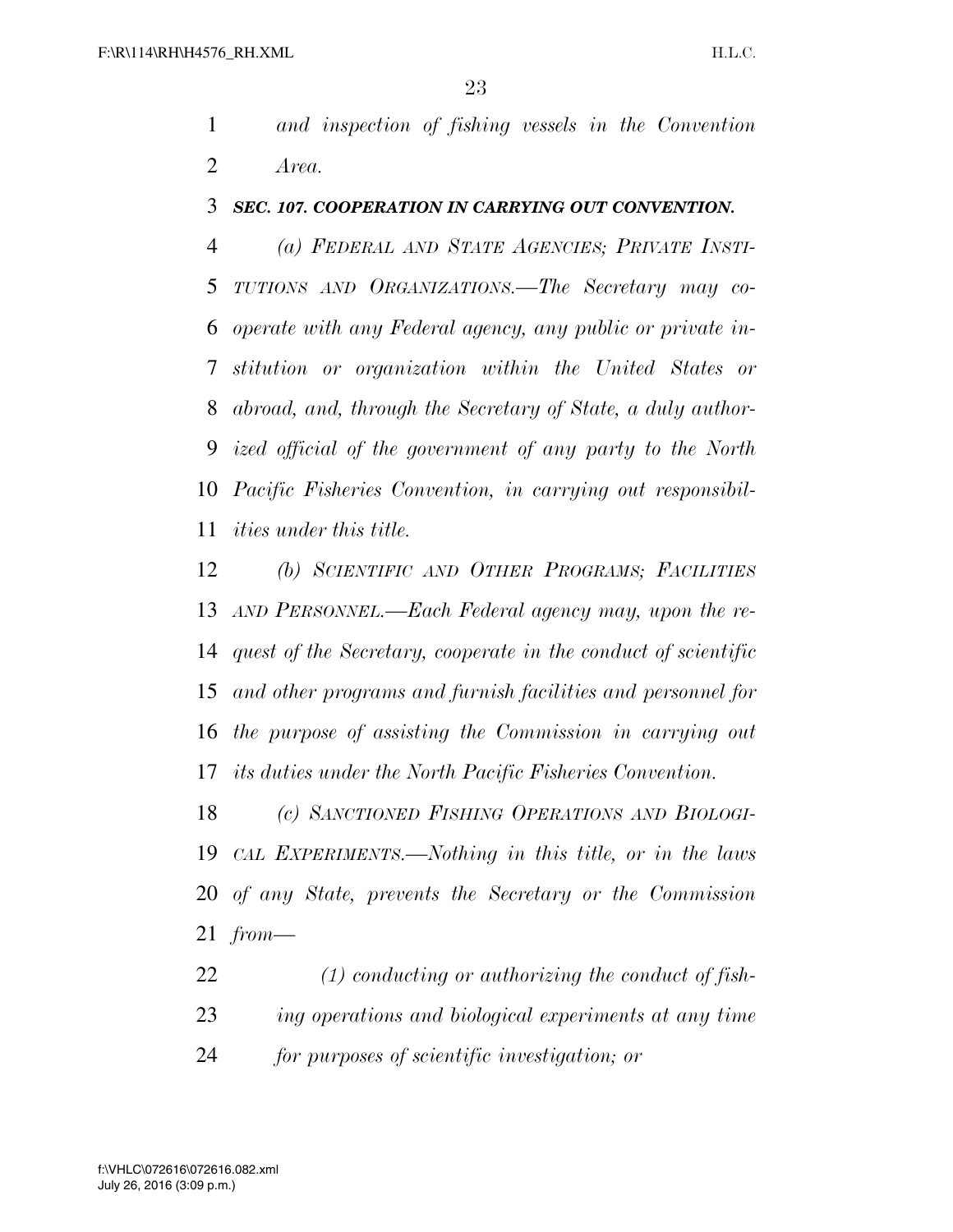*(2) discharging any other duties prescribed by the North Pacific Fisheries Convention.* 

 *(d) STATE JURISDICTION NOT AFFECTED.—Nothing in this title shall be construed to diminish or to increase the jurisdiction of any State in the territorial sea of the United States.* 

#### *SEC. 108. TERRITORIAL PARTICIPATION.*

 *The Secretary of State shall ensure participation in the Commission and its subsidiary bodies by the Common- wealth of the Northern Mariana Islands, American Samoa, and Guam to the extent allowed under United States law. SEC. 109. EXCLUSIVE ECONOMIC ZONE NOTIFICATION.* 

 *Masters of commercial fishing vessels of countries fish- ing under the management authority of the North Pacific Fisheries Convention that do not carry vessel monitoring systems capable of communicating with United States en- forcement authorities shall, prior to or as soon as reason- ably possible after, entering and transiting the exclusive economic zone bounded by the Convention Area, ensure that all fishing gear on board the vessel is stowed below deck or otherwise removed from the place it is normally used for fishing activities and placed where it is not readily available for fishing activities.*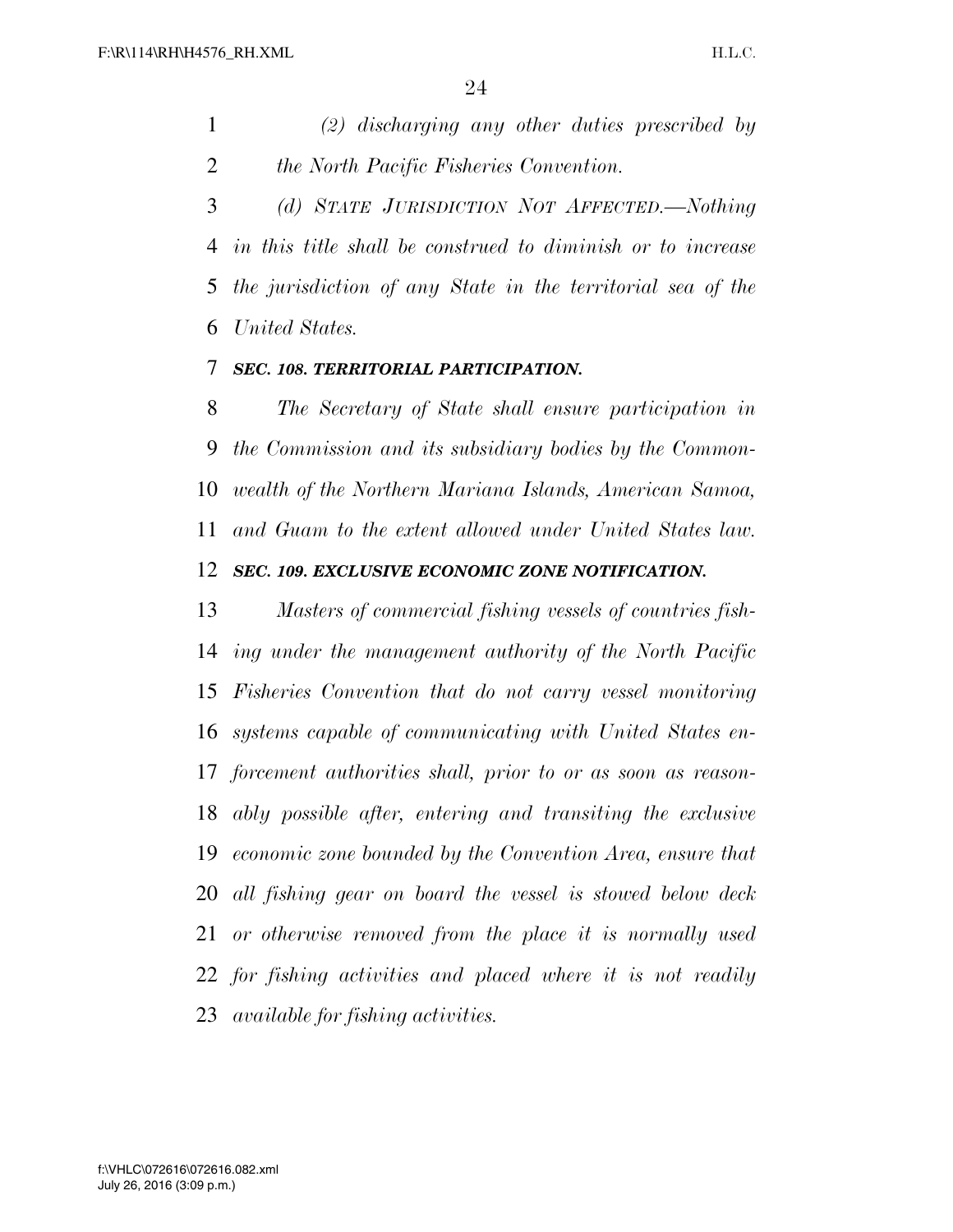| $\mathbf{1}$   | TITLE II—IMPLEMENTATION OF                           |
|----------------|------------------------------------------------------|
| $\overline{2}$ | THE CONVENTION ON THE                                |
| 3              | CONSERVATION AND<br><i><b>MAN-</b></i>               |
| $\overline{4}$ | AGEMENT OF HIGH SEAS                                 |
| 5              | <b>FISHERY RESOURCES IN THE</b>                      |
| 6              | <b>SOUTH PACIFIC OCEAN</b>                           |
| 7              | <b>SEC. 201. DEFINITIONS.</b>                        |
| 8              | In this title:                                       |
| 9              | $(1)$ 1982 CONVENTION.—The term "1982 Conven-        |
| 10             | tion" means the United Nations Convention on the     |
| 11             | Law of the Sea of 10 December 1982.                  |
| 12             | COMMISSION.—The term "Commission"<br>(2)             |
| 13             | means the Commission of the South Pacific Regional   |
| 14             | Fisheries Management Organization established in ac- |
| 15             | cordance with the South Pacific Fishery Resources    |
| 16             | Convention.                                          |
| 17             | (3) CONVENTION AREA.—The term "Convention"           |
| 18             | Area" means the area to which the Convention on the  |
| 19             | Conservation and Management of High Seas Fishery     |
| 20             | Resources in the South Pacific Ocean applies under   |
| 21             | Article 5 of such Convention.                        |
| 22             | $(4)$ COUNCIL.—The term "Council" means the          |
| 23             | Western Pacific Regional Fishery Management Coun-    |
| 24             | cil.                                                 |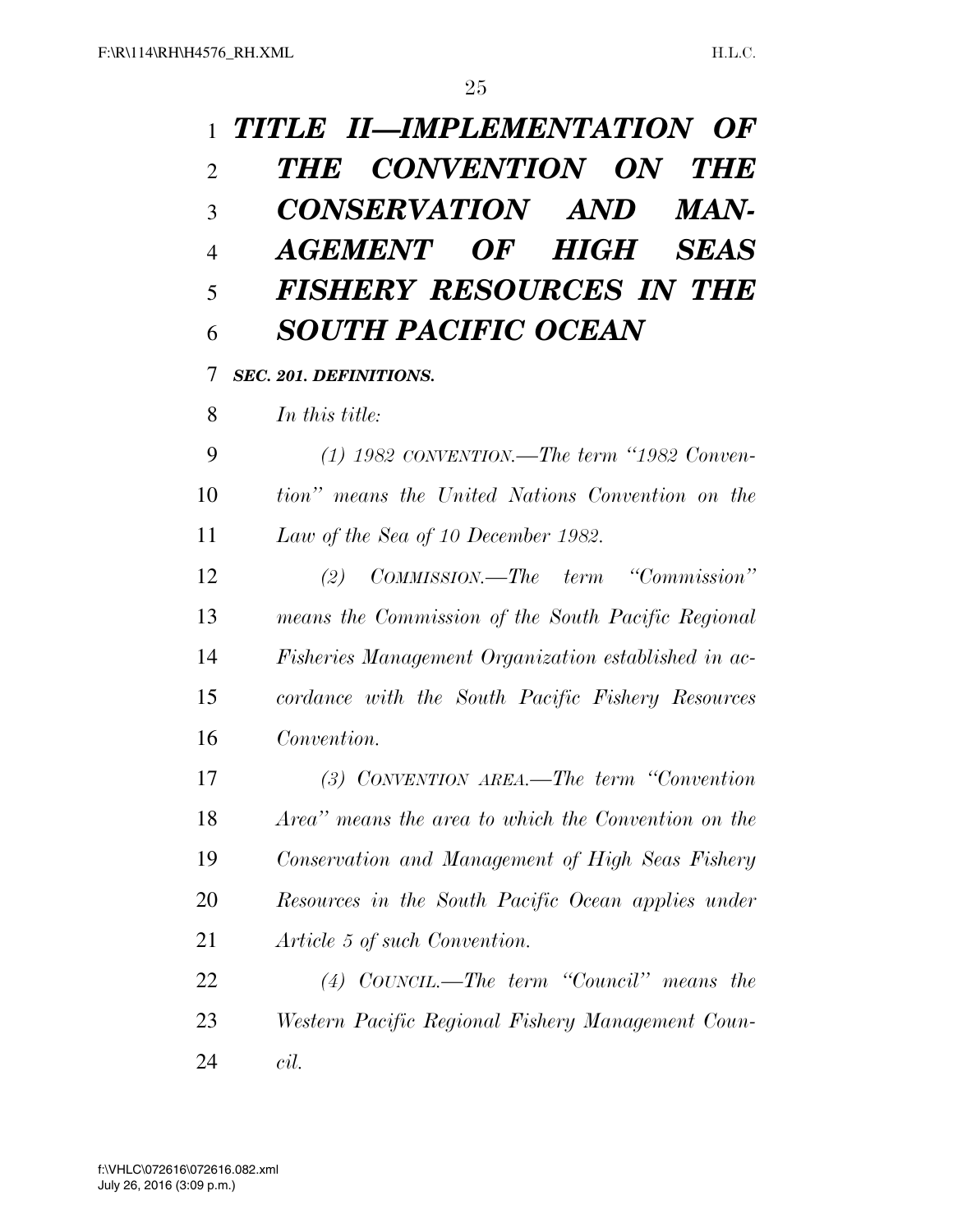| $\mathbf{1}$   | $(5)$ EXCLUSIVE ECONOMIC ZONE.—The term "ex-           |
|----------------|--------------------------------------------------------|
| $\overline{2}$ | clusive economic zone" means—                          |
| 3              | $(A)$ with respect to the United States, the           |
| $\overline{4}$ | zone established by Presidential Proclamation          |
| 5              | Numbered 5030 of March 10, 1983 (16 U.S.C.             |
| 6              | $1453$ note); and                                      |
| 7              | $(B)$ with respect to a foreign country, a des-        |
| 8              | <i>ignated zone similar to the zone referred to in</i> |
| 9              | subparagraph $(A)$ for that country, consistent        |
| 10             | with international law.                                |
| 11             | $(6)$ FISHERY RESOURCES.—The term "fishery re-         |
| 12             | sources" means all fish, mollusks, crustaceans, and    |
| 13             | other marine species, and any products thereof,        |
| 14             | caught by a fishing vessel within the Convention       |
| 15             | Area, but excluding—                                   |
| 16             | $(A)$ sedentary species insofar as they are            |
| 17             | subject to the national jurisdiction of coastal        |
| 18             | States pursuant to Article 77 paragraph 4 of the       |
| 19             | 1982 Convention;                                       |
| 20             | (B) highly migratory species listed in                 |
| 21             | Annex I of the 1982 Convention;                        |
| 22             | (C) anadromous and catadromous species;                |
| 23             | and                                                    |
| 24             | (D) marine mammals, marine reptiles and                |
| 25             | sea birds.                                             |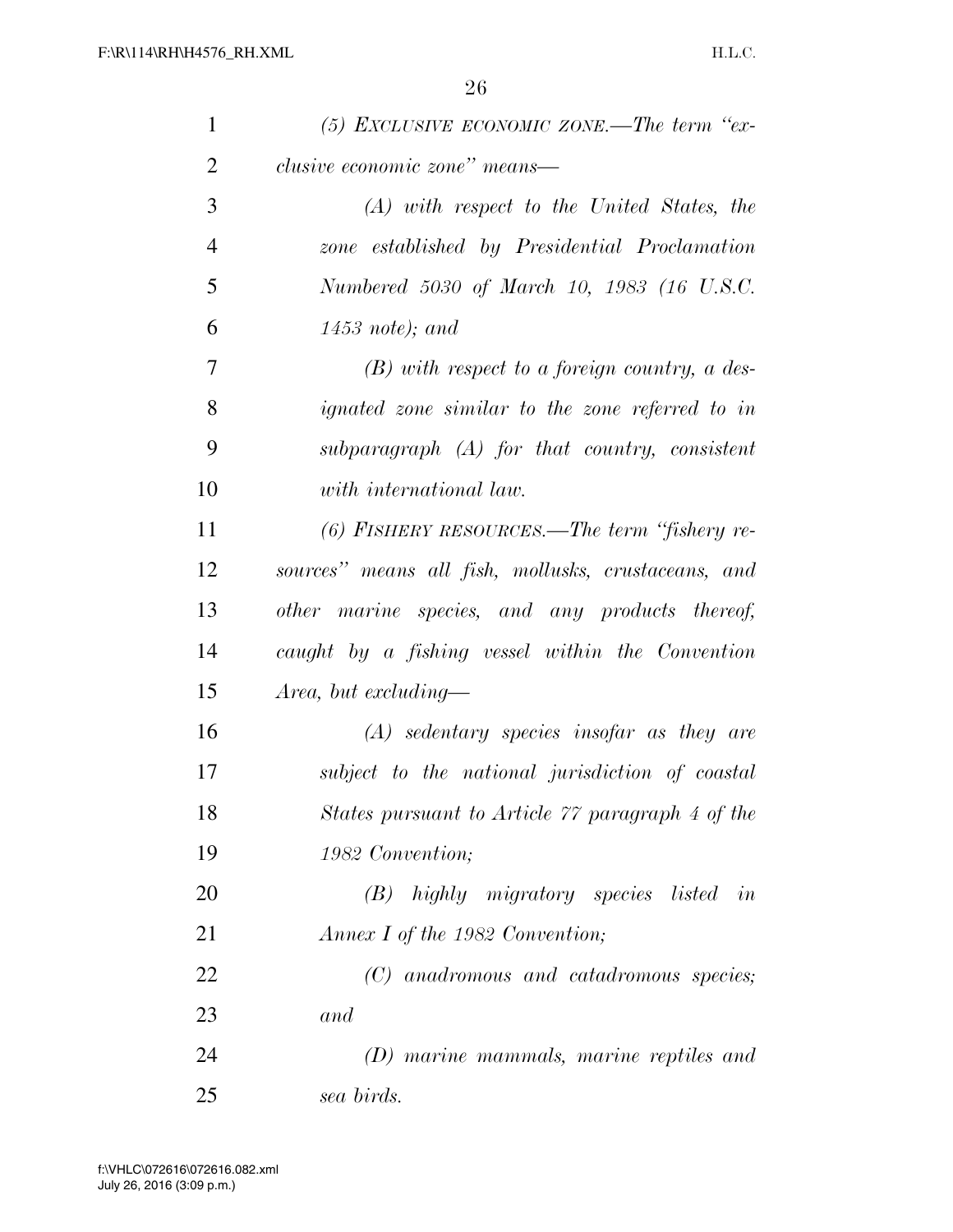| $\mathbf{1}$   | $(7)$ FISHING.—The term "fishing"—                      |
|----------------|---------------------------------------------------------|
| $\overline{2}$ | $(A)$ except as provided in subparagraph                |
| 3              | $(B)$ , means—                                          |
| $\overline{4}$ | $(i)$ the actual or attempted searching                 |
| 5              | for, catching, taking, or harvesting of fish-           |
| 6              | ery resources;                                          |
| 7              | (ii) engaging in any activity that can                  |
| 8              | reasonably be expected to result in the locat-          |
| 9              | ing, catching, taking or harvesting of fish-            |
| 10             | ery resources for any purpose;                          |
| 11             | ( <i>iii</i> ) transshipment and any operation          |
| 12             | at sea, in support of, or in preparation for,           |
| 13             | any activity described in this subpara-                 |
| 14             | graph; and                                              |
| 15             | $(iv)$ the use of any vessel, vehicle, air-             |
| 16             | craft, or hovercraft in relation to any activ-          |
| 17             | ity described in this subparagraph; and                 |
| 18             | (B) does not include any operation related              |
| 19             | to emergencies involving the health and safety of       |
| 20             | crew members or the safety of a fishing vessel.         |
| 21             | $(8)$ FISHING VESSEL.—The term "fishing vessel"         |
| 22             | means any vessel used or intended to be used for fish-  |
| 23             | ing, including any fish processing vessel support ship, |
| 24             | carrier vessel, or any other vessel directly engaged in |
| 25             | <i>fishing operations.</i>                              |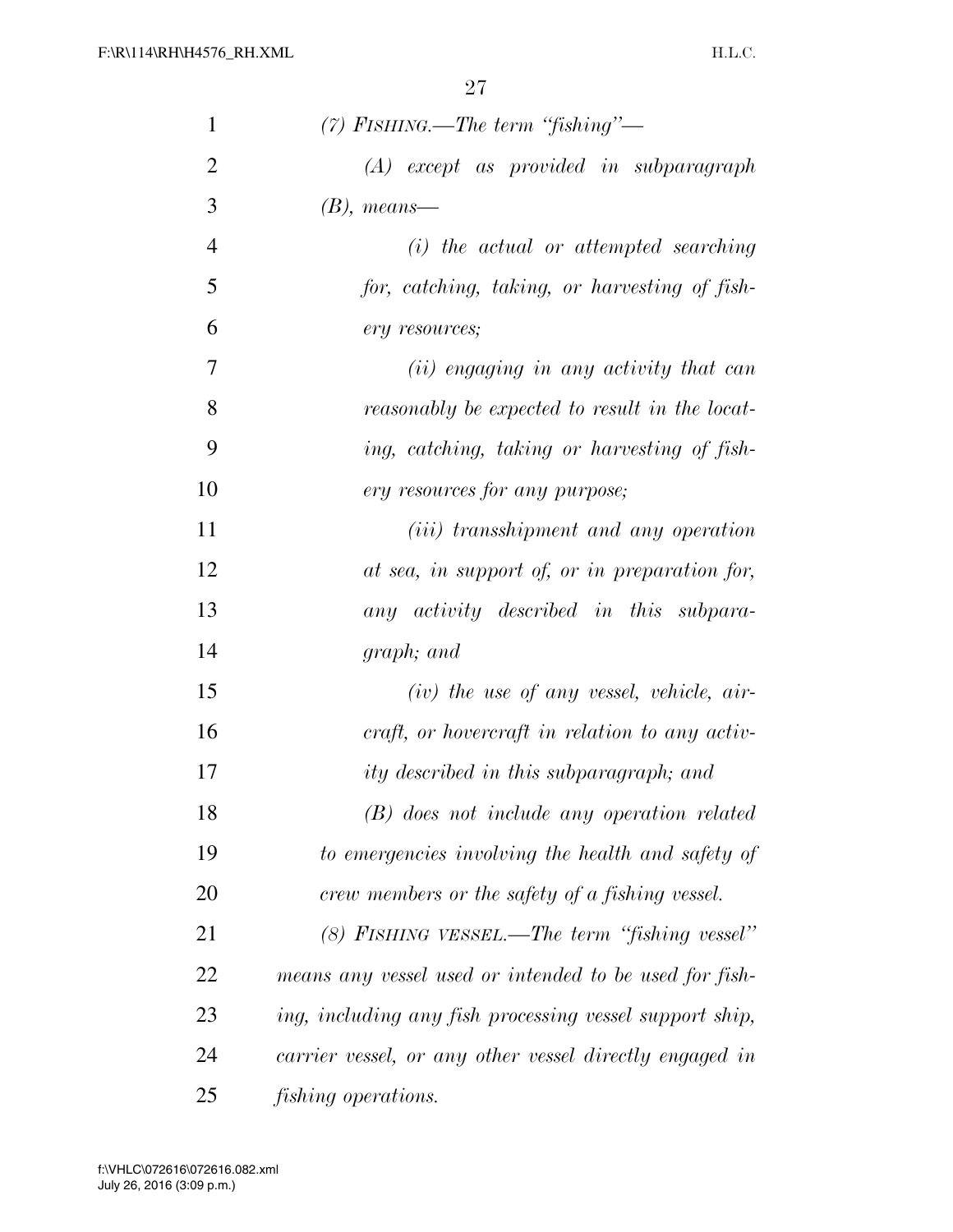| $\mathbf{1}$   | $(9)$ PERSON.—The term "person" means any in-            |
|----------------|----------------------------------------------------------|
| $\overline{2}$ | dividual (whether or not a citizen or national of the    |
| 3              | United States); any corporation, partnership, associa-   |
| $\overline{4}$ | tion, or other entity (whether or not organized or ex-   |
| 5              | isting under the laws of any State); and any Federal,    |
| 6              | State, local, or foreign government or any entity of     |
| 7              | any such government.                                     |
| 8              | $(10)$ SECRETARY.—The term "Secretary" means             |
| 9              | <i>the Secretary of Commerce.</i>                        |
| 10             | (11) SOUTH PACIFIC FISHERY RESOURCES CON-                |
| 11             | VENTION.—The term "South Pacific Fishery Re-             |
| 12             | sources Convention" means the Convention on the          |
| 13             | Conservation and Management of the High Seas Fish-       |
| 14             | ery Resources in the South Pacific Ocean (including      |
| 15             | any annexes, amendments, or protocols that are in        |
| 16             | force, or have come into force, for the United States),  |
| 17             | which was adopted at Auckland, New Zealand, on           |
| 18             | November 14, 2009, by the International Consulta-        |
| 19             | tions on the Proposed South Pacific Regional Fish-       |
| 20             | eries Management Organization.                           |
| 21             | $(12)$ STATE.—The term "State" means each of             |
| 22             | the several States of the United States, the District of |
| 23             | Columbia, the Commonwealth of the Northern Mar-          |
| 24             | iana Islands, American Samoa, Guam, and any other        |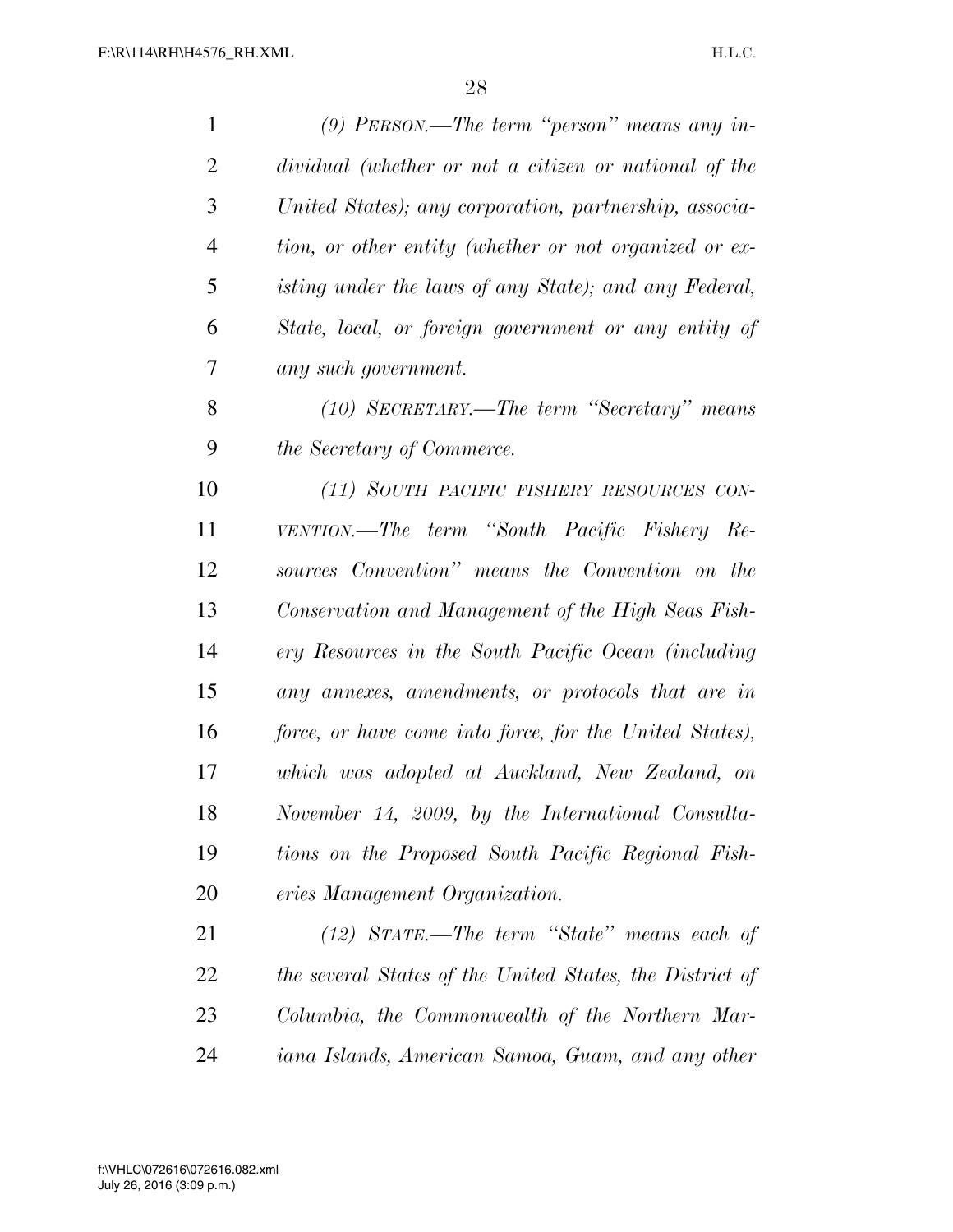| 1              | commonwealth, territory, or possession of the United        |
|----------------|-------------------------------------------------------------|
| $\overline{2}$ | States.                                                     |
| 3              | SEC. 202. APPOINTMENT OR DESIGNATION OF UNITED              |
| 4              | <b>STATES COMMISSIONERS.</b>                                |
| 5              | $(a)$ APPOINTMENT.                                          |
| 6              | $(1)$ IN GENERAL.—The United States shall be                |
| 7              | represented on the Commission by not more than 3            |
| 8              | Commissioners. In making each appointment, the              |
| 9              | President shall select a Commissioner from among in-        |
| 10             | dividuals who are knowledgeable or experienced con-         |
| 11             | cerning fishery resources in the South Pacific Ocean.       |
| 12             | (2) REPRESENTATION.—At least one of the Com-                |
| 13             | missioners shall be—                                        |
| 14             | $(A)$ serving at the pleasure of the President,             |
| 15             | an officer or employee of-                                  |
| 16             | (i) the Department of Commerce;                             |
| 17             | ( <i>ii</i> ) the Department of State; or                   |
| 18             | <i>(iii)</i> the Coast Guard; and                           |
| 19             | $(B)$ the chairperson or designee of the Coun-              |
| 20             | cil.                                                        |
| 21             | (b) ALTERNATE COMMISSIONERS.—The Secretary of               |
|                | 22 State, in consultation with the Secretary, may designate |
| 23             | from time to time and for periods of time considered appro- |
| 24             | priate an alternate Commissioner to the Commission. An      |
| 25             | alternate Commissioner may exercise all powers and duties   |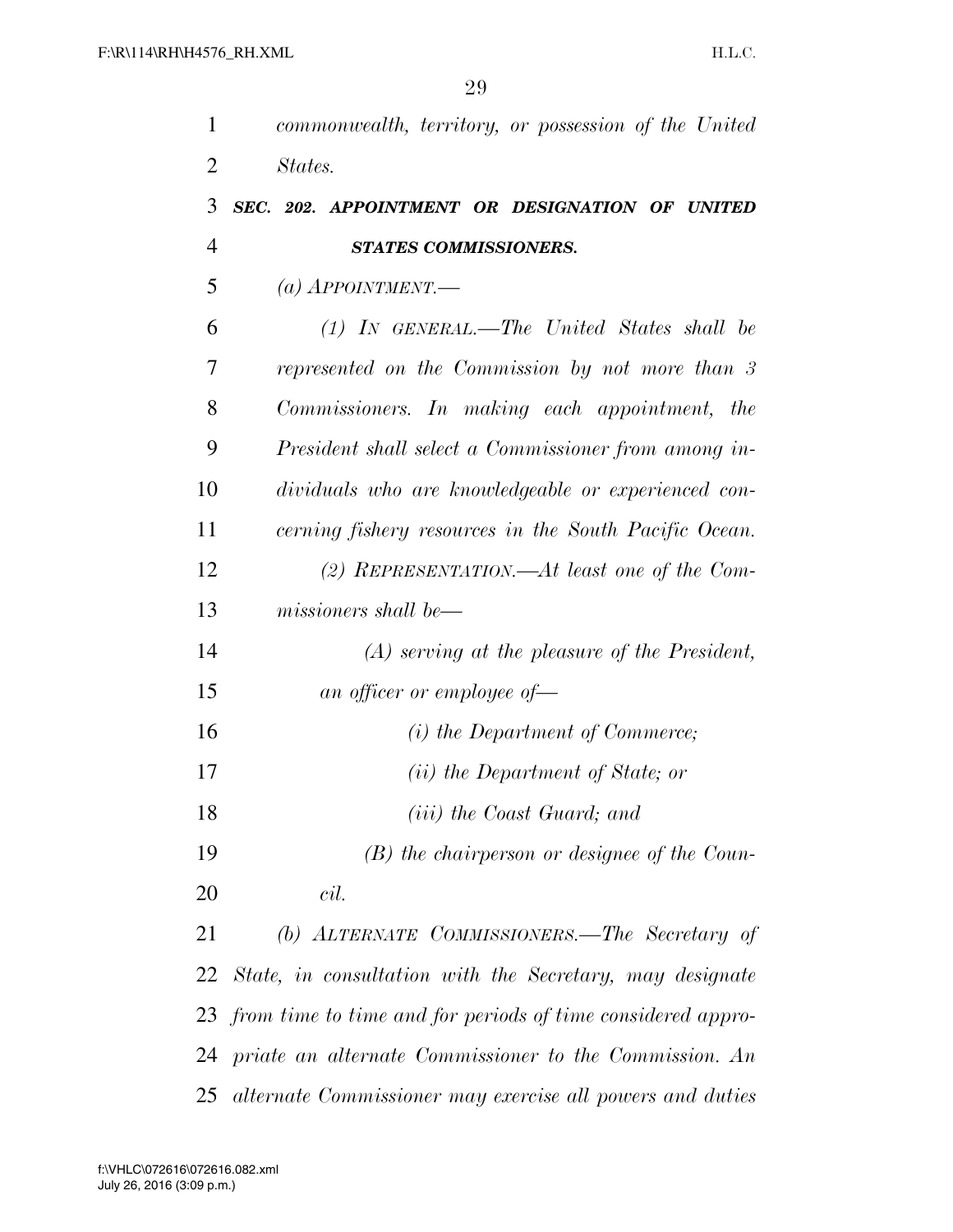*of a Commissioner in the absence of a Commissioner ap-pointed under subsection (a).* 

*(c) ADMINISTRATIVE MATTERS.—* 

 *(1) EMPLOYMENT STATUS.—An individual serv- ing as a Commissioner, or as an alternate Commis- sioner, other than an officer or employee of the United States Government, shall not be considered a Federal employee, except for the purposes of injury compensa- tion or tort claims liability as provided in chapter 81 of title 5, United States Code, and chapter 171 of title 28, United States Code.* 

 *(2) COMPENSATION.—An individual serving as a Commissioner or an alternate Commissioner, al- though an officer of the United States while so serv- ing, shall receive no compensation for the individual's services as such Commissioner or alternate Commis-sioner.* 

*(3) TRAVEL EXPENSES.—* 

 *(A) IN GENERAL.—The Secretary of State shall pay the necessary travel expenses of a Com- missioner or an alternate Commissioner in ac- cordance with the Federal Travel Regulations and sections 5701, 5702, 5704 through 5708, and 5731 of title 5, United States Code.*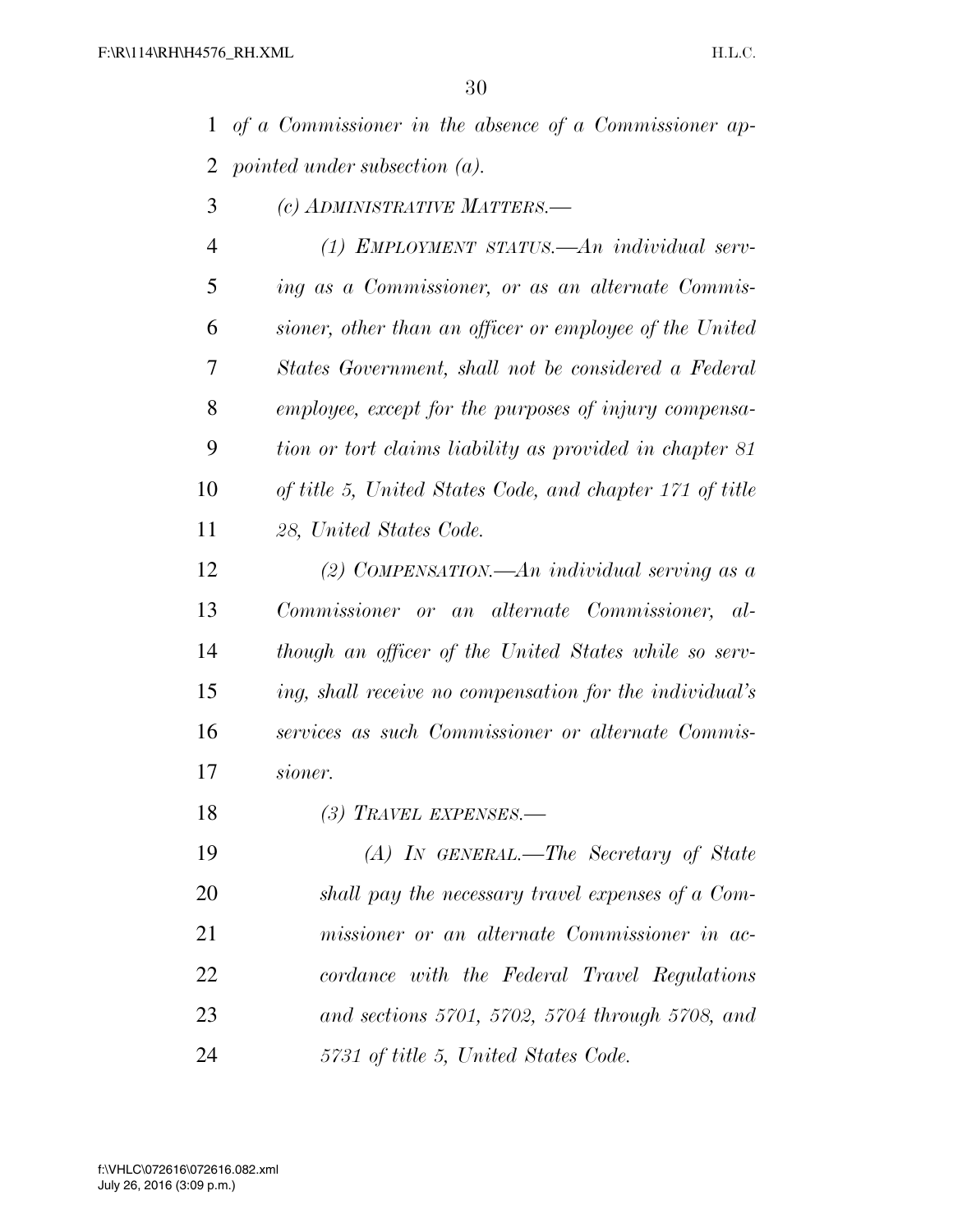| $\mathbf{1}$   | (B) REIMBURSEMENT.—The Secretary may                    |
|----------------|---------------------------------------------------------|
| $\overline{2}$ | reimburse the Secretary of State for amounts ex-        |
| 3              | pended by the Secretary of State under this             |
| $\overline{4}$ | paragraph.                                              |
| 5              | SEC. 203. AUTHORITY AND RESPONSIBILITY OF THE SEC-      |
| 6              | <b>RETARY OF STATE.</b>                                 |
| 7              | The Secretary of State may—                             |
| 8              | $(1)$ receive and transmit, on behalf of the United     |
| 9              | States, reports, requests, recommendations, proposals,  |
| 10             | decisions, and other communications of and to the       |
| 11             | Commission;                                             |
| 12             | $(2)$ in consultation with the Secretary, act upon,     |
| 13             | or refer to other appropriate authority, any commu-     |
| 14             | nication pursuant to paragraph (1); and                 |
| 15             | $(3)$ with the concurrence of the Secretary, and in     |
| 16             | accordance with the South Pacific Fishery Resources     |
| 17             | Convention, object to decisions of the Commission.      |
| 18             | SEC. 204. RESPONSIBILITY OF THE SECRETARY AND RULE-     |
| 19             | <b>MAKING AUTHORITY.</b>                                |
| 20             | (a) RESPONSIBILITIES.—The Secretary may—                |
| 21             | $(1)$ administer this title and any regulations         |
| 22             | issued under this title, except to the extent otherwise |
| 23             | provided for in this title;                             |
| 24             | $(2)$ issue permits to vessels subject to the jurisdic- |
| 25             | tion of the United States, and to owners and opera-     |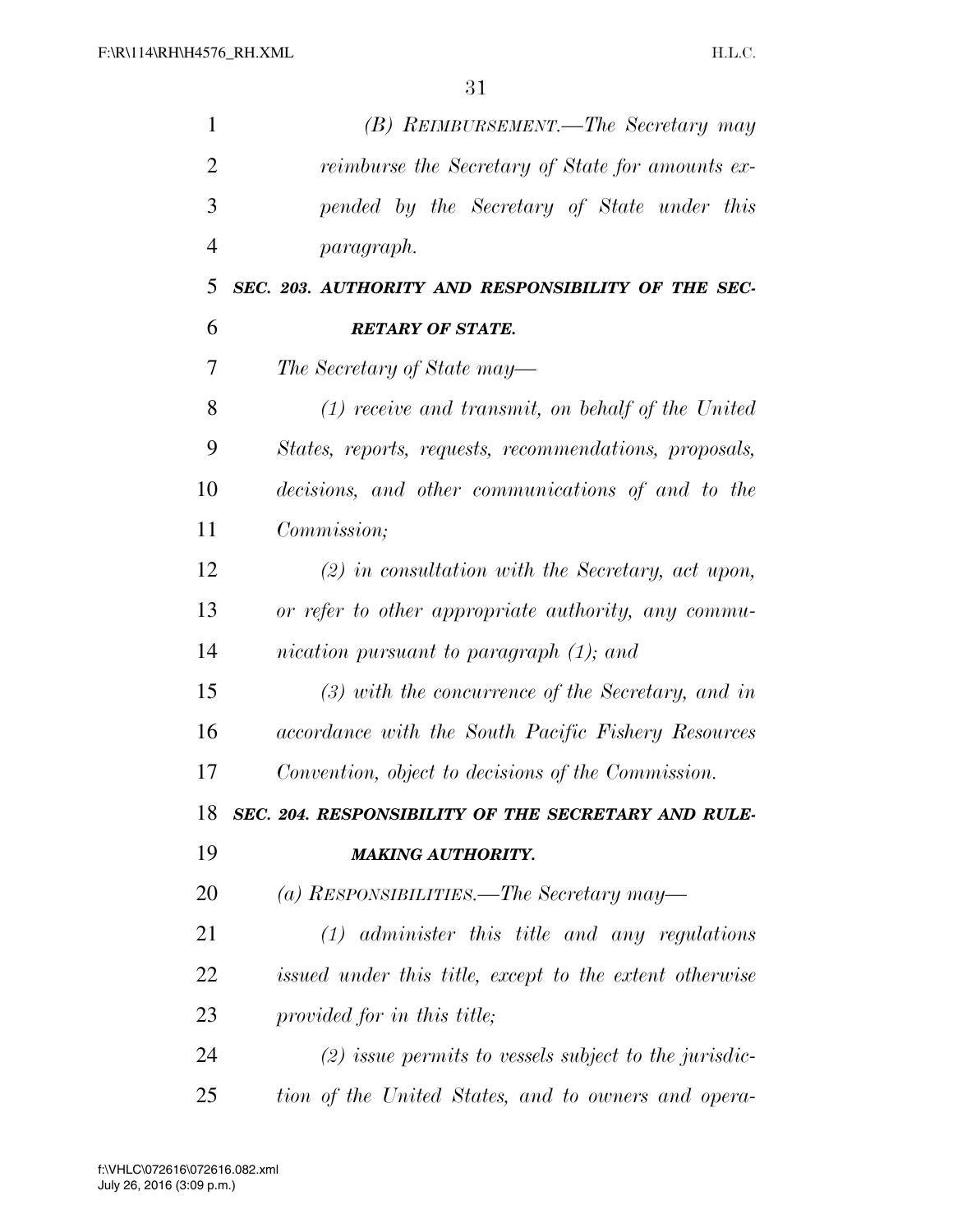| 1 | tors of such vessels, to fish in the Convention Area, |
|---|-------------------------------------------------------|
| 2 | under such terms and conditions as the Secretary      |
| 3 | <i>may prescribe; and</i>                             |

 *(3) if recommended by the United States Com- missioners, assess and collect fees, not to exceed 3 per- cent of the ex-vessel value of fisheries resources har- vested by vessels of the United States in fisheries con- ducted in the Convention Area, to recover the actual costs to the United States to carry out the functions of the Secretary under this title.* 

*(b) PROMULGATION OF REGULATIONS.—* 

 *(1) IN GENERAL.—The Secretary, in consultation with the Secretary of State and the Secretary of the department in which the Coast Guard is operating, may promulgate such regulations as may be necessary and appropriate to carry out the international obli- gations of the United States under the South Pacific Fishery Resources Convention and this title, includ-ing decisions adopted by the Commission.* 

 *(2) APPLICABILITY.—Regulations promulgated under this subsection shall be applicable only to a person or fishing vessel that is or has engaged in fish- ing, and fishery resources covered by the Convention on the Conservation and Management of High Seas*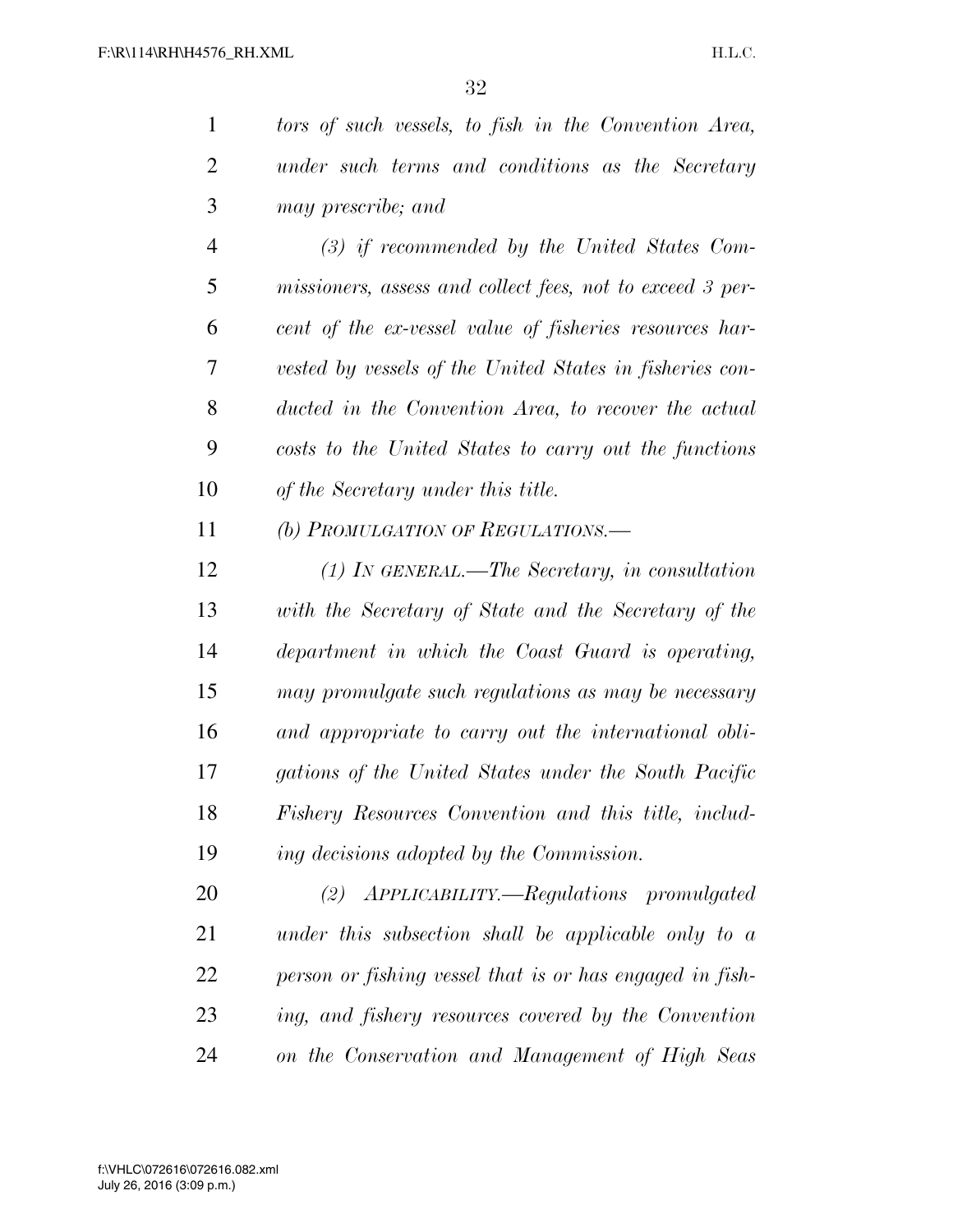*Fishery Resources in the South Pacific Ocean under this title.* 

 *(c) CONSISTENCY WITH OTHER LAWS.—The Secretary shall ensure the consistency, to the extent practicable, of fishery management programs administered under this title, the Magnuson-Stevens Fishery Conservation and Man- agement Act (16 U.S.C. 1801 et seq.), the Tuna Conventions Act of 1950 (16 U.S.C. 951 et seq.), the South Pacific Tuna Act of 1988 (16 U.S.C. 973 et seq.), section 401 of Public Law 108–219 (16 U.S.C. 1821 note) (relating to Pacific albacore tuna), the Western and Central Pacific Fisheries Convention Implementation Act (16 U.S.C. 6901 et seq.), the National Oceanic and Atmospheric Administration Au- thorization Act of 1992 (Public Law 102–567) and the amendments made by that Act, and Public Law 100–629 (102 Stat. 3286).* 

*(d) JUDICIAL REVIEW OF REGULATIONS.—* 

 *(1) IN GENERAL.—Regulations promulgated by the Secretary under this title shall be subject to judi- cial review to the extent authorized by, and in accord- ance with, chapter 7 of title 5, United States Code, if a petition for such review is filed not later than 30 days after the date on which the regulations are pro- mulgated or the action is published in the Federal Register, as applicable.*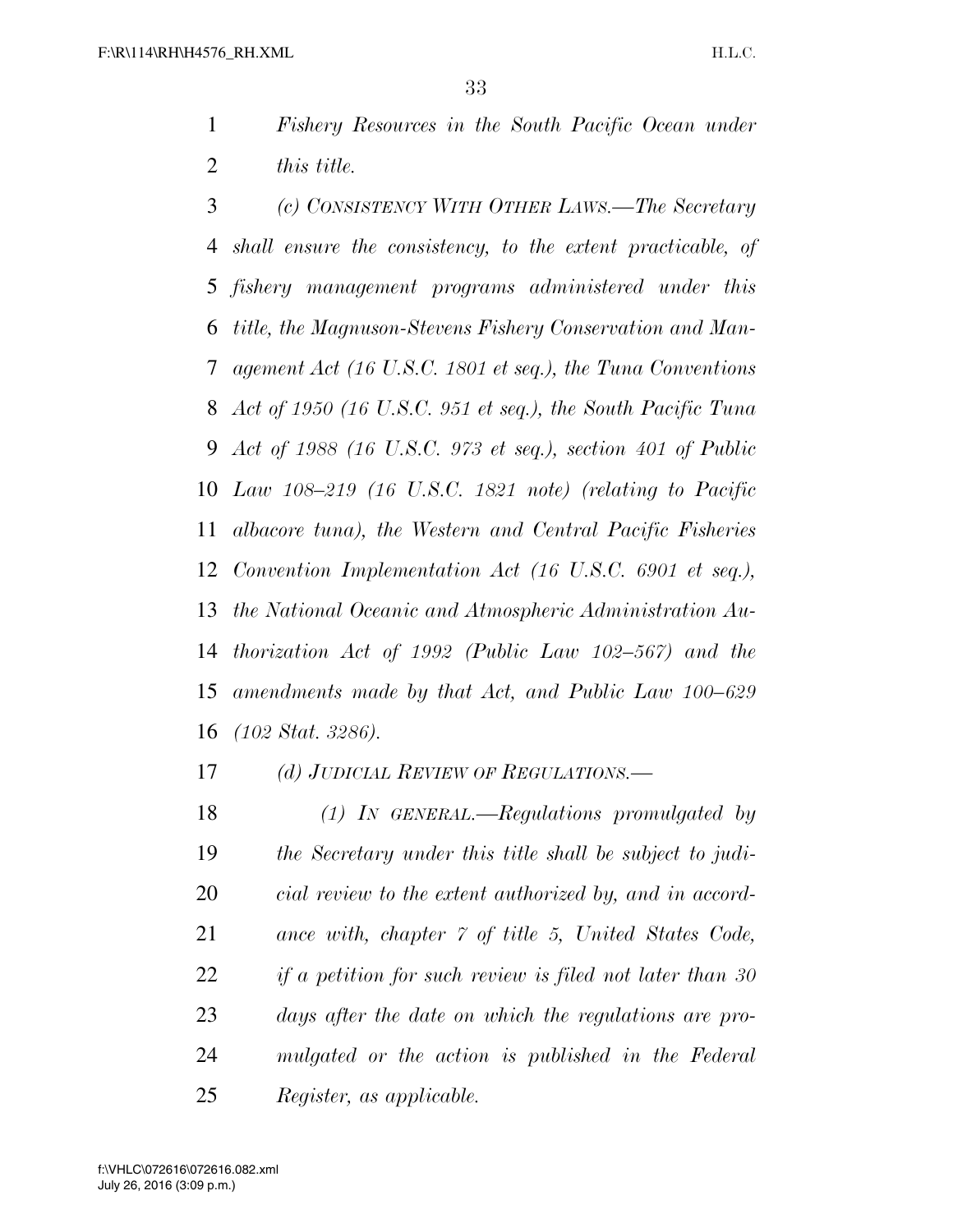| 1              | $(2)$ RESPONSES.—Notwithstanding any other                   |
|----------------|--------------------------------------------------------------|
| $\overline{2}$ | provision of law, the Secretary shall file a response to     |
| 3              | any petition filed in accordance with paragraph (1)          |
| $\overline{4}$ | not later than 30 days after the date the Secretary is       |
| 5              | served with that petition, except that the appropriate       |
| 6              | court may extend the period for filing such a response       |
| 7              | upon a showing by the Secretary of good cause for            |
| 8              | that extension.                                              |
| 9              | (3) COPIES OF ADMINISTRATIVE RECORD.— $A$ re-                |
| 10             | sponse of the Secretary under paragraph (2) shall in-        |
| 11             | clude a copy of the administrative record for the regu-      |
| 12             | lations that are the subject of the petition.                |
| 13             | (4) EXPEDITED HEARINGS. - Upon a motion by                   |
| 14             | the person who files a petition under this subsection,       |
| 15             | the appropriate court shall assign the matter for hear-      |
| 16             | ing at the earliest possible date.                           |
| 17             | SEC. 205. ENFORCEMENT.                                       |
| 18             | (a) RESPONSIBILITY.—This title, and any regulations          |
| 19             | or permits issued under this title, shall be enforced by the |
| 20             | Secretary and the Secretary of the department in which the   |
| 21             | Coast Guard is operating. Such Secretaries shall, and the    |
| 22             | head of any Federal or State agency that has entered into    |
| 23             | an agreement with either such Secretary under this section   |

*may (if the agreement so provides), authorize officers to en-*

*force this title or any regulation promulgated under this*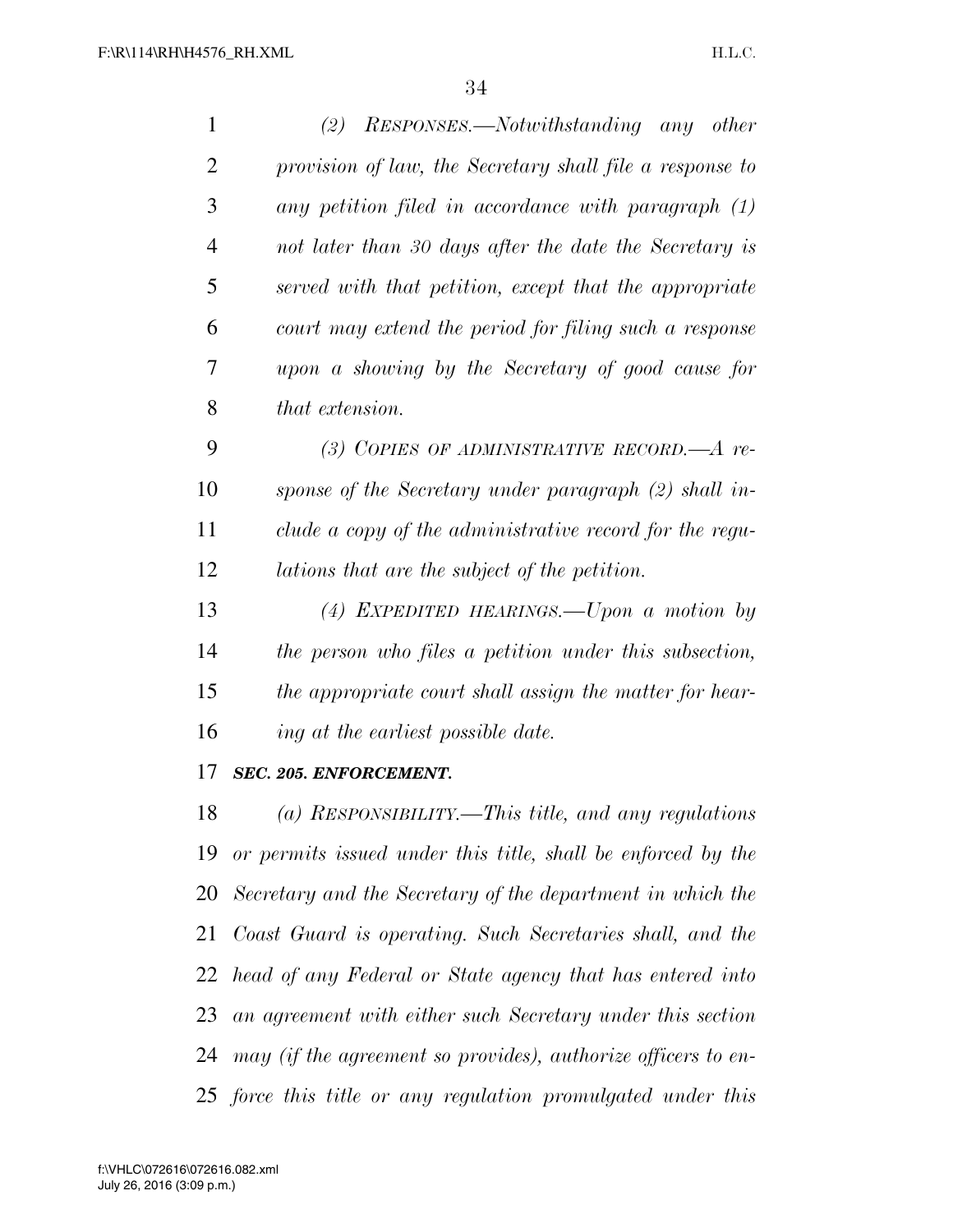*title. Any officer so authorized may enforce this title in the same manner, by the same means, and with the same juris- diction, powers, and duties as though section 311 of the Magnuson-Stevens Fishery Conservation and Management Act (16 U.S.C. 1861) were incorporated into and made a part of this title.* 

 *(b) ADMINISTRATION AND ENFORCEMENT.—The Sec- retary shall prevent any person from violating this title in the same manner, by the same means, and with the same jurisdiction, powers, and duties as though sections 308 through 311 of the Magnuson-Stevens Fishery Conservation and Management Act (16 U.S.C. 1858 through 1861) were incorporated into and made a part of this title. Any person that violates this title shall be subject to the penalties, and entitled to the privileges and immunities, provided in the Magnuson-Stevens Fishery Conservation and Management Act (16 U.S.C. 1801 et seq.) in the same manner and by the same means as though sections 308 through 311 of that Act (16 U.S.C. 1858 through 1861) were incorporated into and made a part of this title.* 

 *(c) DISTRICT COURT JURISDICTION.—The district courts of the United States shall have jurisdiction over any actions arising under this section. Notwithstanding sub- section (b), for the purpose of this section, for Hawaii or any possession of the United States in the Pacific Ocean,*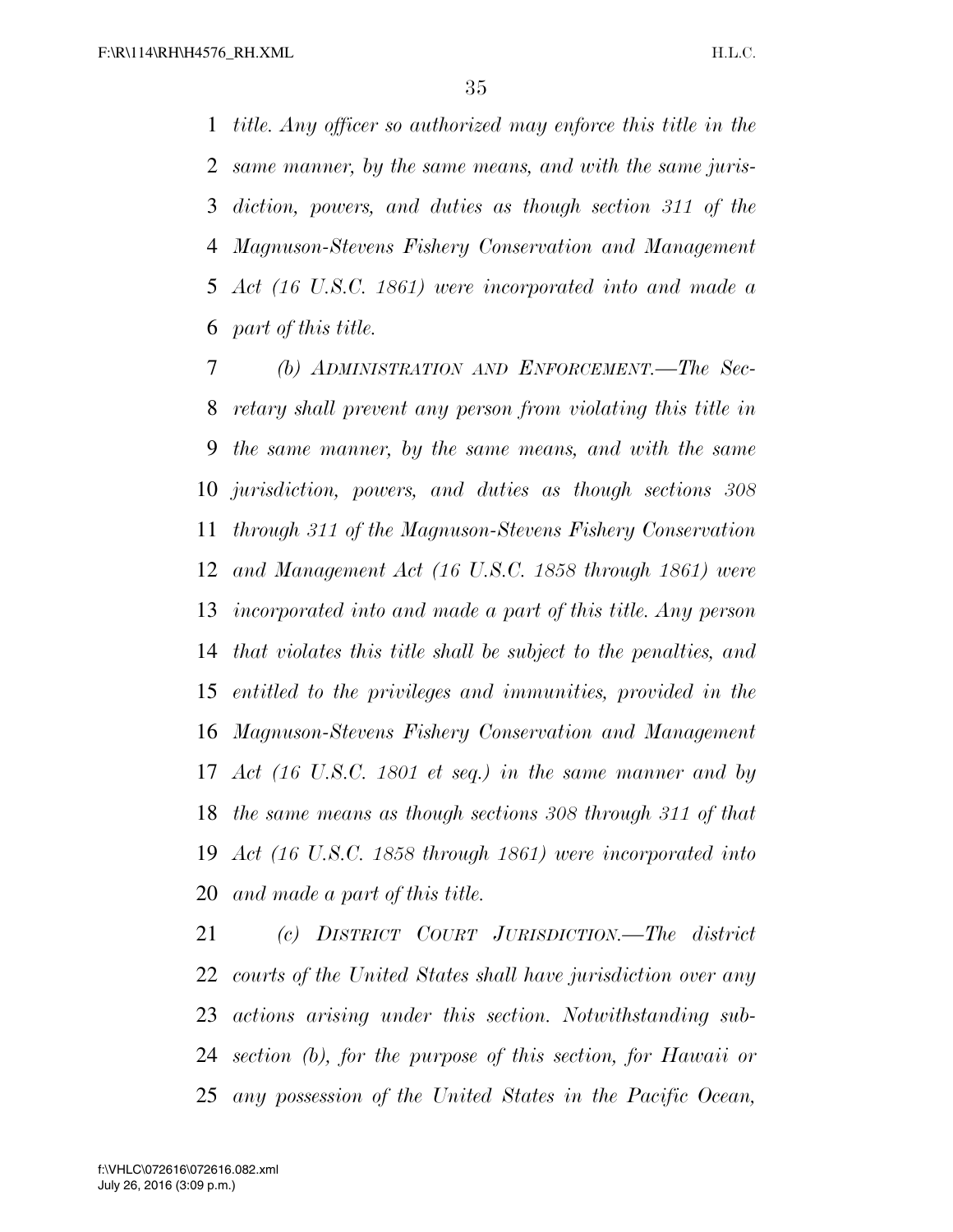*the appropriate court is the United States District Court for the District of Hawaii, except that in the case of Guam and Wake Island, the appropriate court is the United States District Court for the District of Guam, and except that in the case of the Northern Mariana Islands, the appro- priate court is the United States District Court for the Dis- trict of the Northern Mariana Islands. Each violation shall be a separate offense and the offense is deemed to have been committed not only in the district where the violation first occurred, but also in any other district as authorized by law. Any offenses not committed in any district are subject to the venue provisions of section 3238 of title 18, United States Code.* 

#### *SEC. 206. PROHIBITED ACTS.*

*It is unlawful for any person—* 

 *(1) to violate any provision of this title or of any regulation promulgated or permit issued under this title;* 

 *(2) to use any fishing vessel to engage in fishing without a valid permit or after the revocation, or dur- ing the period of suspension, of an applicable permit pursuant to this title;* 

 *(3) to refuse to permit any officer authorized to enforce this title to board a fishing vessel subject to such person's control for the purposes of conducting*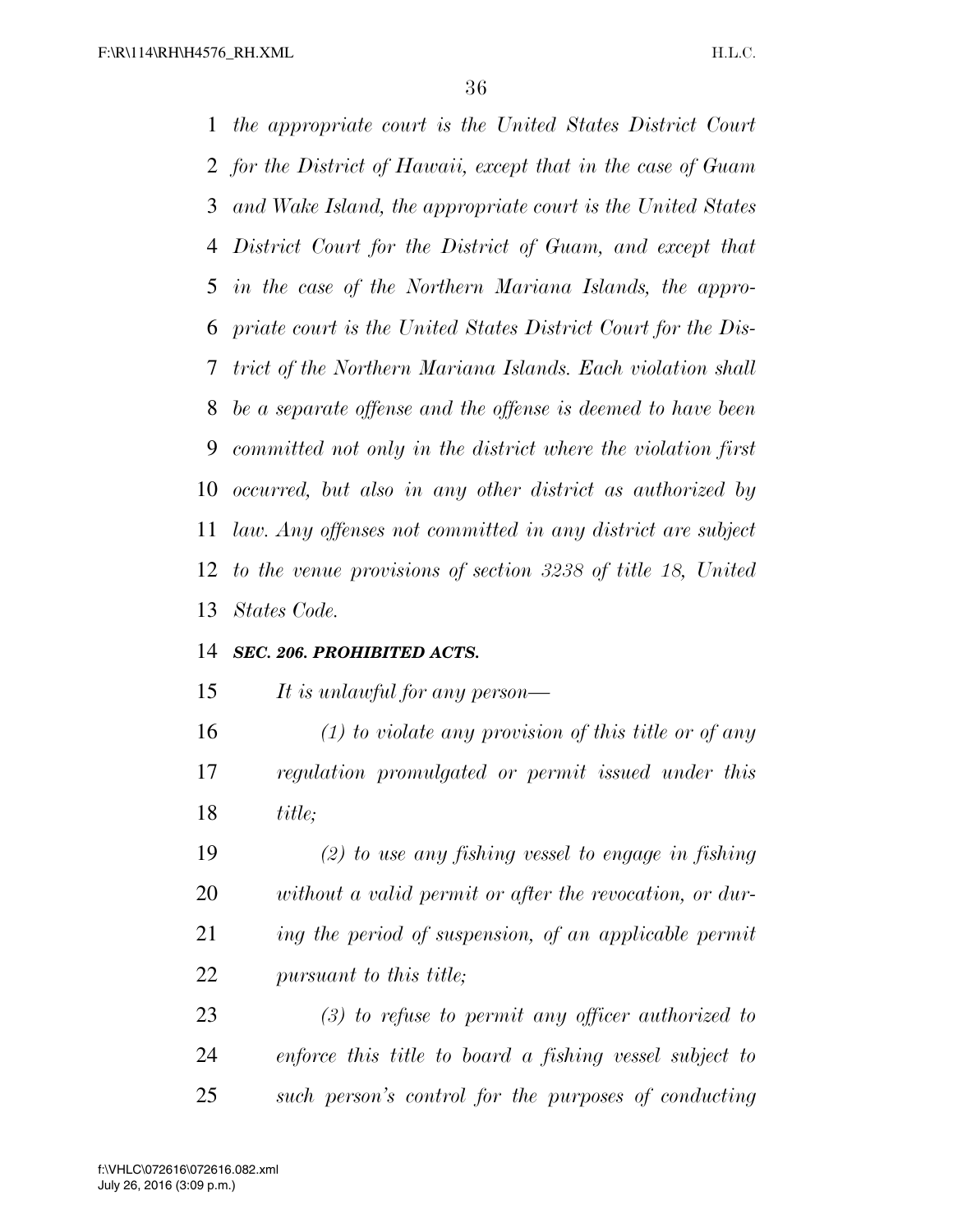| 1              | any investigation or inspection in connection with              |
|----------------|-----------------------------------------------------------------|
| $\overline{2}$ | the enforcement of this title;                                  |
| 3              | $(4)$ to assault, resist, oppose, impede, intimidate,           |
| $\overline{4}$ | or interfere with any such authorized officer in the            |
| 5              | conduct of any search, investigation, or inspection in          |
| 6              | connection with the enforcement of this title or any            |
| 7              | regulation promulgated or permit issued under this              |
| 8              | title;                                                          |
| 9              | $(5)$ to resist a lawful arrest for any act prohib-             |
| 10             | ited by this title or any regulation promulgated or             |
| 11             | permit issued under this title;                                 |
| 12             | $(6)$ to ship, transport, offer for sale, sell, pur-            |
| 13             | <i>chase, import, export, or have custody, control, or pos-</i> |
| 14             | session of, any fishery resources taken or retained in          |
| 15             | violation of this title or any regulation or permit re-         |
| 16             | ferred to in paragraph $(1)$ or $(2)$ ;                         |
| 17             | $(7)$ to interfere with, delay, or prevent, by any              |
| 18             | means, the apprehension or arrest of another person,            |
| 19             | knowing that such other person has committed any                |
| 20             | act prohibited by this title;                                   |
| 21             | $(8)$ to submit to the Secretary false information,             |
| 22             | regarding any matter that the Secretary is consid-              |
| 23             | ering in the course of carrying out this title;                 |
| 24             | $(9)$ to assault, resist, oppose, impede, intimidate,           |
| 25             | sexually harass, bribe, or interfere with any observer          |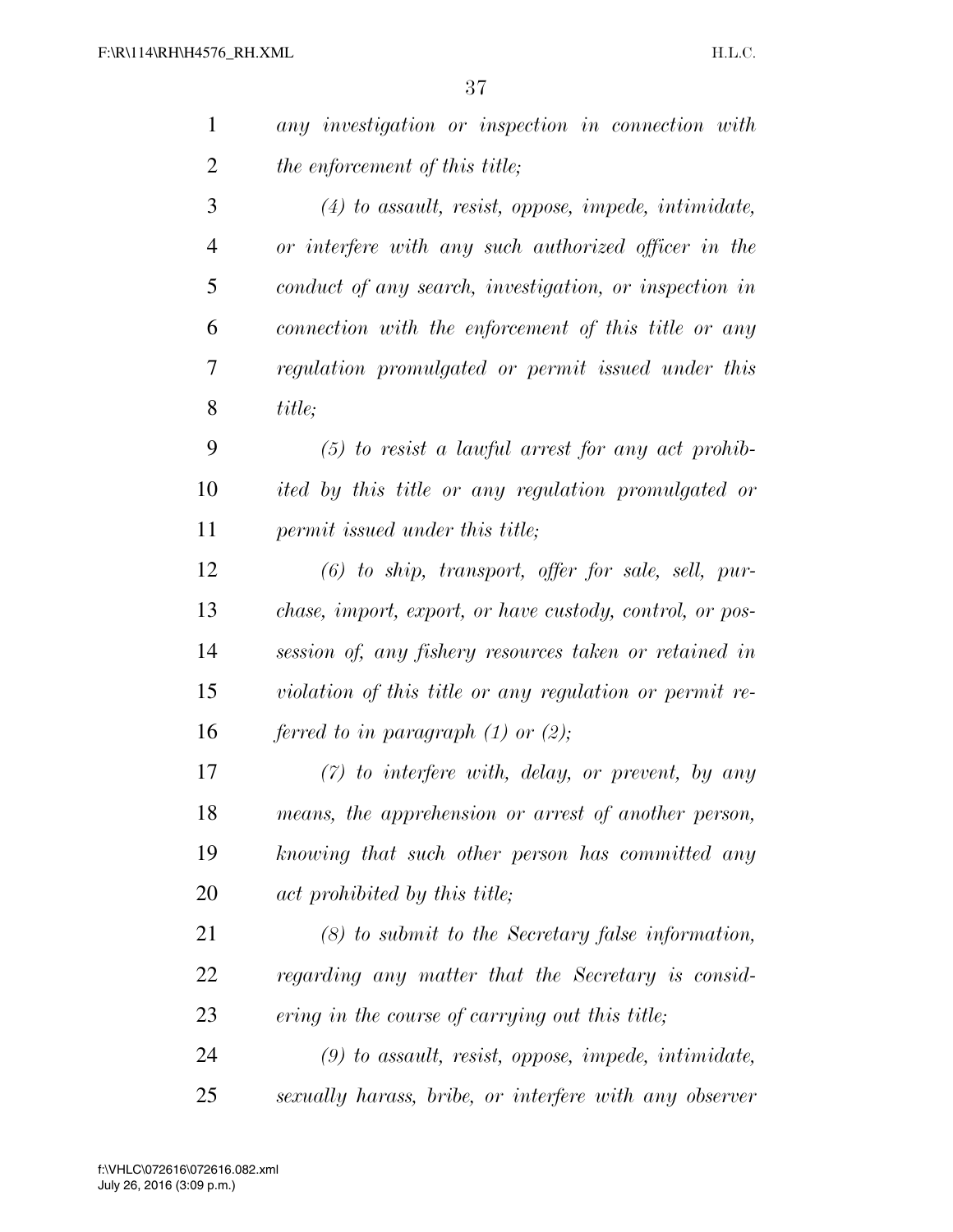| $\mathbf{1}$   | on a vessel pursuant to the requirements of this title,   |
|----------------|-----------------------------------------------------------|
| $\overline{2}$ | or any data collector employed by the National Oce-       |
| 3              | anic and Atmospheric Administration or under con-         |
| 4              | tract to any person to carry out responsibilities under   |
| 5              | this title;                                               |
| 6              | $(10)$ to fail to make, keep, or furnish any catch        |
| 7              | returns, statistical records, or other reports as are re- |
| 8              | quired by regulations adopted pursuant to this title      |
| 9              | to be made, kept, or furnished;                           |
| 10             | $(11)$ to fail to stop a vessel upon being hailed         |
| 11             | and instructed to stop by a duly authorized official      |
| 12             | of the United States;                                     |
| 13             | $(12)$ to import, in violation of any regulation          |
| 14             | promulgated under this title, any fishery resources in    |
| 15             | any form of those species subject to regulation pursu-    |
| 16             | ant to a decision of the Commission;                      |
| 17             | $(13)$ to make or submit any false record, account,       |
| 18             | or label for, or any false identification of, any fishery |
| 19             | resources that have been or are intended to be im-        |
| 20             | ported, exported, transported, sold, offered for sale,    |
| 21             | purchased, or received in interstate or foreign com-      |
| 22             | merce; or                                                 |
| 23             | $(14)$ to refuse to authorize and accept boarding         |
| 24             | by a duly authorized inspector pursuant to proce-         |
| 25             | dures adopted by the Commission for the boarding          |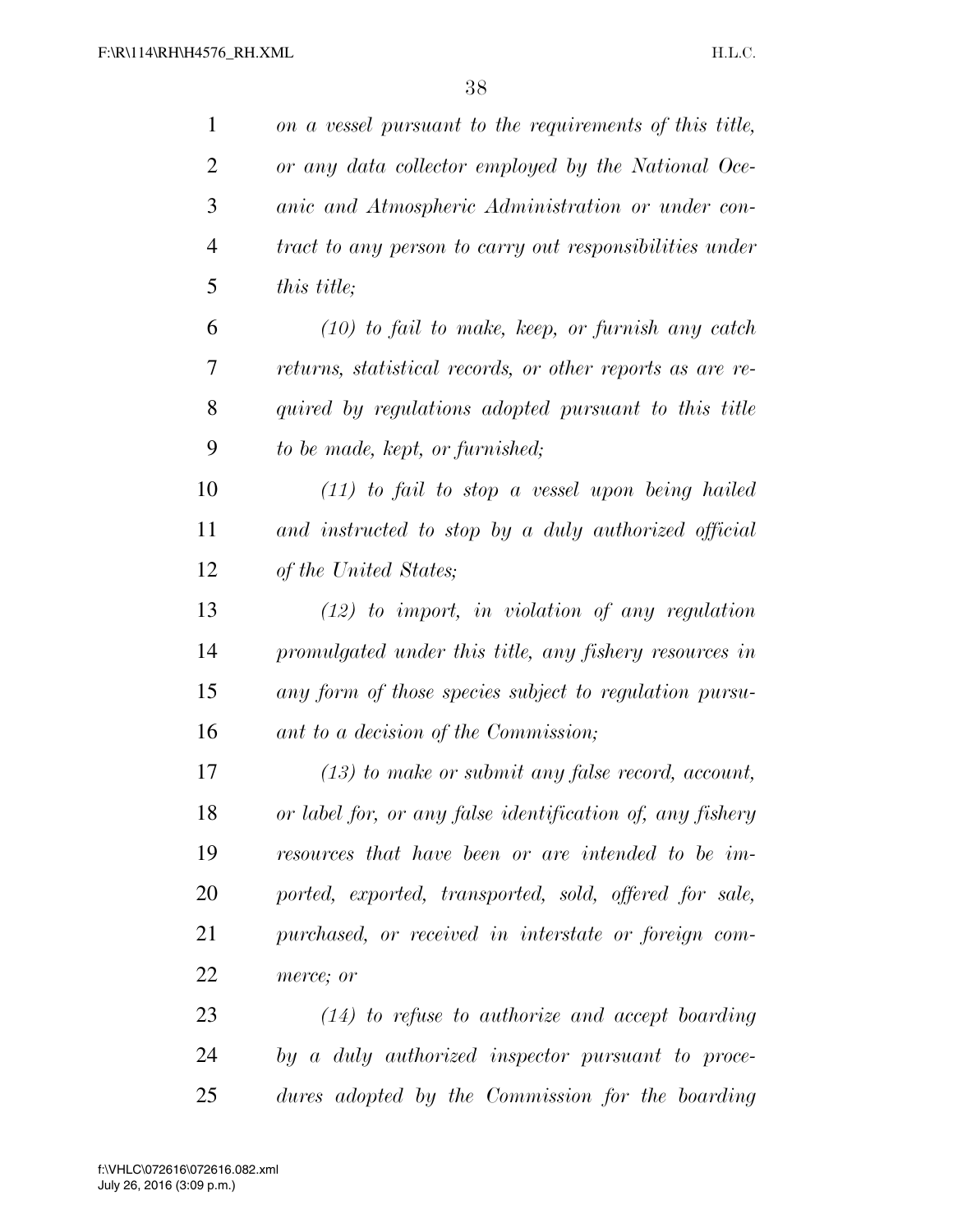*and inspection of fishing vessels in the Convention Area.* 

### *SEC. 207. COOPERATION IN CARRYING OUT THE CONVEN-TION.*

 *(a) FEDERAL AND STATE AGENCIES; PRIVATE INSTI- TUTIONS AND ORGANIZATIONS.—The Secretary may co- operate with agencies of the United States Government, any public or private institutions or organizations within the United States or abroad, and, through the Secretary of State, the duly authorized officials of the government of any party to the South Pacific Fishery Resources Convention, in carrying out responsibilities under this title.* 

 *(b) SCIENTIFIC AND OTHER PROGRAMS; FACILITIES AND PERSONNEL.—All Federal agencies may, upon the re- quest of the Secretary, cooperate in the conduct of scientific and other programs and to furnish facilities and personnel for the purpose of assisting the Commission in carrying out its duties under the South Pacific Fishery Resources Con-vention.* 

 *(c) SANCTIONED FISHING OPERATIONS AND BIOLOGI- CAL EXPERIMENTS.—Nothing in this title, or in the laws or regulations of any State, prevents the Secretary or the Commission from—*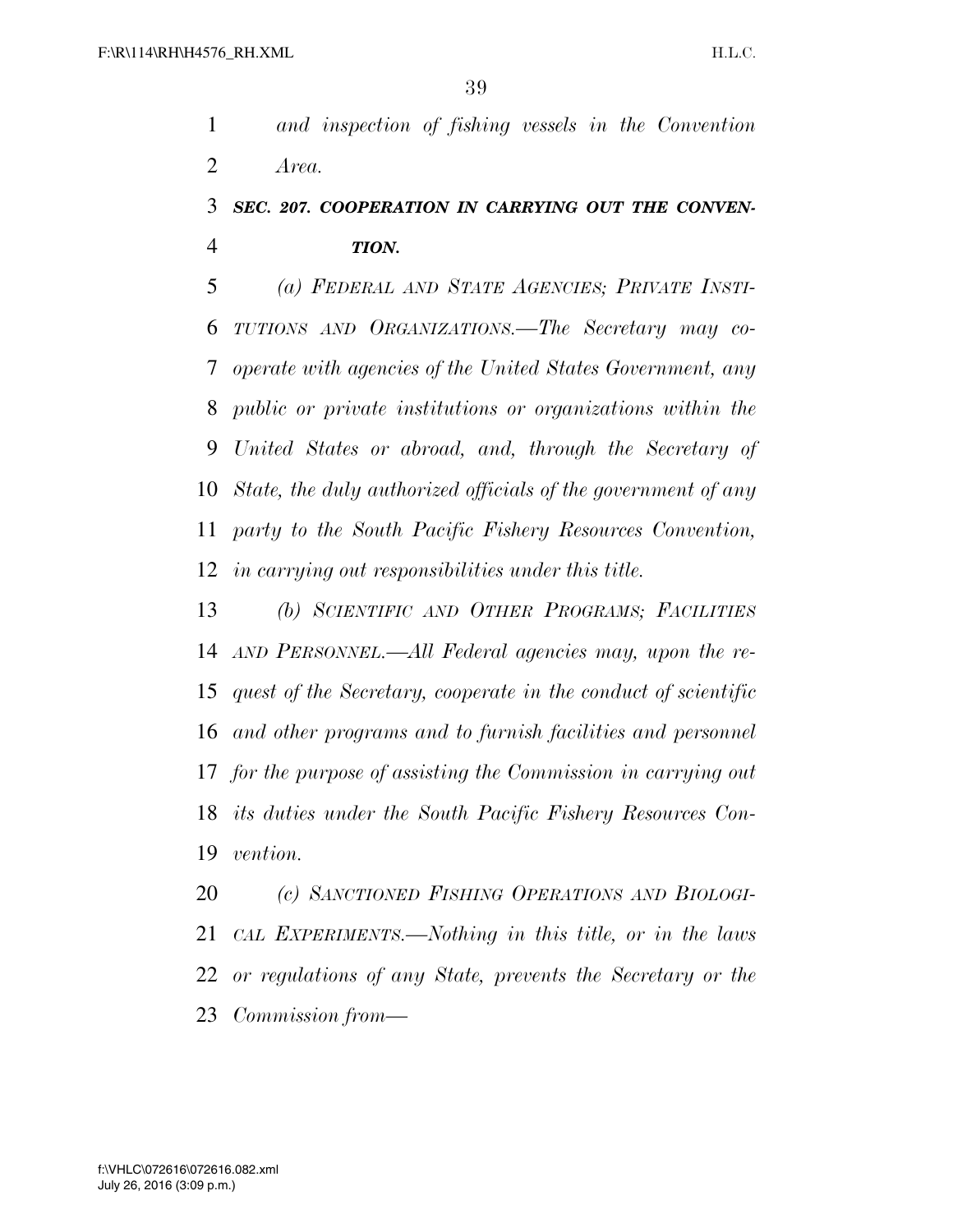| $\mathbf{1}$   | $(1)$ conducting or authorizing the conduct of fish-            |
|----------------|-----------------------------------------------------------------|
| $\overline{2}$ | ing operations and biological experiments at any time           |
| 3              | for purposes of scientific investigation; or                    |
| $\overline{4}$ | $(2)$ discharging any other duties prescribed by                |
| 5              | the South Pacific Fishery Resources Convention.                 |
| 6              | (d) STATE JURISDICTION NOT AFFECTED.—Nothing                    |
| 7              | in this title shall be construed to diminish or to increase     |
| 8              | the jurisdiction of any State in the territorial sea of the     |
| 9              | United States.                                                  |
| 10             | SEC. 208. TERRITORIAL PARTICIPATION.                            |
| 11             | The Secretary of State shall ensure participation in            |
| 12             | the Commission and its subsidiary bodies by American            |
| 13             | Samoa, Guam, and the Commonwealth of the Northern               |
| 14             | Mariana Islands to the extent allowed under United States       |
| 15             | law.                                                            |
| 16             | SEC. 209. EXCLUSIVE ECONOMIC ZONE NOTIFICATION.                 |
| 17             | Masters of commercial fishing vessels of countries fish-        |
| 18             | ing under the management authority of the South Pacific         |
| 19             | Fisheries Convention that do not carry vessel monitoring        |
| 20             | systems capable of communicating with United States en-         |
|                | 21 forcement authorities shall, before or as soon as reasonably |
| 22             | possible after, entering and transiting the exclusive eco-      |
| 23             | nomic zone bounded by the Convention Area, ensure that          |
| 24             | all fishing gear on board the vessel is stowed below deck       |
|                | 25 or otherwise removed from the place it is normally used      |
|                |                                                                 |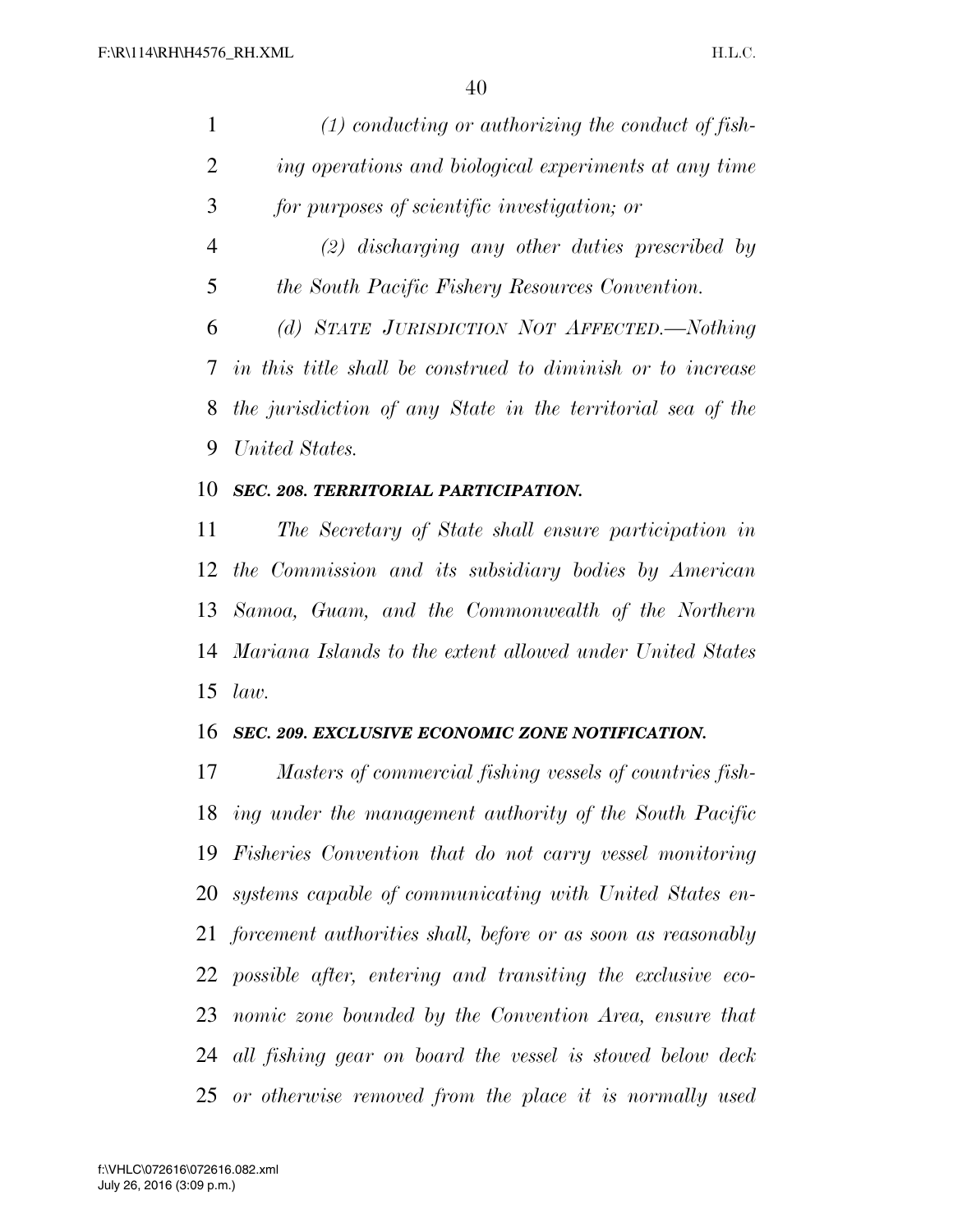|                | 1 for fishing activities and placed where it is not readily |
|----------------|-------------------------------------------------------------|
| 2              | available for fishing activities.                           |
| 3              | TITLE III—WESTERN AND CEN-                                  |
| $\overline{4}$ | PACIFIC FISHERIES<br>TRAL                                   |
| 5              | <b>COMMISSION</b>                                           |
| 6              | SEC. 301. RECOMMENDATIONS FOR AGENDA OF ANNUAL              |
| 7              | MEETINGS OF WESTERN AND CENTRAL PA-                         |
| 8              | <b>CIFIC FISHERIES COMMISSION.</b>                          |
| 9              | (a) IN GENERAL.—The Western and Central Pacific             |
| 10             | <i>Fisheries Convention Implementation Act is amended—</i>  |
| 11             | (1) in section 503 (16 U.S.C. 6902)—                        |
| 12             | $(A)$ in subsection $(a)$ , by inserting "and               |
| 13             | commercial fishing" after "fish stocks"; and                |
| 14             | $(B)$ in subsection $(d)(1)$ , by adding at the             |
| 15             | end the following:                                          |
| 16             | " $(E)$ AGENDA RECOMMENDATIONS.—No                          |
| 17             | later than 30 days before each annual meeting of            |
| 18             | the Commission, the Advisory Committee shall                |
| 19             | transmit to the United States Commissioners                 |
| 20             | recommendations relating to the agenda of the               |
| 21             | annual meeting. The recommendations must be                 |
| 22             | agreed to by a majority of the Advisory Com-                |
| 23             | mittee members. The United States Commis-                   |
| 24             | sioners shall consider such recommendations,                |
| 25             | along with additional views transmitted by Ad-              |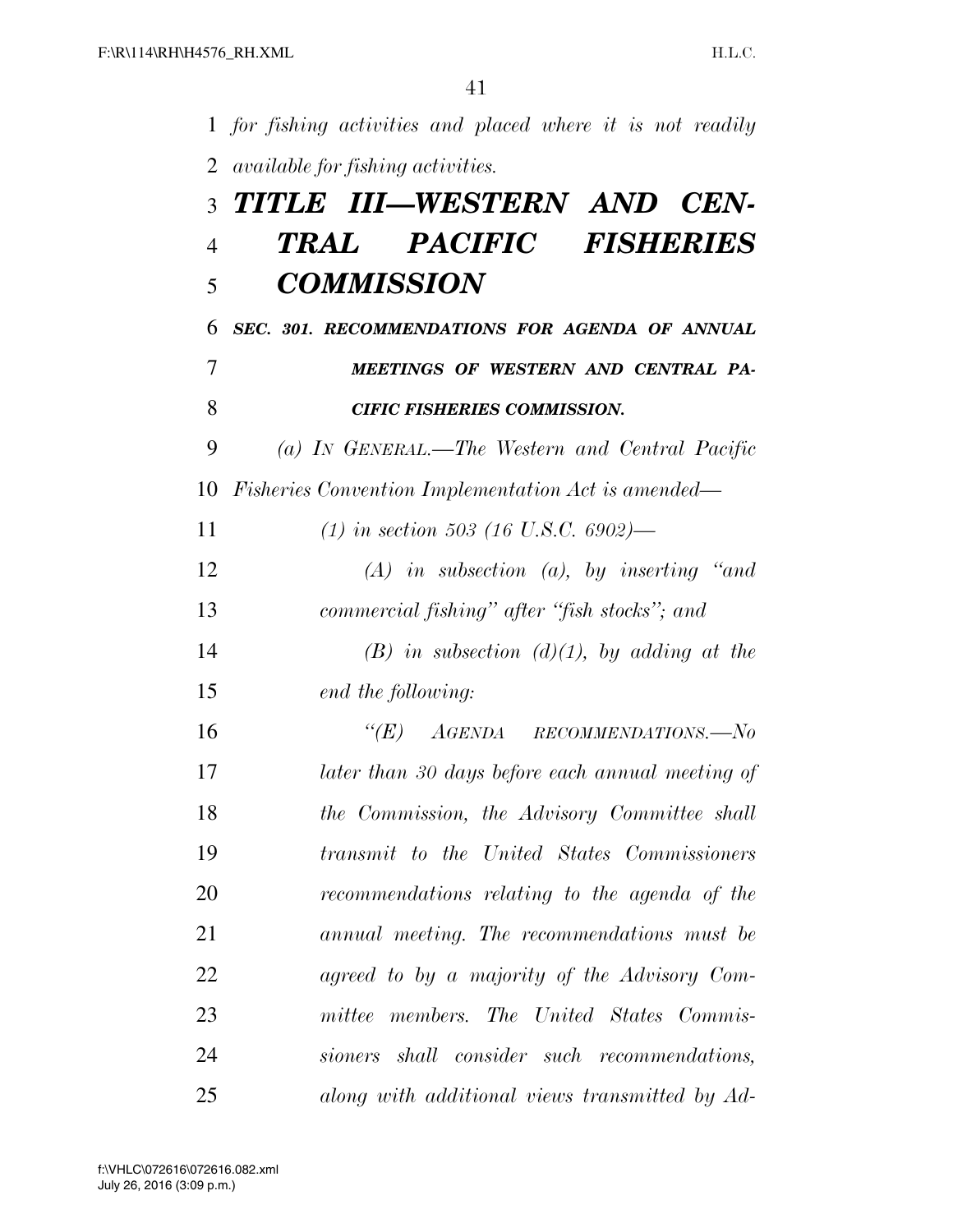| $\mathbf{1}$   | visory Committee members, in the formulation of          |
|----------------|----------------------------------------------------------|
| $\overline{2}$ | the United States position for the Commission            |
| 3              | meeting and during the negotiations at that              |
| $\overline{4}$ | meeting."; and                                           |
| 5              | (2) by redesignating section 511 (16 U.S.C.              |
| 6              | $6910$ ) as section 512, and inserting after section 510 |
| 7              | <i>the following:</i>                                    |
| 8              | "SEC. 511. UNITED STATES CONSERVATION, MANAGEMENT,       |
| 9              | AND ENFORCEMENT OBJECTIVES.                              |
| 10             | "The Secretary, in consultation with the Secretary of    |
| 11             | State, in the course of negotiations, shall seek to $-$  |
| 12             | $\lq(1)$ minimize any disadvantage to United             |
| 13             | States fishermen in relation to other members of the     |
| 14             | Commission;                                              |
| 15             | $\lq(2)$ maximize the opportunities for fishing ves-     |
| 16             | sels of the United States to harvest fish stocks on the  |
| 17             | high seas in the Convention area, recognizing that       |
| 18             | such harvests may be restricted if the Commission,       |
| 19             | based on the best available scientific information pro-  |
| 20             | vided by the Scientific Committee, determines it is      |
| 21             | necessary to achieve the conservation objective set      |
| 22             | forth in Article 2 of the Convention;                    |
| 23             | $\lq(3)$ prevent any requirement for the transfer to     |
| 24             | other nations or foreign entities of the fishing capac-  |
| 25             | ity, fishing capacity rights, or fishing vessels of the  |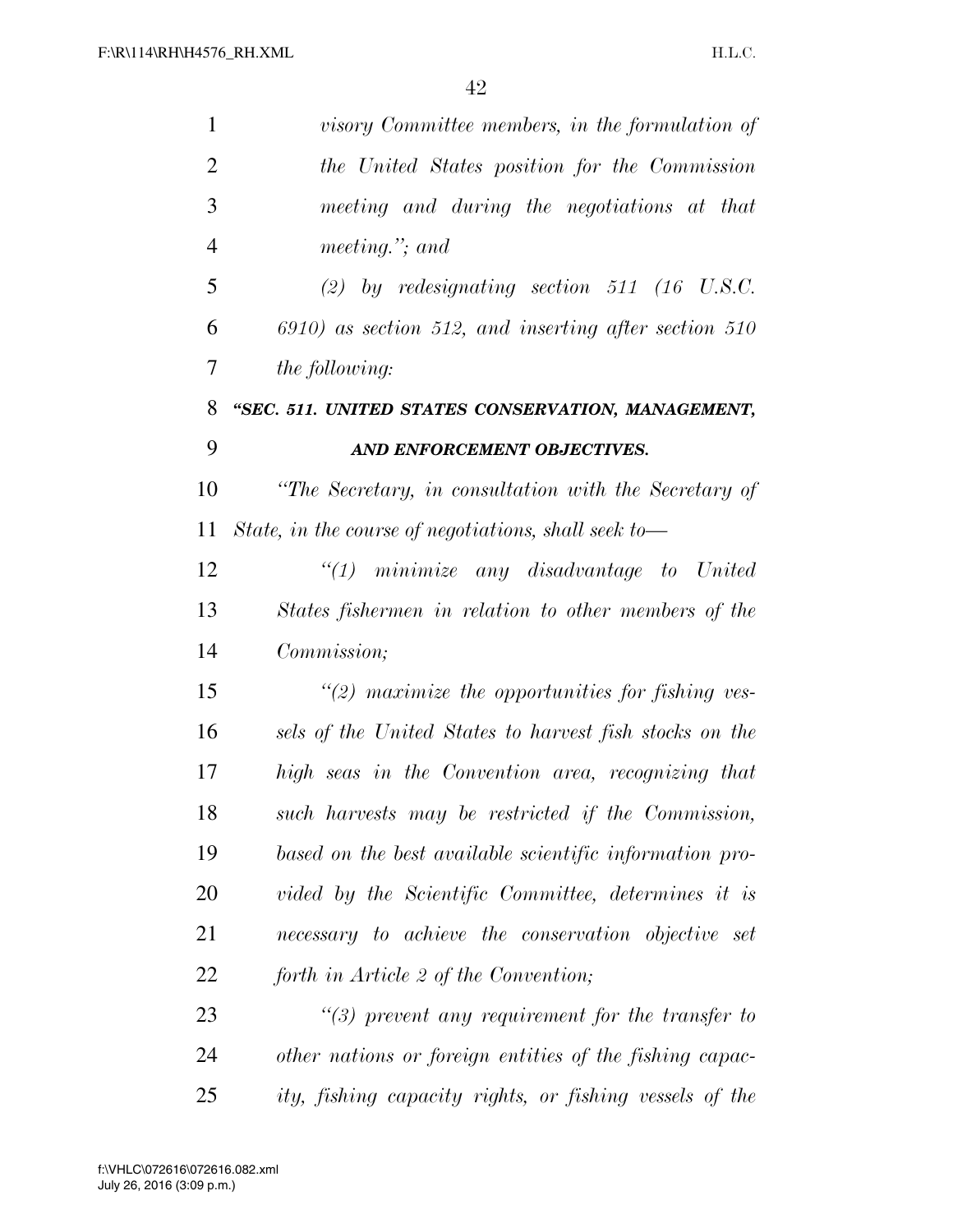| 1              | United States or its territories, unless any such re-                                                                           |
|----------------|---------------------------------------------------------------------------------------------------------------------------------|
| $\overline{2}$ | quirement is voluntary and market-based; and                                                                                    |
| 3              | $\lq(4)$ ensure that conservation and management                                                                                |
| $\overline{4}$ | measures take into consideration traditional fishing                                                                            |
| 5              | patterns of fishing vessels of the United States and the                                                                        |
| 6              | operating requirements of the fisheries covered by the                                                                          |
| 7              | <i>Western and Central Pacific Convention.".</i>                                                                                |
| 8              | (b) CONFORMING AMENDMENT.—Section $1(b)$ of the                                                                                 |
| 9              | Magnuson-Stevens Fishery Conservation and Management                                                                            |
| 10             | Reauthorization Act of 2006 is amended in the table of con-                                                                     |
| 11             | tents by striking the item relating to section 511 (121 Stat.                                                                   |
| 12             | 3576) and inserting the following:                                                                                              |
|                | "Sec. 511. United States conservation, management, and enforcement objectives.<br>"Sec. 512. Authorization of appropriations.". |
| 13             | IV—ILLEGAL,<br><b>TITLE</b><br><b>UNREGU-</b>                                                                                   |
| 14             | UNREPORTED<br><i>LATED,</i><br>AND                                                                                              |
| 15             | <b>FISHING</b>                                                                                                                  |
| 16             | SEC. 401. AMENDMENTS TO THE HIGH SEAS DRIFTNET                                                                                  |
| 17             | <b>FISHING MORATORIUM PROTECTION ACT.</b>                                                                                       |
| 18             | (a) APPLICATION OF ACT.—Section 606(b) of the High                                                                              |
| 19             | Seas Driftnet Fishing Moratorium Protection Act (16                                                                             |
| 20             | U.S.C. 1826 $g(b)$ is amended by striking "and" at the end                                                                      |
| 21             | of paragraph $(7)$ , striking the period at the end of para-                                                                    |
|                | 22 graph $(8)$ and inserting "; and", and by adding at the                                                                      |
|                |                                                                                                                                 |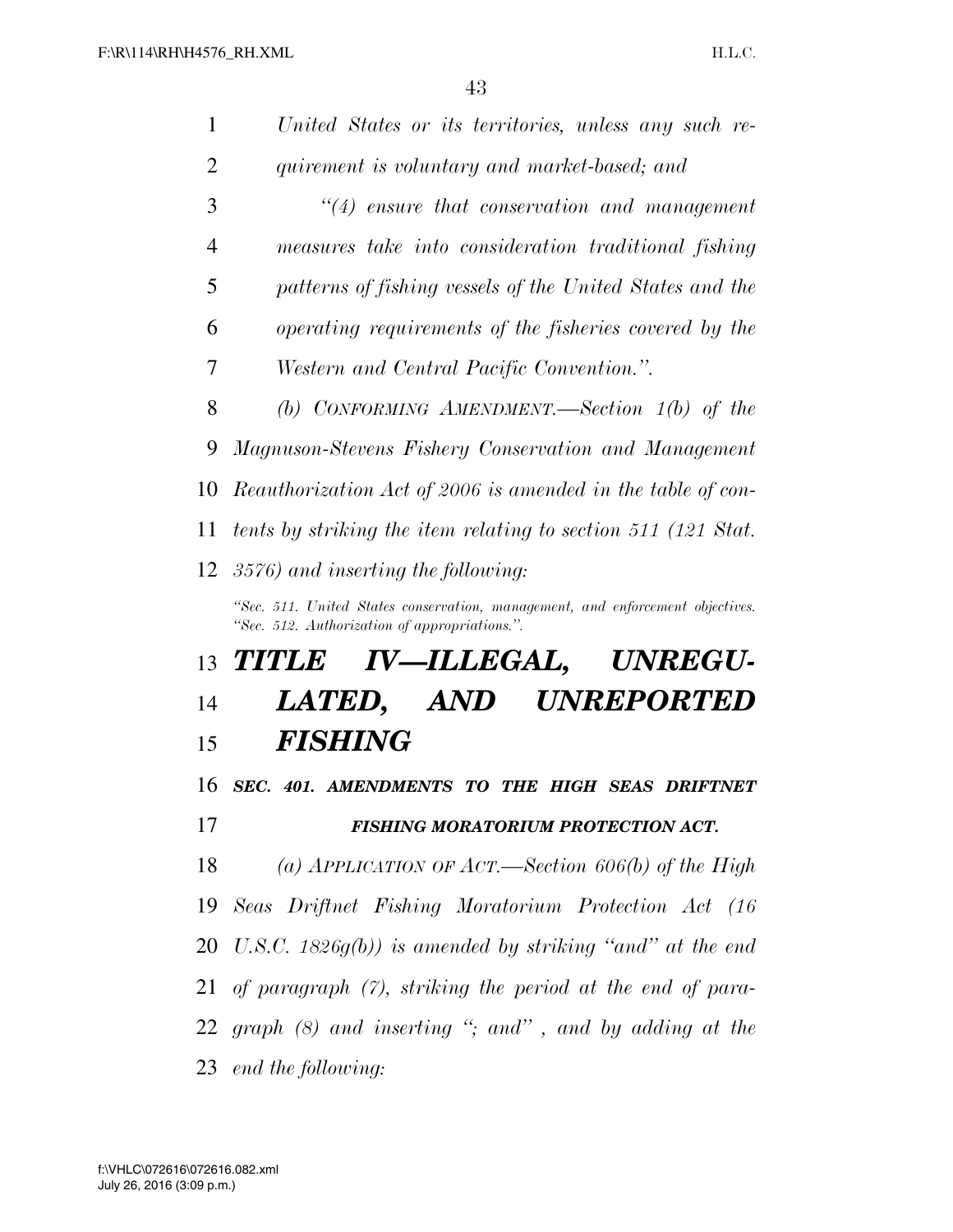*''(9) the Ensuring Access to Pacific Fisheries Act.''.* 

 *(b) BIENNIAL REPORTS.—Section 607 of the High Seas Driftnet Fishing Moratorium Protection Act (16 U.S.C. 1826h) is amended by inserting ''on June 1 of that year'' after ''every 2 years thereafter,''.* 

 *(c) IDENTIFICATION OF VESSELS.—Section 609(a) of the High Seas Driftnet Fishing Moratorium Protection Act (16 U.S.C. 1826j(a)) is amended by striking ''fishing vessels of that nation are engaged, or have'' and inserting ''any fishing vessel of that nation is engaged, or has''.* 

 *(d) IDENTIFICATION OF NATIONS.—Section 610(a)(2)(A) of the High Seas Driftnet Fishing Moratorium Protection Act (16 U.S.C. 1826k) is amended by striking ''calendar year'' and inserting ''3 years''.* 

### *TITLE V—NORTHWEST ATLANTIC FISHERIES CONVENTION AMENDMENTS ACT*

 *SEC. 501. SHORT TITLE; REFERENCES TO THE NORTHWEST ATLANTIC FISHERIES CONVENTION ACT OF 1995. (a) SHORT TITLE.—This title may be cited as the* 

 *''Northwest Atlantic Fisheries Convention Amendments Act''.*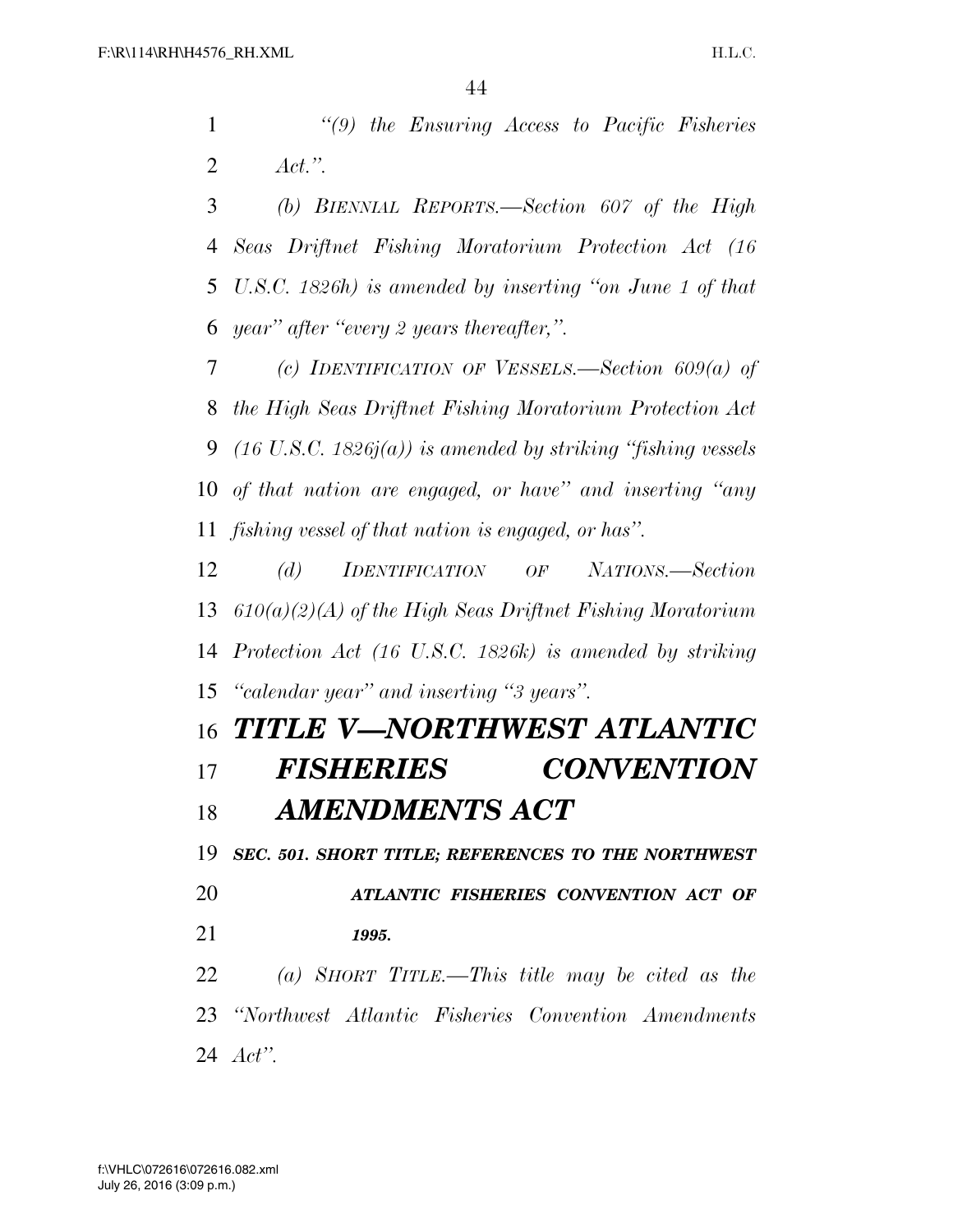| 1  | (b) REFERENCES TO THE NORTHWEST ATLANTIC                        |
|----|-----------------------------------------------------------------|
| 2  | FISHERIES CONVENTION ACT OF 1995.—Except as other-              |
| 3  | wise expressly provided, whenever in this title an amend-       |
| 4  | ment or repeal is expressed in terms of an amendment to,        |
| 5  | or repeal of, a section or other provision, the reference shall |
| 6  | be considered to be made to a section or other provision        |
| 7  | of the Northwest Atlantic Fisheries Convention Act of 1995      |
| 8  | $(16 \text{ U.S. C. } 5601 \text{ et seq.}).$                   |
| 9  | SEC. 502. REPRESENTATION OF THE UNITED<br><b>STATES</b>         |
| 10 | <b>UNDER CONVENTION.</b>                                        |
| 11 | Section 202 (16 U.S.C. 5601) is amended—                        |
| 12 | (1) in subsection (a)(1), by striking "General                  |
| 13 | Council and the Fisheries";                                     |
| 14 | (2) in subsection (b)(1), by striking "at a meet-               |
| 15 | ing of the General Council or the Fisheries Commis-             |
| 16 | $sion$ ";                                                       |
| 17 | (3) in subsection (b)(2), by striking ", at any                 |
| 18 | meeting of the General Council or the Fisheries Com-            |
| 19 | mission for which the Alternate Commissioner is des-            |
| 20 | $\mathit{imated}$ ";                                            |
| 21 | (4) in subsection (d)(1), by striking "at a meet-               |
| 22 | ing of the Scientific Council";                                 |
| 23 | (5) in subsection (d)(2), by striking ", at any                 |
| 24 | meeting of the Scientific Council for which the Alter-          |
| 25 | nate Representative is designated"; and                         |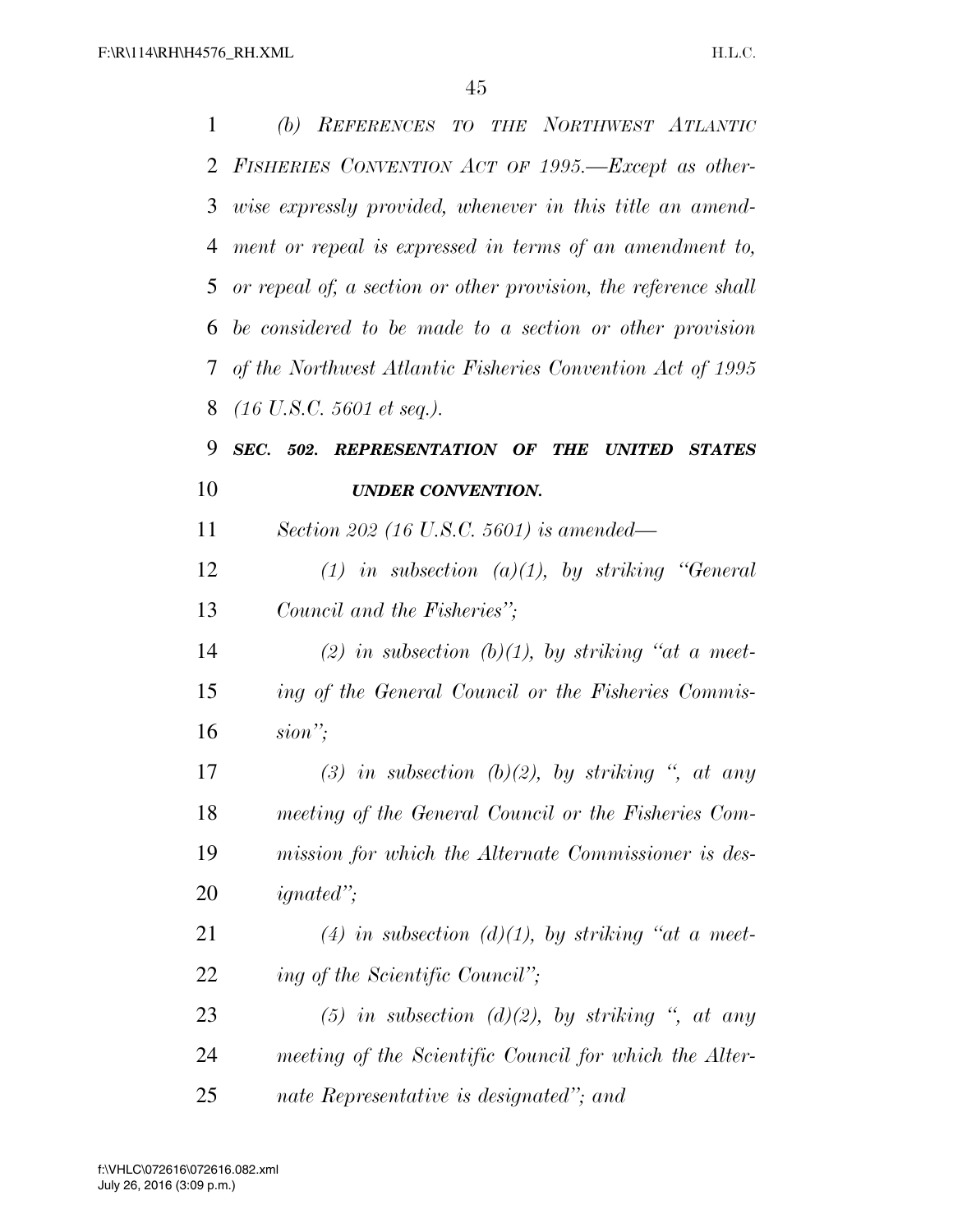| $\mathbf{1}$   | (6) in subsection (f)(1)(A), by striking "Magnu-              |
|----------------|---------------------------------------------------------------|
| $\overline{2}$ | son Act" and inserting "Magnuson-Stevens Fishery              |
| 3              | Conservation and Management Act".                             |
| $\overline{4}$ | <b>SEC. 503. REQUESTS FOR SCIENTIFIC ADVICE.</b>              |
| 5              | Section 203 (16 U.S.C. 5602) is amended—                      |
| 6              | $(1)$ in subsection $(a)$ —                                   |
| 7              | $(A)$ by striking "The Representatives may"                   |
| 8              | and inserting "A Representative may";                         |
| 9              | $(B)$ by striking "described in subsection                    |
| 10             | $(b)(1)$ or $(2)$ " and inserting "described in para-         |
| 11             | graph $(1)$ or $(2)$ of subsection $(b)$ "; and               |
| 12             | $(C)$ by striking "the Representatives have"                  |
| 13             | and inserting "the Representative has";                       |
| 14             | (2) by striking " $VII(1)$ " each place it appears            |
| 15             | and inserting " $VII(10)(b)$ "; and                           |
| 16             | (3) in subsection (b)(2), by striking "VIII(2)"               |
| 17             | and inserting $"VII(11)"$ .                                   |
| 18             | SEC. 504. AUTHORITIES OF SECRETARY OF STATE WITH RE-          |
| 19             | SPECT TO CONVENTION.                                          |
| 20             | Section 204 (16 U.S.C. 5603) is amended by striking           |
| 21             | "Fisheries Commission" each place it appears and insert-      |
|                | 22 ing "Commission consistent with the procedures detailed in |
|                | 23 Articles XIV and XV of the Convention".                    |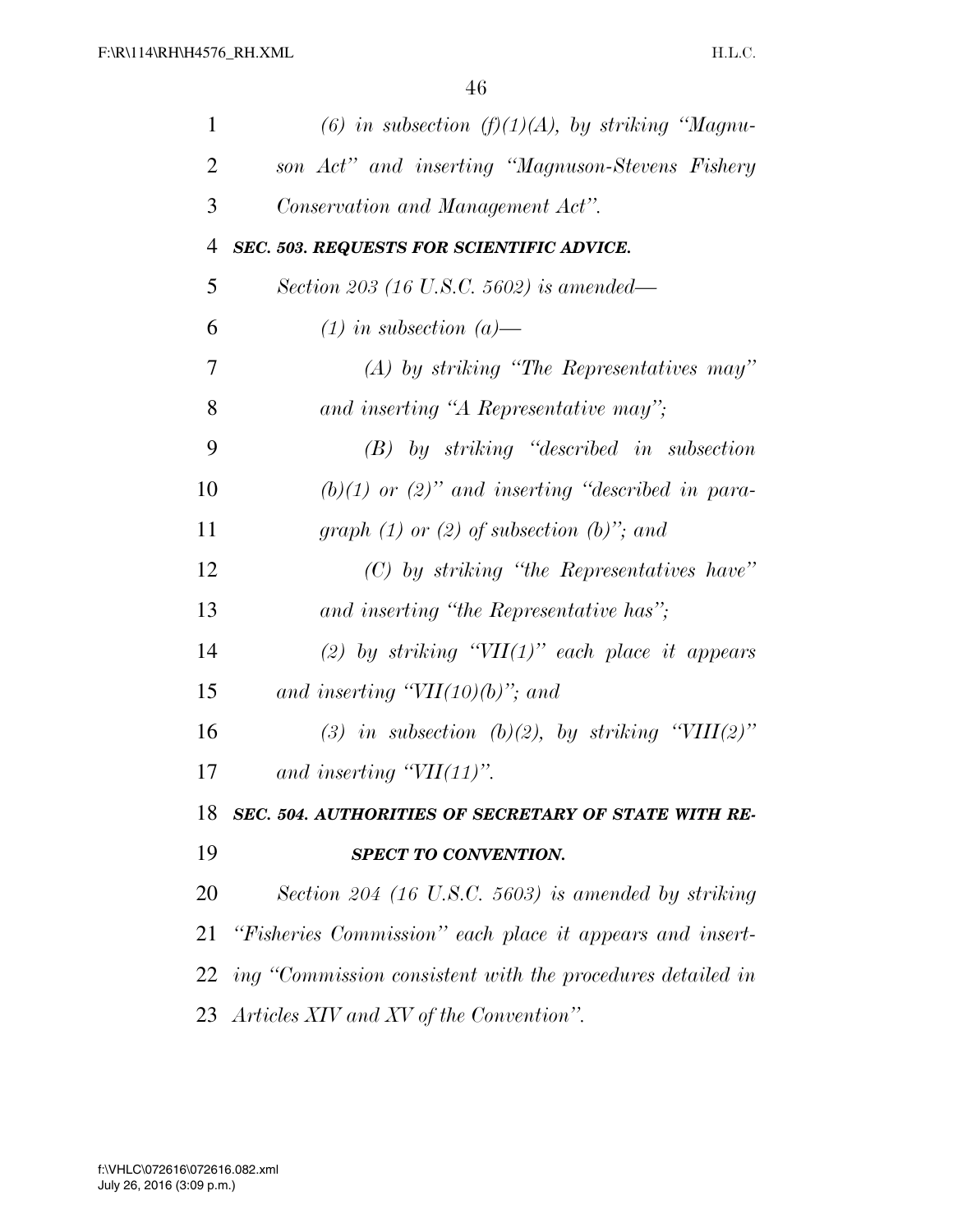### *SEC. 505. INTERAGENCY COOPERATION. Section 205(a) (16 U.S.C. 5604(a)) is amended to read as follows: ''(a) AUTHORITIES OF THE SECRETARY.—In carrying out the provisions of the Convention and this title, the Sec- retary may arrange for cooperation with— ''(1) any department, agency, or instrumentality of the United States; ''(2) a State; ''(3) a Council; or ''(4) a private institution or an organization.''. SEC. 506. PROHIBITED ACTS AND PENALTIES. Section 207(a)(5) (16 U.S.C. 5606(a)(5)) is amended by striking ''fish'' and inserting ''fishery resources''. SEC. 507. CONSULTATIVE COMMITTEE. Section 208 (16 U.S.C. 5607) is amended— (1) in subsection (b)(2), by striking ''two'' and inserting ''2''; and (2) in subsection (c), by striking ''General Coun- cil or the Fisheries'' each place it appears. SEC. 508. DEFINITIONS. Section 210 (16 U.S.C. 5609) is amended to read as follows: ''SEC. 210. DEFINITIONS. ''In this title:*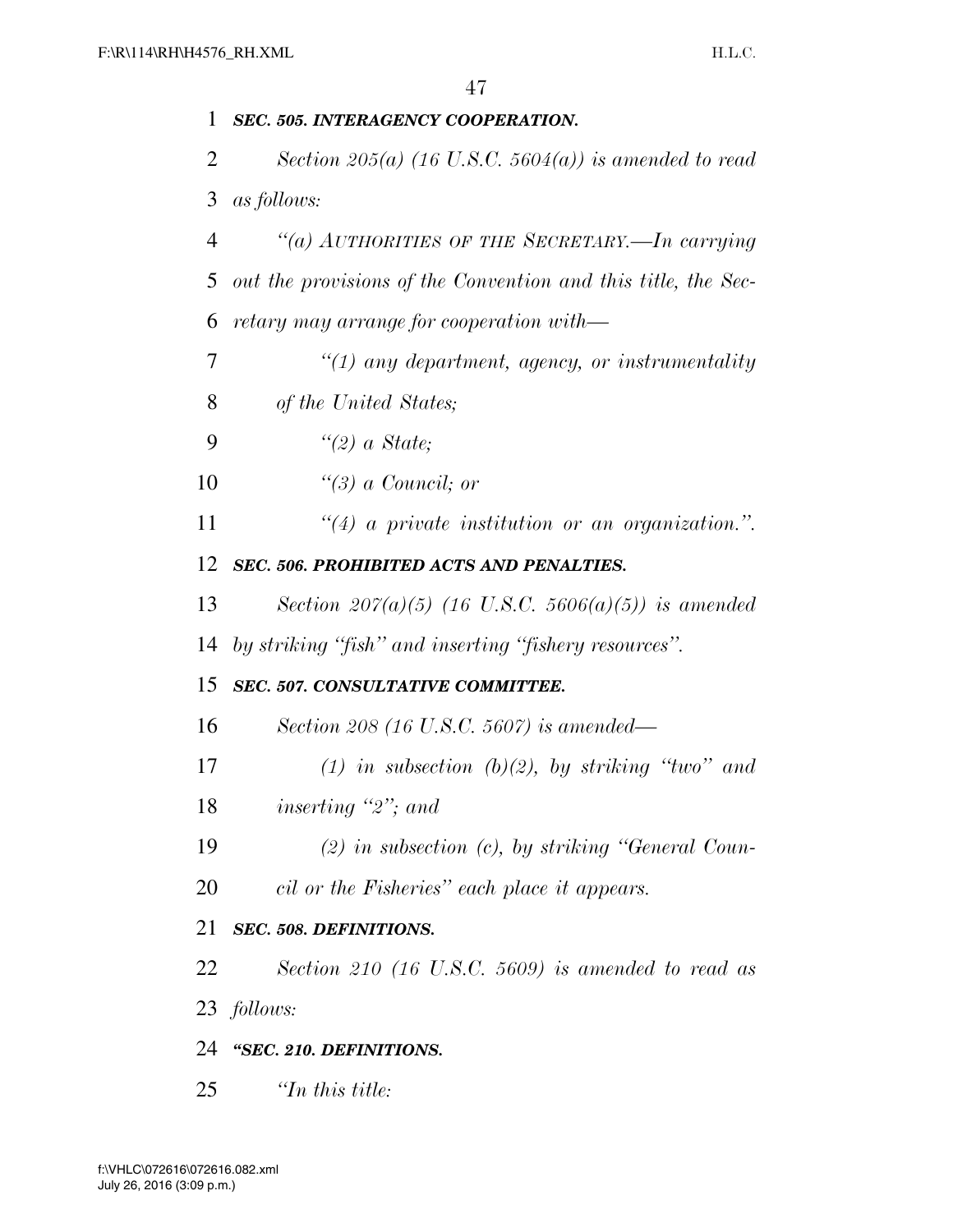| $\mathbf{1}$   | "(1) $1982$ CONVENTION.—The term '1982 Con-                   |
|----------------|---------------------------------------------------------------|
| $\overline{2}$ | vention' means the United Nations Convention on the           |
| 3              | Law of the Sea of 10 December 1982.                           |
| 4              | "(2) AUTHORIZED ENFORCEMENT OFFICER.-                         |
| 5              | The term 'authorized enforcement officer' means a             |
| 6              | person authorized to enforce this title, any regulation       |
| 7              | issued under this title, or any measure that is legally       |
| 8              | binding on the United States under the Convention.            |
| 9              | ``(3)<br>COMMISSION.—The term 'Commission'                    |
| 10             | means the body provided for by Articles V, VI, XIII,          |
| 11             | XIV, and XV of the Convention.                                |
| 12             | "(4) COMMISSIONER.—The term 'Commissioner'                    |
| 13             | means a United States Commissioner to the North-              |
| 14             | west Atlantic Fisheries Organization appointed under          |
| 15             | section 202.                                                  |
| 16             | CONVENTION.—The term Convention'<br>$\frac{1}{15}$            |
| 17             | means the Convention on Future Multilateral Co-               |
| 18             | operation in the Northwest Atlantic Fisheries, done at        |
| 19             | Ottawa on October 24, 1978, and as amended on Sep-            |
| <b>20</b>      | tember 28, 2007.                                              |
| 21             | "(6) CONVENTION AREA.—The term Convention                     |
| 22             | Area' means the waters of the Northwest Atlantic              |
| 23             | Ocean north of $35^{\circ}00'$ N and west of a line extending |
| 24             | due north from 35°00' N and 42°00' W to 59°00' N,             |
| 25             | thence due west to $44^{\circ}00'$ W, and thence due north to |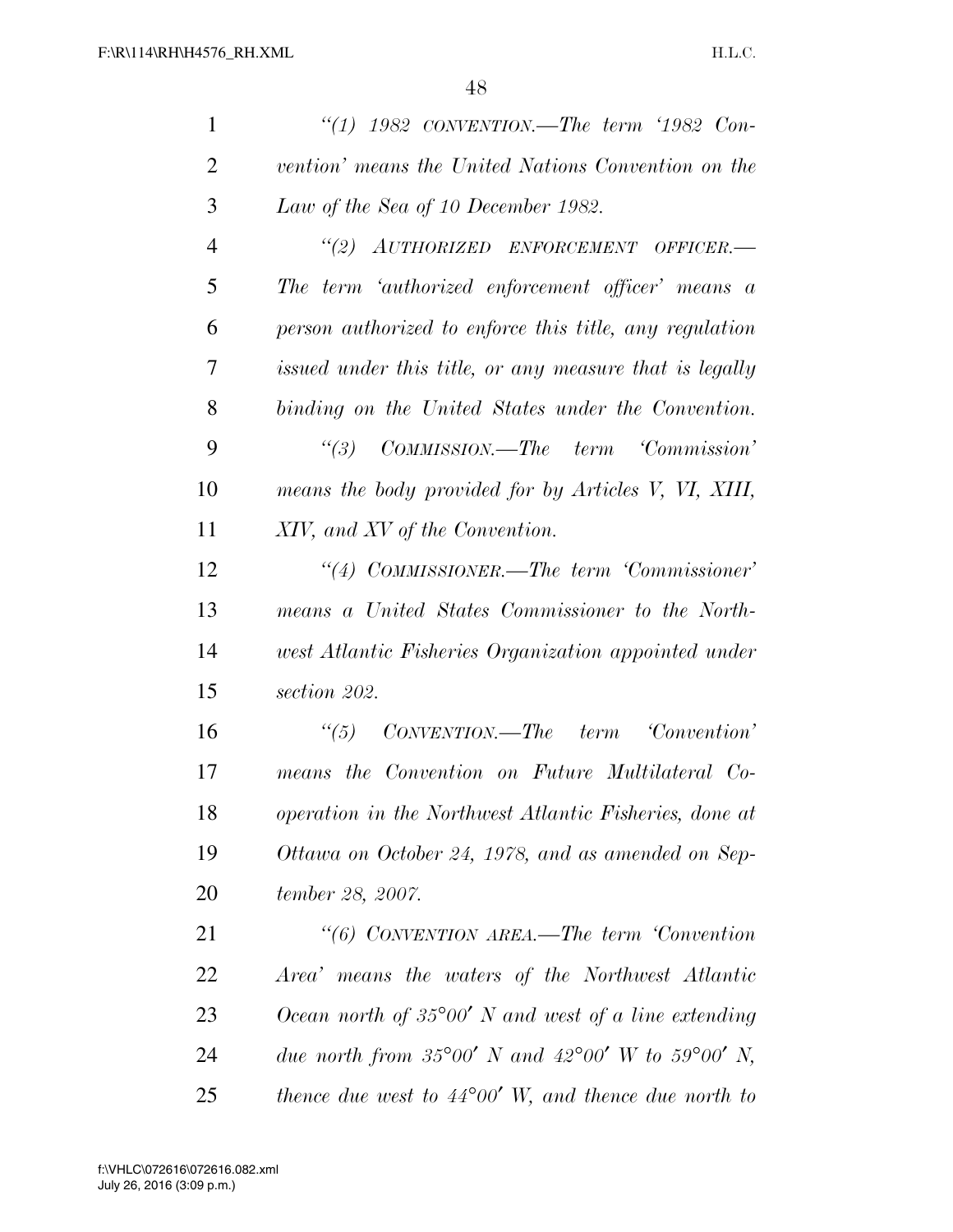| $\mathbf{1}$   | the coast of Greenland, and the waters of the Gulf of |
|----------------|-------------------------------------------------------|
| $\overline{2}$ | St. Lawrence, Davis Strait and Baffin Bay south of    |
| 3              | $78^{\circ}10'$ N.                                    |
| $\overline{4}$ | "(7) $CovNCL$ .—The term 'Council' means the          |
| 5              | New England Fishery Management Council or the         |
| 6              | Mid-Atlantic Fishery Management Council.              |
| 7              | "(8) FISHERY RESOURCES.-                              |
| 8              | "(A) IN GENERAL.—The term 'fishery re-                |
| 9              | sources' means all fish, mollusks, and crusta-        |
| 10             | ceans, including any products thereof, within the     |
| 11             | Convention Area.                                      |
| 12             | "(B) EXCLUSIONS.—The term 'fishery re-                |
| 13             | sources' does not include—                            |
| 14             | $\lq\lq(i)$ sedentary species over which coast-       |
| 15             | al States may exercise sovereign rights con-          |
| 16             | sistent with Article 77 of the 1982 Conven-           |
| 17             | tion; or                                              |
| 18             | " $(ii)$ in so far as they are managed                |
| 19             | under other international treaties, anad-             |
| 20             | romous and catadromous stocks and highly              |
| 21             | migratory species listed in Annex I of the            |
| 22             | 1982 Convention.                                      |
| 23             | "(9) FISHING ACTIVITIES.-                             |
| 24             | "(A) IN GENERAL.—The term 'fishing ac-                |
| 25             | tivities' means harvesting or processing fishery      |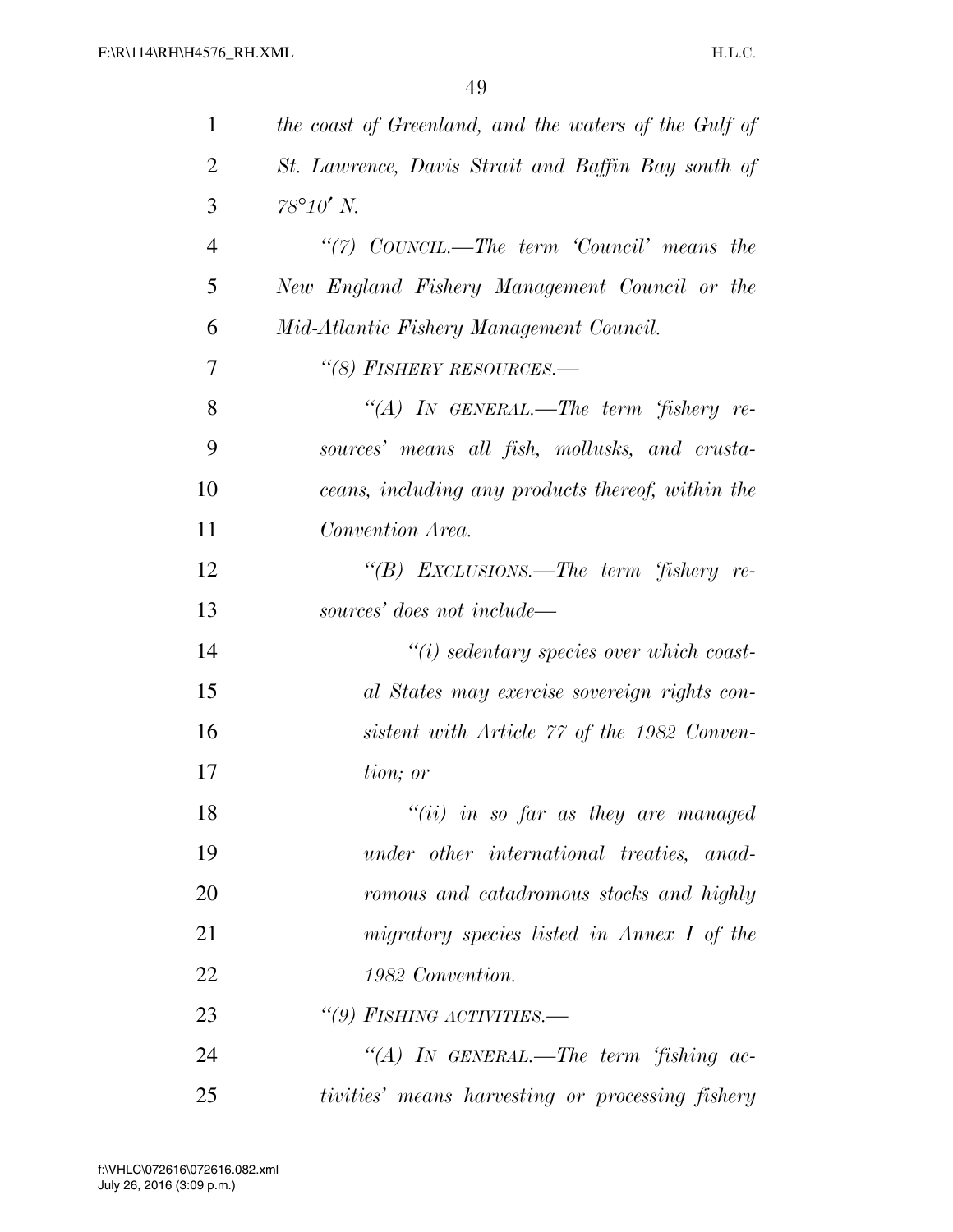| $\mathbf{1}$   | resources, or transhipping of fishery resources or  |
|----------------|-----------------------------------------------------|
| $\overline{2}$ | products derived from fishery resources, or any     |
| 3              | other activity in preparation for, in support of,   |
| $\overline{4}$ | or related to the harvesting of fishery resources.  |
| 5              | "(B) INCLUSIONS.—The term 'fishing ac-              |
| 6              | tivities' includes—                                 |
| 7              | $\lq\lq(i)$ the actual or attempted searching       |
| 8              | for or catching or taking of fishery re-            |
| 9              | sources;                                            |
| 10             | $``(ii)$ any activity that can reasonably           |
| 11             | be expected to result in locating, catching,        |
| 12             | taking, or harvesting of fishery resources for      |
| 13             | any purpose; and                                    |
| 14             | $``(iii)$ any operation at sea in support           |
| 15             | of, or in preparation for, any activity de-         |
| 16             | scribed in this paragraph.                          |
| 17             | "(C) EXCLUSIONS.—The term 'fishing ac-              |
| 18             | tivities' does not include any operation related to |
| 19             | emergencies involving the health and safety of      |
| 20             | crew members or the safety of a vessel.             |
| 21             | "(10) FISHING VESSEL.—                              |
| 22             | "(A) IN GENERAL.—The term 'fishing ves-             |
| 23             | sel' means a vessel that is or has been engaged     |
| 24             | in fishing activities.                              |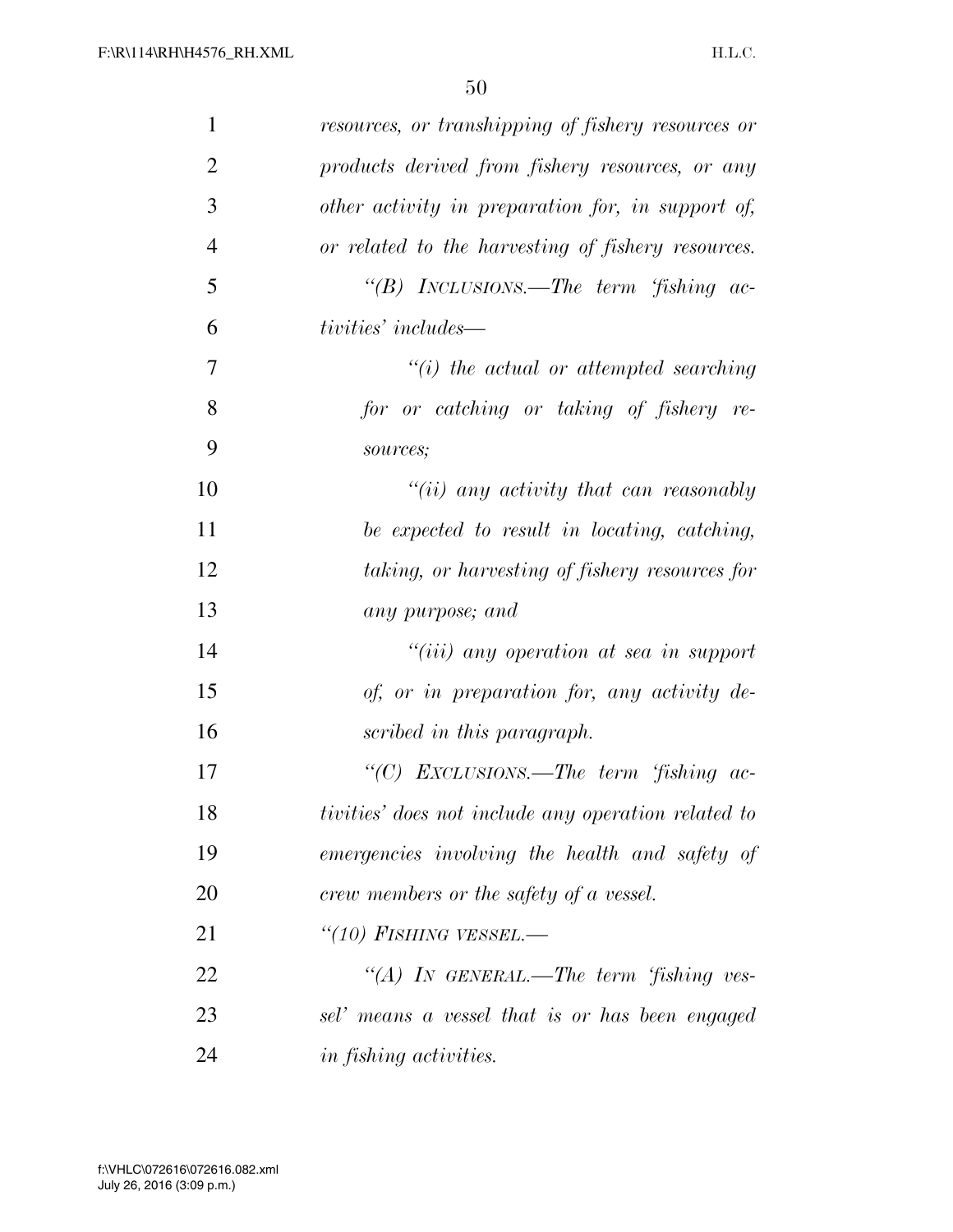| $\mathbf{1}$   | "(B) INCLUSIONS.—The term 'fishing vessel'               |
|----------------|----------------------------------------------------------|
| $\overline{2}$ | includes a fish processing vessel or a vessel en-        |
| 3              | gaged in transshipment or any other activity in          |
| $\overline{4}$ | preparation for or related to fishing activities, or     |
| 5              | in experimental or exploratory fishing activities.       |
| 6              | "(11) $O$ RGANIZATION.—The term 'Organization'           |
| 7              | means the Northwest Atlantic Fisheries Organization      |
| 8              | provided for by Article V of the Convention.             |
| 9              | "(12) PERSON.—The term 'person' means any                |
| 10             | individual (whether or not a citizen or national of the  |
| 11             | United States), and any corporation, partnership, as-    |
| 12             | sociation, or other entity (whether or not organized or  |
| 13             | existing under the laws of any State).                   |
| 14             | "(13) REPRESENTATIVE.—The term 'Representa-              |
| 15             | tive' means a United States Representative to the        |
| 16             | Northwest Atlantic Fisheries Scientific Council ap-      |
| 17             | pointed under section 202.                               |
| 18             | (14)<br>SCIENTIFIC COUNCIL.—The term<br>$Sci$ -          |
| 19             | entific Council' means the Scientific Council provided   |
| 20             | for by Articles V, VI, and VII of the Convention.        |
| 21             | "(15) SECRETARY.—The term 'Secretary' means              |
| 22             | <i>the Secretary of Commerce.</i>                        |
| 23             | "(16) $STATE$ —The term 'State' means each of            |
| 24             | the several States of the United States, the District of |